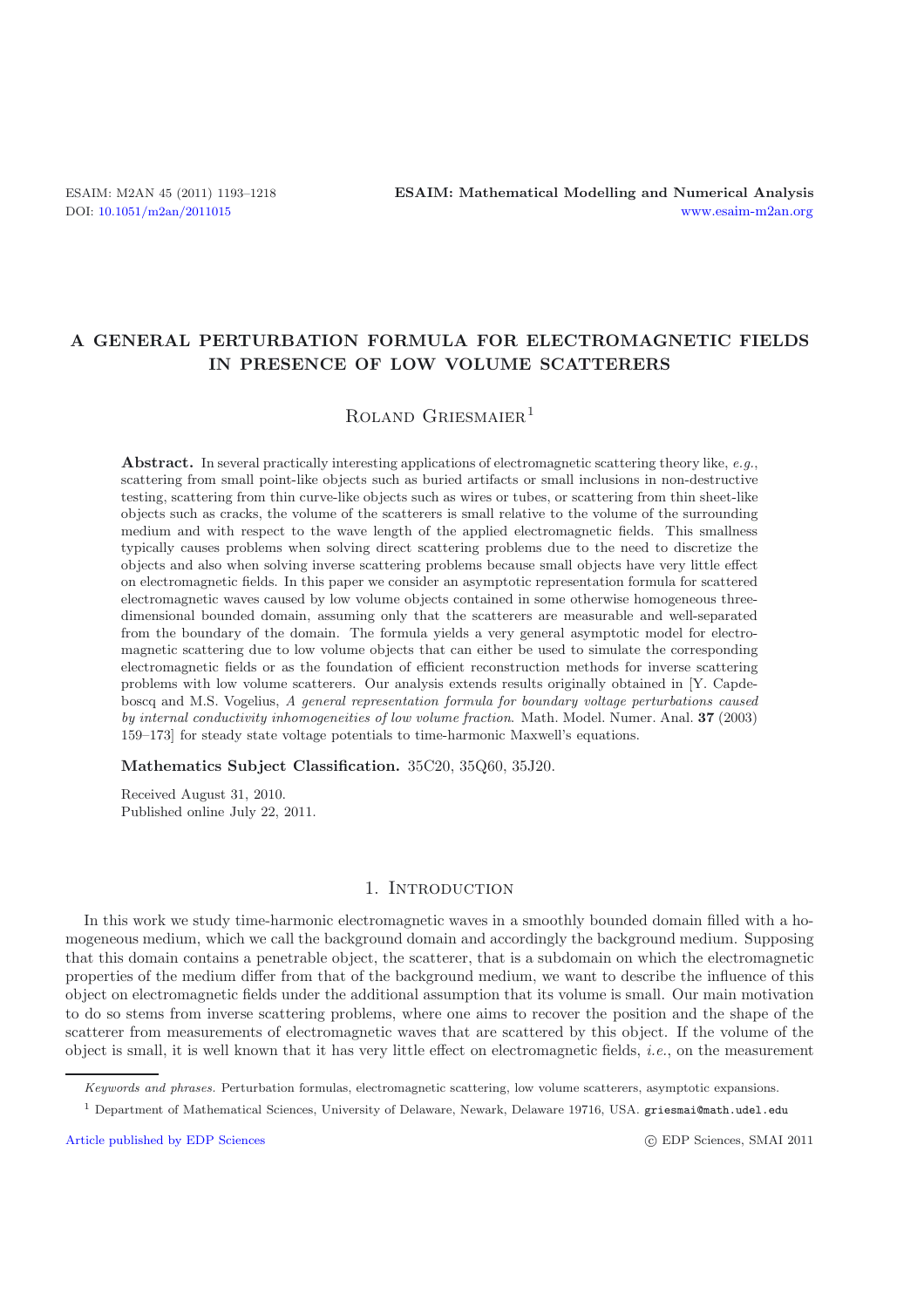data given in the inverse scattering problem. Therefore it is advisable to include all available a priori information on the structure of perturbations of electromagnetic fields due to low volume scatterers, when designing methods to reconstruct such objects from scattering data.

The aim of this article is to provide such *a priori* information for a very general class of low volume scatterers. For this purpose we consider the asymptotic behavior of scattered electromagnetic fields, *i.e.*, the difference between the fields with and without scatterer, as the volume of the scatterer tends to zero. Our only regularity assumptions on the scatterer are that it is measurable and well separated from the boundary of the background domain. Observing that away from the scatterer the scattered field decreases at the same rate as the volume of the scatterer, we derive an analytic expression for the leading order term in the corresponding asymptotic expansion. Due to the generality of this formula higher order terms or even their precise order in terms of the volume of the scatterer are not obtained. For time-harmonic Maxwell's equations such an expansion has so far only been studied for the special case of diametrically small scatterers by Ammari, Vogelius, and Volkov [\[9](#page-24-0)] (see also [\[28\]](#page-24-1) for a corresponding result for perfectly conducting scatterers in an unbounded layered background medium and Ammari and Kang [\[4\]](#page-24-2) or Ammari and Khelifi [\[6](#page-24-3)] for higher order expansions in a two-dimensional setting).

Our analysis extends the work of Capdeboscq and Vogelius [\[18\]](#page-24-4), where a similar representation formula has been established for perturbations in electrostatic potentials due to low volume conductivity inhomogeneities (*cf.* [\[19](#page-24-5)[–21](#page-24-6)] for further studies in this direction). This formula generalizes and unifies earlier results obtained for the special case of diametrically small conductivity inhomogeneities (see, *e.g.*, Friedman and Vogelius [\[26\]](#page-24-7), Cedio-Fengya, Moskow, and Vogelius [\[22](#page-24-8)], or Ammari and Kang [\[3\]](#page-23-0)) as well as for conductivity inhomogeneities of small thickness (see, *e.g.*, Beretta *et al.* [\[15](#page-24-9)[,16](#page-24-10)]). Similarly, the general formula for time-harmonic Maxwell's equations discussed in this article allows to recover the formula for diametrically small scatterers from [\[9\]](#page-24-0) but also yields new asymptotic formulas for practically important cases like thin tubes or thin penetrable cracks mentioned before. Furthermore, our results can be extended to unbounded domains straightforwardly as done for diametrically small scatterers by Ammari and Volkov in [\[11\]](#page-24-11).

The asymptotic formulas for diametrically small conductivity inhomogeneities and scatterers known so far form the foundation of several efficient reconstruction methods for inverse conductivity problems (see, *e.g.*, Ammari, Moskow, and Vogelius [\[7](#page-24-12)], Ammari and Seo [\[8\]](#page-24-13) or Brühl, Hanke, and Vogelius [\[17\]](#page-24-14)) and inverse scattering problems for Maxwell's equations (see, *e.g.*, Ammari *et al.* [\[2\]](#page-23-1), Iakovleva *et al.* [\[33\]](#page-25-0), Volkov [\[42\]](#page-25-1), or [\[28](#page-24-1)[,29](#page-24-15)[,31](#page-24-16)[,32\]](#page-24-17)). In addition the general formula for electrostatic potentials from [\[18\]](#page-24-4) has recently been used to investigate inverse conductivity problems for wires and tubes (see Beretta *et al.* [\[13\]](#page-24-18) or [\[30](#page-24-19)]). Similarly, the general formula for electromagnetic fields considered here gives a new approach to develop efficient reconstruction methods for practically interesting inverse scattering problems, such as, *e.g.*, inverse scattering for penetrable cracks (*cf.*, *e.g.*, Beretta and Francini [\[14\]](#page-24-20) and Park and Lesselier [\[39](#page-25-2)] for an earlier study in this direction in a two-dimensional setting) or inverse scattering for thin tubular scatterers.

The arguments we use to establish the asymptotic representation formula rest on those applied in [\[18\]](#page-24-4), suitably modified for the non-coercive Maxwell's equations and vector-valued functions. Among others the proof involves a representation formula for the scattered electromagnetic field in terms of Green's functions, energy estimates for electromagnetic fields obtained by duality arguments, so-called corrector potentials and polarization tensors, and an integration by parts technique that goes back to Murat and Tartar [\[38](#page-25-3)]. Applying two types of Helmholtz decompositions to the electromagnetic fields the gradient parts can be treated similarly to [\[18](#page-24-4)], while the main contribution of this work is the analysis of the divergence free parts that requires different techniques and is slightly more involved. In case of homogeneous background media, the polarization tensors turn out to be equivalent to the polarization tensor appearing in the electrostatic case, and thus earlier results on the properties of these tensors (see, *e.g.*, [\[5](#page-24-21)[,18](#page-24-4)[,19](#page-24-5)[,21](#page-24-6)]) immediately carry over to our setting. For historical remarks on polarization tensors and alternative approaches to establish asymptotic expansions of similar type as considered here we refer to the monographs by Ammari and Kang [\[5](#page-24-21)] and Il'in [\[34](#page-25-4)].

For several particular geometries of the scatterer explicit characterizations of the polarization tensor are known. Then the asymptotic representation formula yields a fast way to approximate the scattered field due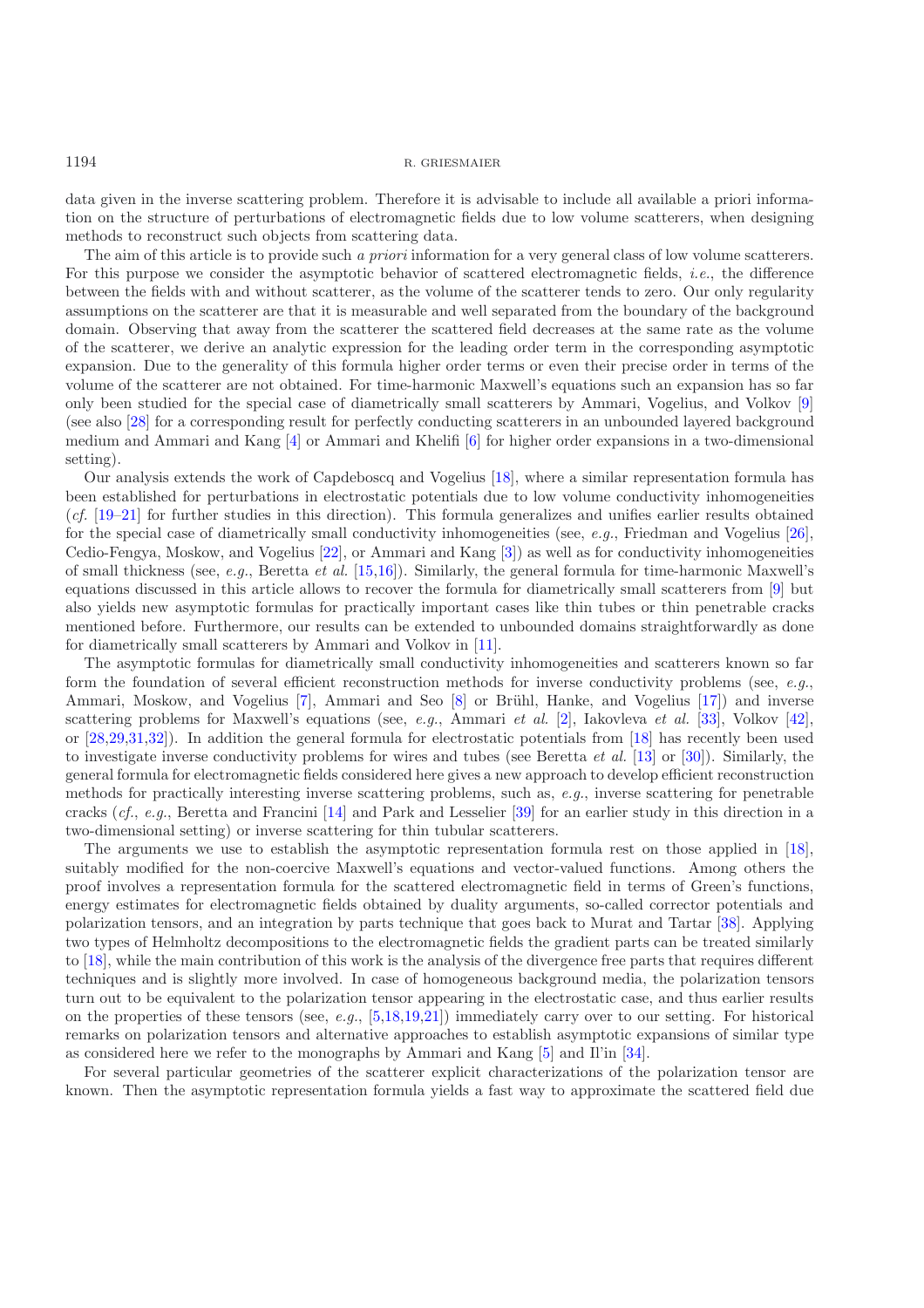to such low volume objects without meshing the scatterer itself. This is, *e.g.*, the case for small ellipsoidal scatterers (see [\[5\]](#page-24-21)), thin cylindrical scatterers (see [\[13\]](#page-24-18)), or thin sheet-like scatterers (see [\[15](#page-24-9)[,16\]](#page-24-10)).

This article is organized as follows. In the next section we specify our mathematical setting and state the main result of this work, the asymptotic perturbation formula for the electromagnetic field. In Section [3,](#page-5-0) we collect some estimates for the scattered magnetic field, estimates for corresponding asymptotic corrector potentials, and the definitions of the electric and magnetic polarization tensors that will be used in the proof of the asymptotic formula. This proof is carried out in Section [4.](#page-15-0) In Section [5](#page-21-0) we discuss three particular examples and comment on how the corresponding formulas can be used to solve inverse scattering problems. Finally, in Section [6](#page-23-2) we outline possible generalizations of our findings.

## 2. The mathematical setting

<span id="page-2-2"></span>Suppose  $\Omega \subset \mathbb{R}^3$  is a bounded domain with smooth boundary  $\partial\Omega$  and unit outward normal  $\nu$ . We consider a homogeneous *background medium* with constant electric conductivity  $\sigma_0 \geq 0$ , constant electric permittivity  $\varepsilon_0 > 0$ , and constant magnetic permeability  $\mu_0 > 0$ . A time-harmonic *magnetic background field* in this medium at a frequency  $\omega/2\pi > 0$  corresponding to boundary data

$$
\boldsymbol{g} \in \boldsymbol{H}_{\mathrm{div}}^{-1/2}(\partial \Omega) := \{ \boldsymbol{f} \in H^{-1/2}(\partial \Omega, \mathbb{C}^3) \mid \mathrm{div}_{\partial \Omega} \boldsymbol{f} \in H^{-1/2}(\partial \Omega, \mathbb{C}) \}
$$

is governed by the boundary value problem

<span id="page-2-0"></span>
$$
\operatorname{curl}\left(\frac{1}{\tilde{\varepsilon}_0}\operatorname{curl}\boldsymbol{H}_0\right) - \omega^2\mu_0\boldsymbol{H}_0 = 0 \qquad \text{in } \Omega,
$$
\n(2.1a)

$$
\frac{1}{\tilde{\varepsilon}_0}(\mathbf{curl}\mathbf{H}_0) \times \boldsymbol{\nu} = \boldsymbol{g} \qquad \text{on } \partial\Omega. \tag{2.1b}
$$

Here and in the following we write  $\tilde{\varepsilon}_0 := \varepsilon_0 + i\sigma_0/\omega$ . Accordingly the *electric background field* is given by  $\mathbf{E}_0 = (\mathrm{i}/\omega \tilde{\varepsilon}_0) \mathbf{curl} \mathbf{H}_0.$ 

Next, let  $\Omega_0 \subset\subset \Omega$  be well separated from  $\partial\Omega$ , *i.e.*, dist $(\Omega_0, \partial\Omega) \geq d_0$  for some constant  $d_0 > 0$ , and denote by  $(D_{\rho_n})_{n\in\mathbb{N}}$  a family of measurable subsets of  $\Omega$  satisfying  $\lim_{n\to\infty}|D_{\rho_n}|=0$ , where  $|D_{\rho_n}|$  denotes the Lebesgue measure of  $D_{\rho_n}$ . Each  $D_{\rho_n}$  is considered as a scatterer contained in  $\Omega$  causing a discontinuous permeability and (complex-valued) permittivity

$$
\mu_{\rho_n}(x) := \begin{cases} \mu_1(x), & x \in D_{\rho_n}, \\ \mu_0, & x \in \Omega \setminus \overline{D_{\rho_n}}, \end{cases} \qquad \tilde{\varepsilon}_{\rho_n}(x) := \begin{cases} \tilde{\varepsilon}_1(x), & x \in D_{\rho_n}, \\ \tilde{\varepsilon}_0, & x \in \Omega \setminus \overline{D_{\rho_n}}, \end{cases}
$$

<span id="page-2-1"></span>where  $\mu_1 \in C^{\infty}(\overline{\Omega}, \mathbb{R})$  satisfies  $0 < c_{\mu_1} \leq \mu_1 \leq C_{\mu_1} < \infty$  and  $\tilde{\varepsilon}_1 := \varepsilon_1 + i(\sigma_1/\omega)$  with  $\varepsilon_1 \in C^{\infty}(\overline{\Omega}, \mathbb{R})$  and  $\sigma_1 \in C^{\infty}(\overline{\Omega}, \mathbb{R})$  such that  $0 < c_{\varepsilon_1} \leq \varepsilon_1 \leq C_{\varepsilon_1} < \infty$  and  $0 \leq \sigma_1 \leq C_{\sigma_1} < \infty$  for some constants  $c_{\mu_1}, C_{\mu_1}, c_{\varepsilon_1}, C_{\varepsilon_1}$ and  $C_{\sigma_1}$ . The magnetic field in presence of these scatterers corresponding to the same boundary data as above satisfies

**curl**- 1 ε˜ρ*n* **curl***H*<sup>ρ</sup>*<sup>n</sup>* <sup>−</sup> <sup>ω</sup><sup>2</sup>μ<sup>ρ</sup>*<sup>n</sup>H*<sup>ρ</sup>*<sup>n</sup>* = 0 in Ω, (2.2a)

$$
\frac{1}{\tilde{\varepsilon}_{\rho_n}}(\operatorname{curl} \boldsymbol{H}_{\rho_n}) \times \boldsymbol{\nu} = \boldsymbol{g} \qquad \text{on } \partial \Omega. \tag{2.2b}
$$

Introducing the sesquilinear forms  $a_0$  and  $a_{\rho_n}$ ,  $n \in \mathbb{N}$ , on  $H(\text{curl}, \Omega) \times H(\text{curl}, \Omega)$ , where

$$
\boldsymbol{H}(\boldsymbol{\operatorname{curl}},\Omega):=\{\boldsymbol{u}\in \boldsymbol{L}^2(\Omega,\mathbb{C}^3)\mid \boldsymbol{\operatorname{curl}}\boldsymbol{u}\in \boldsymbol{L}^2(\Omega,\mathbb{C}^3)\},
$$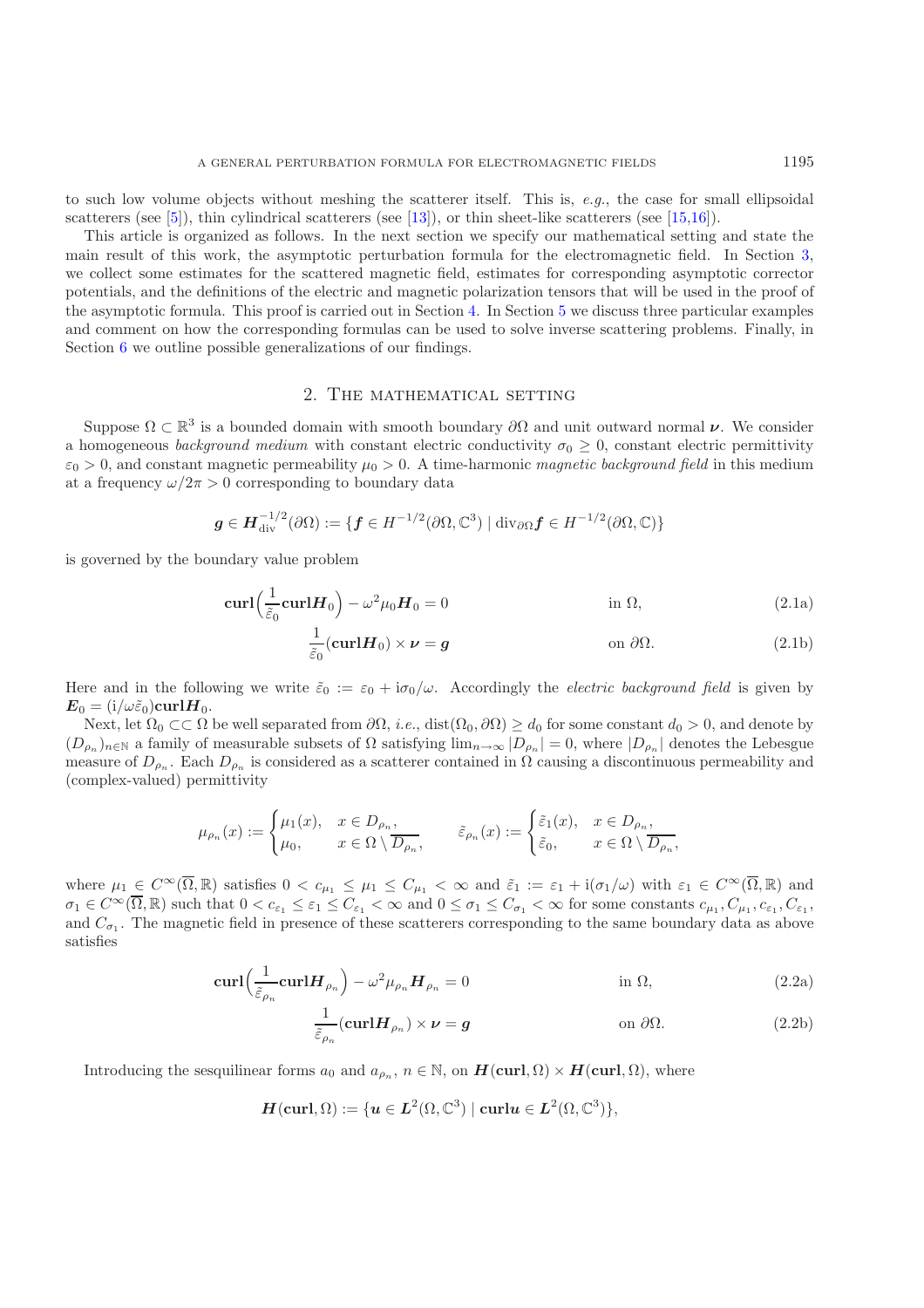by

$$
a_0(\boldsymbol{u},\boldsymbol{v}) := \int_\Omega \frac{1}{\tilde{\varepsilon}_0} \mathbf{curl}\boldsymbol{u} \cdot \overline{\mathbf{curl}\boldsymbol{v}} \, \mathrm{d}\boldsymbol{x} - \omega^2 \int_\Omega \mu_0 \boldsymbol{u} \cdot \overline{\boldsymbol{v}} \, \mathrm{d}\boldsymbol{x}, \\ a_{\rho_n}(\boldsymbol{u},\boldsymbol{v}) := \int_\Omega \frac{1}{\tilde{\varepsilon}_{\rho_n}} \mathbf{curl}\boldsymbol{u} \cdot \overline{\mathbf{curl}\boldsymbol{v}} \, \mathrm{d}\boldsymbol{x} - \omega^2 \int_\Omega \mu_{\rho_n} \boldsymbol{u} \cdot \overline{\boldsymbol{v}} \, \mathrm{d}\boldsymbol{x},
$$

the weak formulations of the boundary value problems [\(2.1\)](#page-2-0) and [\(2.2\)](#page-2-1) ask to find  $H_0, H_{\rho_n} \in H(\text{curl}, \Omega)$  such that

$$
a_0(\boldsymbol{H}_0, \boldsymbol{v}) = \int_{\partial \Omega} \boldsymbol{g} \cdot \overline{\boldsymbol{v}} \, \mathrm{d}s, \qquad \qquad \text{for all } \boldsymbol{v} \in \boldsymbol{H}(\textbf{curl}, \Omega), \qquad (2.3)
$$

$$
a_{\rho_n}(\boldsymbol{H}_{\rho_n}, \boldsymbol{v}) = \int_{\partial\Omega} \boldsymbol{g} \cdot \overline{\boldsymbol{v}} \, \mathrm{d}s, \qquad \qquad \text{for all } \boldsymbol{v} \in \boldsymbol{H}(\textbf{curl}, \Omega), \qquad (2.4)
$$

respectively. Throughout we assume that  $(2.3)$  has a unique solution. In this case

<span id="page-3-1"></span><span id="page-3-0"></span>
$$
\|\boldsymbol{H}_0\|_{\boldsymbol{H}(\boldsymbol{\operatorname{curl}},\Omega)} \leq C \|\boldsymbol{g}\|_{\boldsymbol{H}^{-1/2}_{\operatorname{div}}(\partial \Omega)}
$$

and regularity results for Maxwell's equations (*cf.*, *e.g.*, Weber [\[43\]](#page-25-5)) guarantee that  $H_0$  is smooth in  $\Omega_0$ . It has been shown in [\[9\]](#page-24-0) for the special case of diametrically small scatterers that uniqueness of solutions to  $(2.3)$ implies existence and uniqueness of solutions to  $(2.4)$  provided that  $|D_{\rho_n}|$  is small enough, *i.e.*, *n* is large enough. The proof of this result in [\[9\]](#page-24-0) carries over to our setting straightforwardly.

<span id="page-3-2"></span>**Proposition 2.1.** *Assume that* [\(2.3\)](#page-3-0) *has a unique solution. Then, there exists an upper bound*  $R > 0$  *such that for any*  $g \in H^{-1/2}_{div}(\partial \Omega)$  *and any*  $n \in \mathbb{N}$  *with*  $|D_{\rho_n}| \leq R$  *the variational problem* [\(2.4\)](#page-3-1) *has a unique solution*  $H \in H$  (curl  $\Omega$ ) *satisfying*  $\boldsymbol{H}_{\rho_n} \in \boldsymbol{H}(\mathbf{curl}, \Omega)$  *satisfying* 

$$
\|\boldsymbol{H}_{\rho_n}\|_{\boldsymbol{H}(\boldsymbol{\operatorname{curl}},\Omega)} \leq C \|\boldsymbol{g}\|_{\boldsymbol{H}_{\operatorname{div}}^{-1/2}(\partial\Omega)},
$$

*where the constant* C *is independent of* n*.*

We are interested in the asymptotic behavior of  $\nu \times (H_{\rho_n} - H_0)|_{\partial\Omega}$  as  $|D_{\rho_n}| \to 0$ . Following [\[18](#page-24-4)] we start observing that for all  $n \in \mathbb{N}$  the positive regular Borel measure by observing that for all  $n \in \mathbb{N}$  the positive regular Borel measure

$$
\mu_n(E) := \int_E |D_{\rho_n}|^{-1} \chi_{\rho_n} \, \mathrm{d}\mathbf{x}, \qquad E \subset \Omega \text{ Borel measurable}, \tag{2.5}
$$

<span id="page-3-4"></span>satisfies  $|\mu_n| \leq 1$ , where  $|\mu_n|$  denotes the total variation of  $\mu_n$  and  $\chi_{\rho_n}$  is the characteristic function of  $D_{\rho_n}$ . This means that the sequence  $(\mu_n)_{n\in\mathbb{N}}$  is bounded in the space  $M(\Omega,\mathbb{C})$  of complex regular Borel measures on  $\Omega$ . By Riesz's representation theorem  $M(\Omega, \mathbb{C})$  is isomorphic to the dual space of  $C_0(\Omega, \mathbb{C})$  of continuous functions on Ω that vanish on ∂Ω (*cf.*, *e.g.*, Rudin [\[40](#page-25-6)], Thm. 6.19). Thus the Banach-Alaoglu Theorem (*cf.*, *e.g.*, Rudin [\[41\]](#page-25-7), Thm. 3.15) guarantees the existence of a subsequence, also denoted by  $(D_{\rho_n})_{n\in\mathbb{N}}$ , and a complex regular Borel measure  $\mu$  such that for every  $\phi \in C_0(\Omega, \mathbb{C}),$ 

$$
\lim_{n \to \infty} \int_{\Omega} \phi \, \mathrm{d}\mu_n = \int_{\Omega} \phi \, \mathrm{d}\mu. \tag{2.6}
$$

Another ingredient of the asymptotic perturbation formula established in Theorem [2.2](#page-4-0) below, is the *dyadic Green's function* for time-harmonic Maxwell's equations corresponding to the homogeneous background medium,

<span id="page-3-3"></span>
$$
\mathbb{G}(\boldsymbol{x},\boldsymbol{y}):=\Phi_k(\boldsymbol{x}-\boldsymbol{y})\mathbb{I}_3+\frac{1}{k^2}\nabla_x\mathrm{div}_x(\Phi_k(\boldsymbol{x}-\boldsymbol{y})\mathbb{I}_3),\qquad \boldsymbol{x},\boldsymbol{y}\in\mathbb{R}^3,\ \boldsymbol{x}\neq\boldsymbol{y},
$$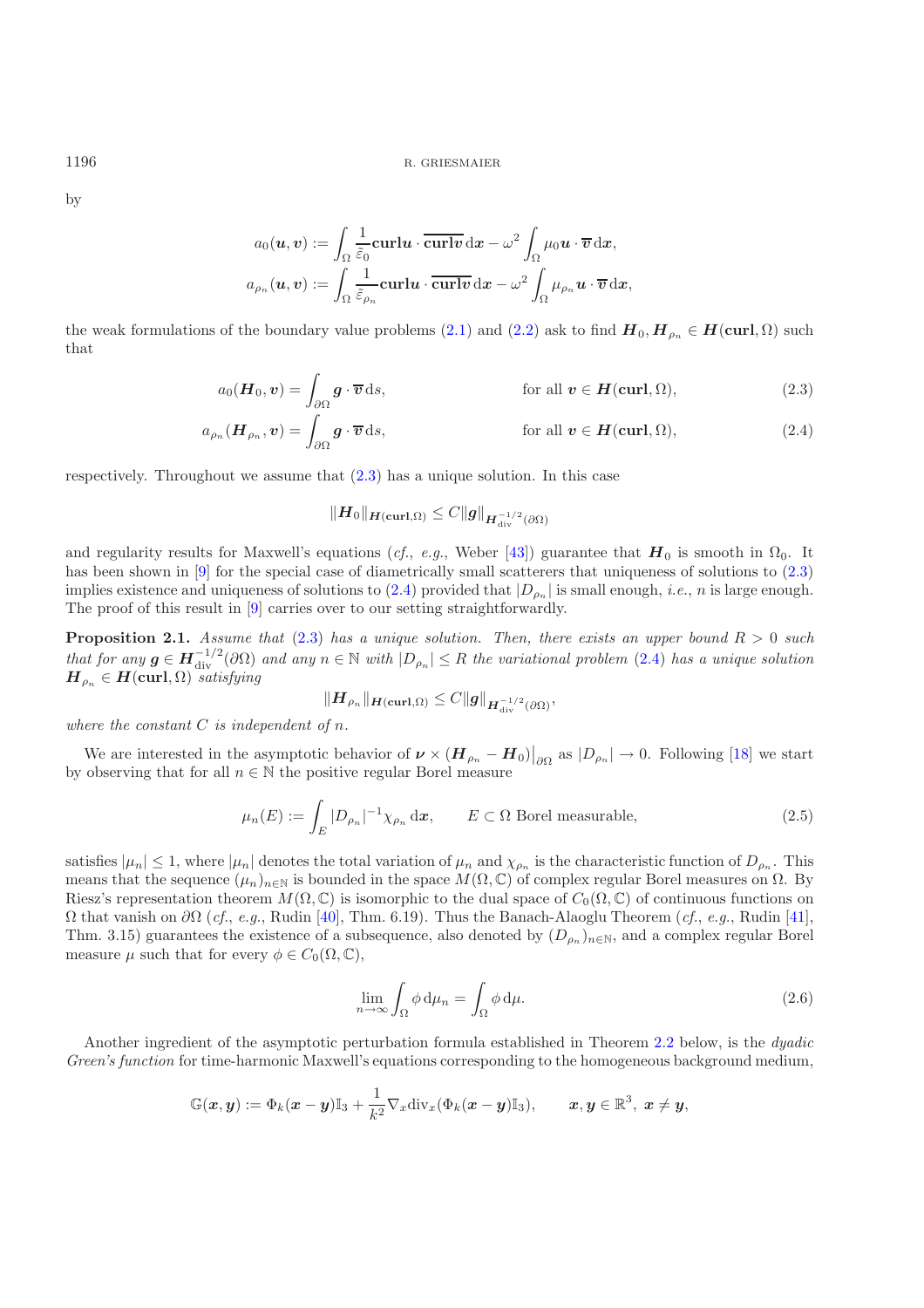where  $\Phi_k(x - y) := e^{ik|x-y|}/4\pi |x-y|$  is the fundamental solution of the Helmholtz equation with wave number  $k := \sqrt{\omega^2 \tilde{\varepsilon}_0 \mu_0}$  (if  $\tilde{\varepsilon}_0 \notin \mathbb{R}$ , then k is taken to have positive imaginary part) and  $\mathbb{I}_3$  denotes the  $3 \times 3$ identity matrix. Here and throughout this work we let scalar operators operate on vectors component-wise and vector operators on matrices column by column. Note that for any  $y \in \mathbb{R}^3$  the dyadic Green's function is the distributional solution of

$$
\mathrm{curl}_x \mathrm{curl}_x \mathbb{G}(x,y) - k^2 \mathbb{G}(x,y) = \delta_{\boldsymbol{y}}(x), \qquad x \in \mathbb{R}^3.
$$

<span id="page-4-0"></span>In the following theorem  $L^2(\Omega, \mathbb{K}^{3\times 3}; \mu)$ ,  $\mathbb{K} = \mathbb{R}$  or  $\mathbb{K} = \mathbb{C}$ , denotes the space of real or complex matrix-valued functions on  $\Omega$  that are square integrable with respect to the regular Borel measure  $\mu$ , respectively.

**Theorem 2.2.** *Suppose*  $(D_{\rho_n})_{n\in\mathbb{N}}$  *is a sequence of measurable subsets of*  $\Omega_0 \subset\subset \Omega$  *as introduced above and assume that*  $|D_{\rho_n}| \leq R$  *for all*  $n \in \mathbb{N}$ , where  $R$  *is the upper bound from Proposition* [2.1](#page-3-2)*. Given*  $g \in H_{div}^{-1/2}(\partial\Omega)$ <br>Let  $H_0$  and  $H$   $n \in \mathbb{N}$  denote the corresponding solutions of (2.3) and (2.4) respe *let*  $H_0$  *and*  $H_{\rho_n}$ ,  $n \in \mathbb{N}$ , denote the corresponding solutions of [\(2.3\)](#page-3-0) and [\(2.4\)](#page-3-1), respectively. Then, there exists a subsequence also denoted by  $(D_1)$   $\rightarrow$  a mositive regular Borel measure u and matrix-valu *exists a subsequence, also denoted by*  $(D_{\rho_n})_{n\in\mathbb{N}}$ , a positive regular Borel measure  $\mu$  and matrix-valued functions  $\mathbb{M}^{\tilde{\varepsilon}} \in L^2(\Omega, \mathbb{C}^{3 \times 3}; \mu)$  and  $\mathbb{M}^{\mu} \in L^2(\Omega, \mathbb{R}^{3 \times 3}; \mu)$ , called electric and magnetic polarization tensors, respectively, *such that for*  $y \in \partial \Omega$ *,* 

$$
\nu(y) \times (H_{\rho_n} - H_0)(y) - 2 \int_{\partial \Omega} (\nu(y) \times \operatorname{curl}_x \mathbb{G}(\cdot, y)) (\nu \times (H_{\rho_n} - H_0)) ds
$$
  
\n
$$
= |D_{\rho_n}| 2\tilde{\varepsilon}_0 \left( - \int_{\Omega} \frac{\tilde{\varepsilon}_1}{\tilde{\varepsilon}_0} \left( \frac{1}{\tilde{\varepsilon}_0} - \frac{1}{\tilde{\varepsilon}_1} \right) (\nu(y) \times \operatorname{curl}_x \mathbb{G}(\cdot, y)) \mathbb{M}^{\tilde{\varepsilon}} \operatorname{curl} H_0 d\mu + \omega^2 \int_{\Omega} (\mu_0 - \mu_1) (\nu(y) \times \mathbb{G}(\cdot, y)) \mathbb{M}^{\mu} H_0 d\mu \right) + o(|D_{\rho_n}|). \quad (2.7)
$$

*The subsequence*  $(D_{\rho_n})_{n\in\mathbb{N}}$  *and the functions*  $\mathbb{M}^{\tilde{\varepsilon}}$  *and*  $\mathbb{M}^{\mu}$  *are independent of g. The last term on the right hand side of* [\(2.7\)](#page-4-1) *satisfies*

<span id="page-4-1"></span>
$$
\lim_{n\to\infty} ||o(|D_{\rho_n}|)||_{L^{\infty}(\partial\Omega,\mathbb{C}^3)}/|D_{\rho_n}|=0
$$

 $for any \mathbf{g} \in \mathbf{H}_{div}^{-1/2}(\partial \Omega)$ , uniformly on bounded subsets of  $\mathbf{H}_{div}^{-1/2}(\partial \Omega)$ .

Although in this work we consider the magnetic field only, we note that an asymptotic perturbation formula similar to  $(2.7)$  can be established for the electric field as well.

**Remark 2.3** (Polarization Tensors)**.** Before we give a precise definition of the electric and magnetic polarization tensor in Section [3.3](#page-11-0) below, we recall in the following two important properties of these matrix valued functions. It has been shown in [\[18\]](#page-24-4), Section 4, that the magnetic polarization tensor  $\mathbb{M}^{\mu}$  (and similarly the electric polarization tensor  $\mathbb{M}^{\tilde{\varepsilon}}$ , provided that  $\tilde{\varepsilon}_0, \tilde{\varepsilon}_1 \in \mathbb{R}$ , *i.e.*,  $\sigma_0 = \sigma_1 = 0$ ) is symmetric and positive definite in the sense that for  $\mu$ -a.e.  $\mathbf{x} \in \Omega$ ,

<span id="page-4-3"></span><span id="page-4-2"></span>
$$
\mathbb{M}^{\mu \top}(\boldsymbol{x}) = \mathbb{M}^{\mu}(\boldsymbol{x}),\tag{2.8a}
$$

$$
\min\left\{1,\frac{\mu_1(x)}{\mu_0(x)}\right\}|\xi|^2 \le \xi^\top \mathbb{M}^\mu(x)\xi \le \max\left\{1,\frac{\mu_1(x)}{\mu_0(x)}\right\}|\xi|^2\tag{2.8b}
$$

for all  $\boldsymbol{\xi} \in \mathbb{R}^3$ . For dissipative media, following the proof for real-valued coefficients in [\[18](#page-24-4)], Section 4, we obtain that for *u*-a.e.  $x \in \Omega$  the electric polarization tensor  $\mathbb{M}^{\tilde{\varepsilon}}(x)$  satisfies

$$
\mathbb{M}^{\tilde{\varepsilon}^\top}(\boldsymbol{x}) = \mathbb{M}^{\tilde{\varepsilon}}(\boldsymbol{x}),
$$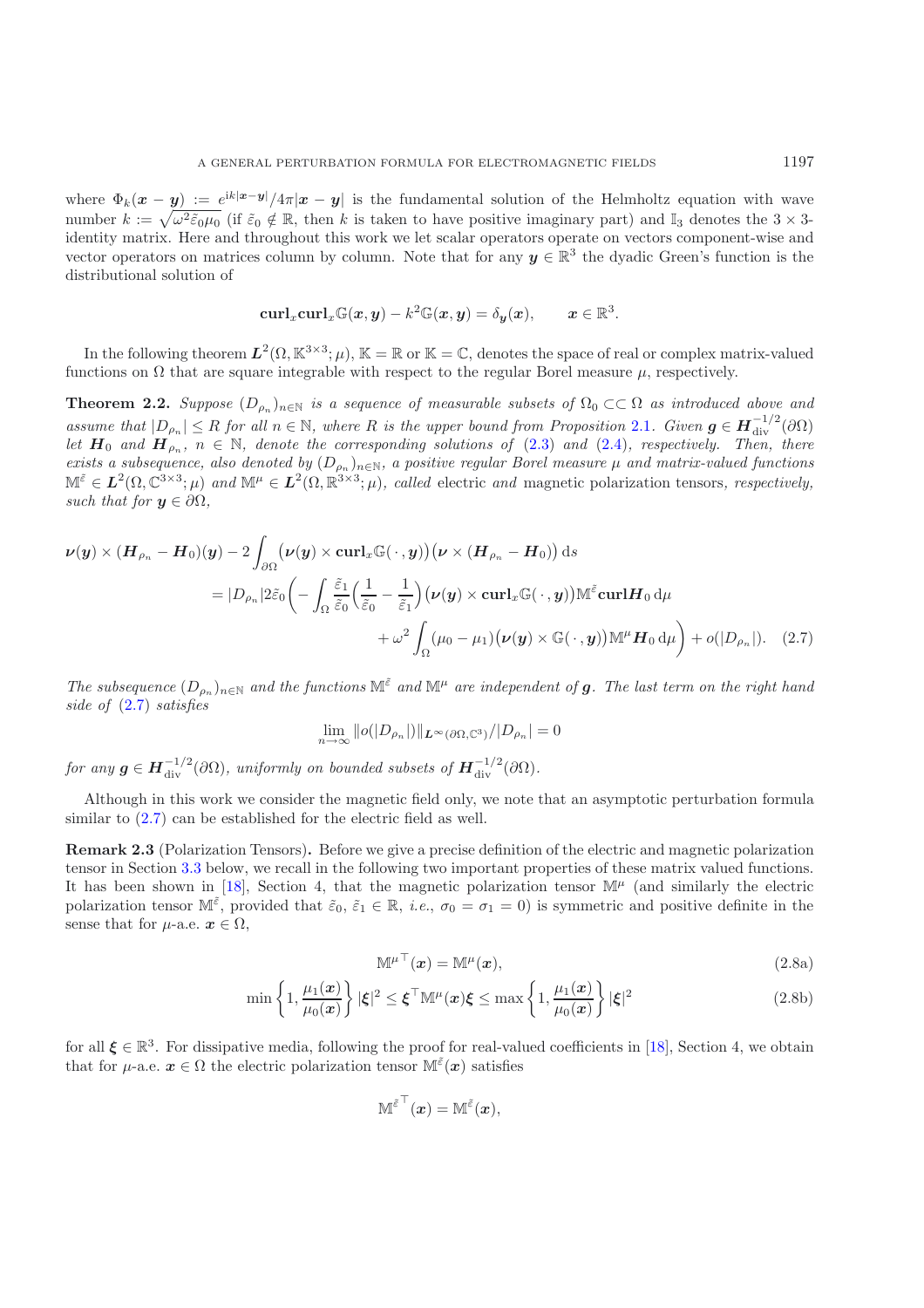*i.e.*, it is symmetric but not Hermitian, and

$$
\left(\operatorname{Re}(\tilde{\varepsilon}_1-\tilde{\varepsilon}_0)-\left|\frac{(\tilde{\varepsilon}_1-\tilde{\varepsilon}_0)^2}{\tilde{\varepsilon}_1}\right|\right)|\xi|^2\leq \xi^\top \operatorname{Re}\left((\tilde{\varepsilon}_1-\tilde{\varepsilon}_0)\mathbb{M}^{\tilde{\varepsilon}}(\boldsymbol{x})\right)\xi\leq \operatorname{Re}(\tilde{\varepsilon}_1-\tilde{\varepsilon}_0)|\xi|^2,\\ \left(\operatorname{Im}(\tilde{\varepsilon}_1-\tilde{\varepsilon}_0)-\left|\frac{(\tilde{\varepsilon}_1-\tilde{\varepsilon}_0)^2}{\tilde{\varepsilon}_1}\right|\right)|\xi|^2\leq \xi^\top \operatorname{Im}\left((\tilde{\varepsilon}_1-\tilde{\varepsilon}_0)\mathbb{M}^{\tilde{\varepsilon}}(\boldsymbol{x})\right)\xi\leq \operatorname{Im}(\tilde{\varepsilon}_1-\tilde{\varepsilon}_0)|\xi|^2
$$

<span id="page-5-0"></span>for all  $\xi \in \mathbb{R}^3$ , *i.e.*, it is uniformly bounded.

## 3. Preliminary convergence estimates

In this section we derive energy estimates for the difference  $H_{\rho_n} - H_0$ ,  $n \in \mathbb{N}$ , of the magnetic fields with and without scatterers and for the difference of corresponding asymptotic corrector potentials introduced below. Moreover, we define the electric and magnetic polarization tensors used in this work and discuss their relation to the polarization tensor appearing in the asymptotic representation formula for electrostatic potentials from [\[18](#page-24-4)[,19](#page-24-5)[,21](#page-24-6)]. Throughout we assume that  $(D_{\rho_n})_{n\in\mathbb{N}}$  is a sequence of measurable subsets of  $\Omega_0 \subset\subset \Omega$  as in Section [2](#page-2-2) such that  $|D_{\rho_n}| \leq R$ , where R is the upper bound from Proposition [2.1,](#page-3-2) and that [\(2.6\)](#page-3-3) is satisfied.

## 3.1. **Two decompositions of**  $H$ **(curl**,  $\Omega$ )

The energy estimates will be formulated in terms of two types of Helmholtz decompositions of  $H(\text{curl}, \Omega)$ related to the variational formulations [\(2.3\)](#page-3-0) and [\(2.4\)](#page-3-1), respectively. Following [\[9\]](#page-24-0), we define the spaces  $Y :=$  $\nabla H^1(\Omega,\mathbb{C}),$ 

$$
\boldsymbol{Y}_{0}^{\perp}:=\{\boldsymbol{u}\in\boldsymbol{H}(\boldsymbol{\mathrm{curl}},\Omega)\mid\operatorname{div}(\mu_{0}\boldsymbol{u})=0\text{ in }\Omega,\ \boldsymbol{\nu}\cdot\boldsymbol{u}=0\text{ on }\partial\Omega\},
$$

and for all  $n \in \mathbb{N}$ ,

$$
\boldsymbol{Y}_{\rho_n}^{\perp}:=\{\boldsymbol{u}\in\boldsymbol{H}(\boldsymbol{\mathrm{curl}},\Omega)\mid\operatorname{div}(\mu_{\rho_n}\boldsymbol{u})=0\ \text{in}\ \Omega,\ \boldsymbol{\nu}\cdot\boldsymbol{u}=0\ \text{on}\ \partial\Omega\}.
$$

It is well known that the subspace *Y* is closed in  $H(\text{curl}, \Omega)$ . Furthermore,  $Y_0^{\perp}$  and  $Y_{\rho_n}^{\perp}$  are the orthogonal complements of *Y* in  $H(\text{curl } \Omega)$  with respect to the inner products complements of *Y* in  $H(\text{curl}, \Omega)$  with respect to the inner products

$$
\langle \boldsymbol{u}, \boldsymbol{v} \rangle_0 := \int_\Omega \mu_0 \boldsymbol{u} \cdot \overline{\boldsymbol{v}} \, \mathrm{d} \boldsymbol{x} \qquad \text{and} \qquad \langle \boldsymbol{u}, \boldsymbol{v} \rangle_{\rho_n} := \int_\Omega \mu_{\rho_n} \boldsymbol{u} \cdot \overline{\boldsymbol{v}} \, \mathrm{d} \boldsymbol{x},
$$

 $u, v \in H(\text{curl}, \Omega)$ , respectively. This yields decompositions

$$
H(\operatorname{curl},\Omega)=Y\oplus Y_0^{\perp}=Y\oplus Y_{\rho_n}^{\perp},\qquad n\in\mathbb{N},
$$

and corresponding orthogonal projections

$$
P_0: \mathbf{H}(\mathbf{curl}, \Omega) \to \mathbf{Y}_0^{\perp}
$$
 and  $P_{\rho_n}: \mathbf{H}(\mathbf{curl}, \Omega) \to \mathbf{Y}_{\rho_n}^{\perp},$  (3.1)

<span id="page-5-2"></span><span id="page-5-1"></span>given by  $P_0 u := u - \nabla p_0$  and  $P_{\rho_n} u = u - \nabla p_{\rho_n}$ , where  $p_0, p_{\rho_n} \in H^1_{\diamond}(\Omega, \mathbb{C}) := \{ \phi \in H^1(\Omega, \mathbb{C}) \mid \int_{\partial \Omega} \phi \, ds = 0 \}$ satisfy

$$
\int_{\Omega} \mu_0 \nabla p_0 \cdot \overline{\nabla \phi} \, \mathrm{d} \boldsymbol{x} = \int_{\Omega} \mu_0 \boldsymbol{u} \cdot \overline{\nabla \phi} \, \mathrm{d} \boldsymbol{x} \qquad \text{for all } \phi \in H^1(\Omega, \mathbb{C}), \tag{3.2a}
$$

$$
\int_{\Omega} \mu_{\rho_n} \nabla p_{\rho_n} \cdot \overline{\nabla \phi} \, \mathrm{d} \boldsymbol{x} = \int_{\Omega} \mu_{\rho_n} \boldsymbol{u} \cdot \overline{\nabla \phi} \, \mathrm{d} \boldsymbol{x} \qquad \text{for all } \phi \in H^1(\Omega, \mathbb{C}), \qquad (3.2b)
$$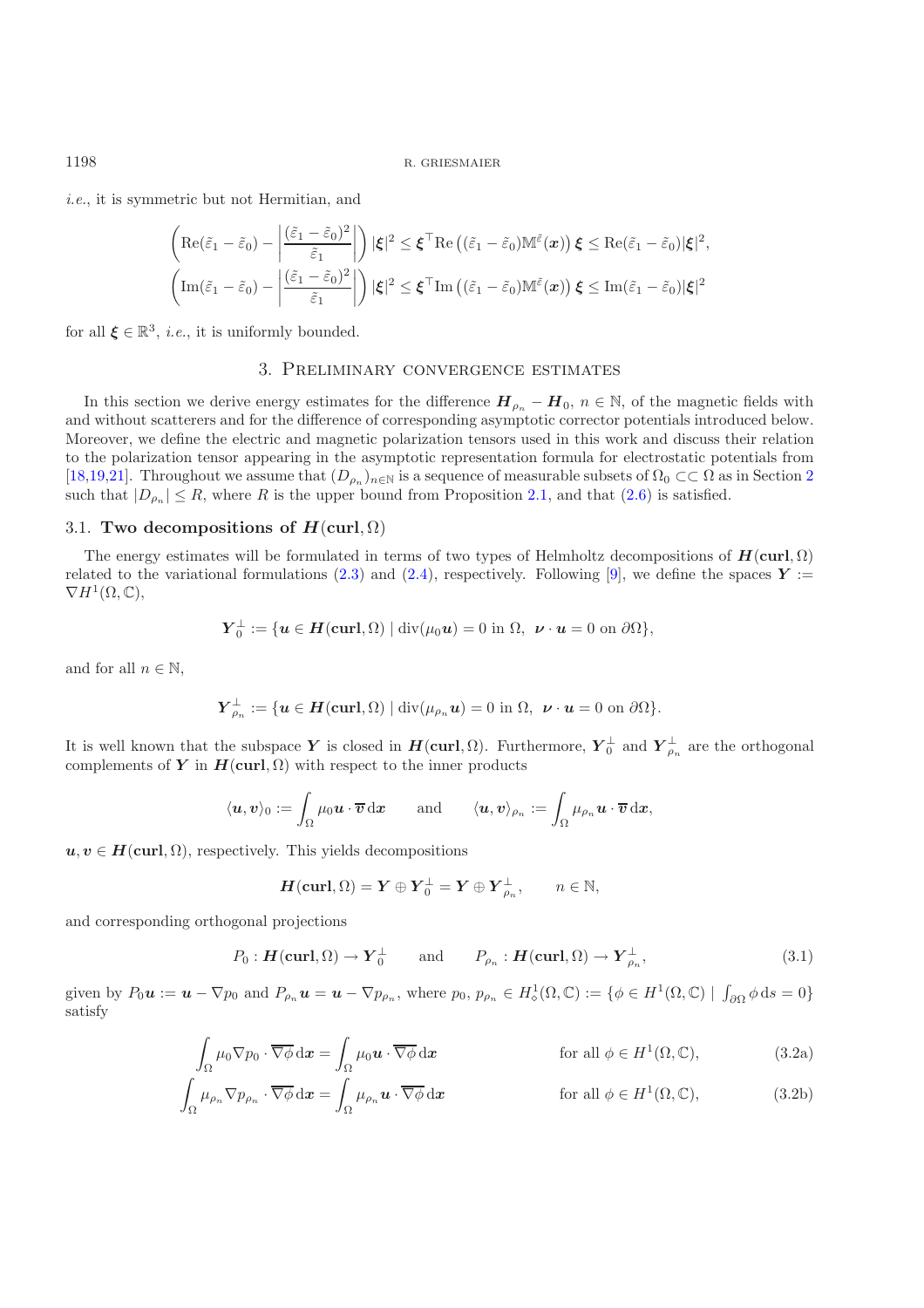respectively. For  $v \in Y_0^{\perp}$  the Friedrichs inequality

$$
\|\boldsymbol{u}\|_{\boldsymbol{L}^2(\Omega,\mathbb{C}^3)} \le C \|\boldsymbol{\operatorname{curl}} \boldsymbol{u}\|_{\boldsymbol{L}^2(\Omega,\mathbb{C}^3)}\tag{3.3}
$$

follows directly from [\[37](#page-25-8)], Corollary 3.51 in the book of Monk and using the compactness result [\[9\]](#page-24-0), Proposition 3 it can be shown that [\(3.3\)](#page-6-0) holds for  $u \in Y_{\rho_n}^{\perp}$  as well.<br>Accordingly we can decompose

<span id="page-6-1"></span>Accordingly we can decompose

<span id="page-6-0"></span>
$$
\boldsymbol{H}_0 =: \boldsymbol{h}_0 + \nabla q_0 \quad \text{and} \quad \boldsymbol{H}_{\rho_n} =: \boldsymbol{h}_{\rho_n} + \nabla q_{\rho_n}, \quad n \in \mathbb{N}, \tag{3.4}
$$

such that  $h_0 \in Y_0^{\perp}$ ,  $h_{\rho_n} \in Y_{\rho_n}^{\perp}$ , and  $q_0, q_{\rho_n} \in H_0^1(\Omega, \mathbb{C})$ . Combining the weak formulations [\(2.3\)](#page-3-0), [\(2.4\)](#page-3-1), and (3.3), it follows immodiately that  $q_n$  and  $q_n$  are work solutions of  $(3.2)$  it follows immediately that  $q_0$  and  $q_{\rho_n}$  are weak solutions of

$$
\operatorname{div}(\mu_0 \nabla q_0) = 0 \qquad \qquad \text{in } \Omega,\tag{3.5a}
$$

<span id="page-6-3"></span>
$$
\mu_0 \frac{\partial q_0}{\partial \nu} = \frac{1}{\omega^2} \text{div}_{\partial \Omega} g \qquad \text{on } \partial \Omega,
$$
\n(3.5b)

<span id="page-6-4"></span>and

$$
\operatorname{div}(\mu_{\rho_n} \nabla q_{\rho_n}) = 0 \qquad \qquad \text{in } \Omega,\tag{3.6a}
$$

$$
\mu_{\rho_n} \frac{\partial q_{\rho_n}}{\partial \nu} = \frac{1}{\omega^2} \text{div}_{\partial \Omega} \mathbf{g} \qquad \text{on } \partial \Omega,
$$
\n(3.6b)

respectively. Thus, regularity results for elliptic equations show that the solution  $q_0$  is smooth in  $\Omega_0$  (*cf.* McLean [\[36\]](#page-25-9), Thm. 4.18).

<span id="page-6-2"></span>Sometimes we will also use the slightly different decompositions

$$
\boldsymbol{H}_0 =: \boldsymbol{h}_0^{(\rho_n)} + \nabla q_0^{(\rho_n)} \quad \text{and} \quad \boldsymbol{H}_{\rho_n} =: \boldsymbol{h}_{\rho_n}^{(0)} + \nabla q_{\rho_n}^{(0)}, \quad n \in \mathbb{N}, \tag{3.7}
$$

with  $h_0^{(\rho_n)} \in Y_{\rho_n}^{\perp}$ ,  $h_{\rho_n}^{(0)} \in Y_0^{\perp}$ , and  $q_0^{(\rho_n)}$ ,  $q_{\rho_n}^{(0)} \in H_{\diamond}^1(\Omega, \mathbb{C})$ . Note that  $q_0^{(\rho_n)}$  and  $q_{\rho_n}^{(0)}$  are weak solutions of

$$
\operatorname{div}\left(\mu_{\rho_n} \nabla q_0^{(\rho_n)}\right) = \operatorname{div}(\mu_{\rho_n} \boldsymbol{H}_0) \qquad \text{in } \Omega,
$$
\n(3.8a)

<span id="page-6-5"></span>
$$
\mu_{\rho_n} \frac{\partial q_0^{(\rho_n)}}{\partial \nu} = \frac{1}{\omega^2} \text{div}_{\partial \Omega} \mathbf{g} \qquad \text{on } \partial \Omega,
$$
\n(3.8b)

<span id="page-6-6"></span>and

$$
\operatorname{div}(\mu_0 \nabla q_{\rho_n}^{(0)}) = \operatorname{div}(\mu_0 \boldsymbol{H}_{\rho_n}) \qquad \text{in } \Omega,
$$
\n(3.9a)

$$
\mu_0 \frac{\partial q_{\rho_n}^{(0)}}{\partial \nu} = \frac{1}{\omega^2} \text{div}_{\partial \Omega} \mathbf{g} \qquad \text{on } \partial \Omega,
$$
\n(3.9b)

respectively.

#### 3.2. **Estimates for the magnetic field**

To estimate the difference  $H_{\rho_n} - H_0$ ,  $n \in \mathbb{N}$ , we consider its gradient part and its divergence free part according to the decompositions [\(3.4\)](#page-6-1) and [\(3.7\)](#page-6-2) separately. As already mentioned in the introduction, the analysis for the gradient part in this and the following sections follows closely the corresponding analysis for the electrostatic case from [\[18](#page-24-4)], while the divergence free parts require different arguments and techniques. Throughout we use generic constants C and  $C_{\eta}$ ,  $\eta \in [1/5, 1/2]$ , the values of which might change from line to line.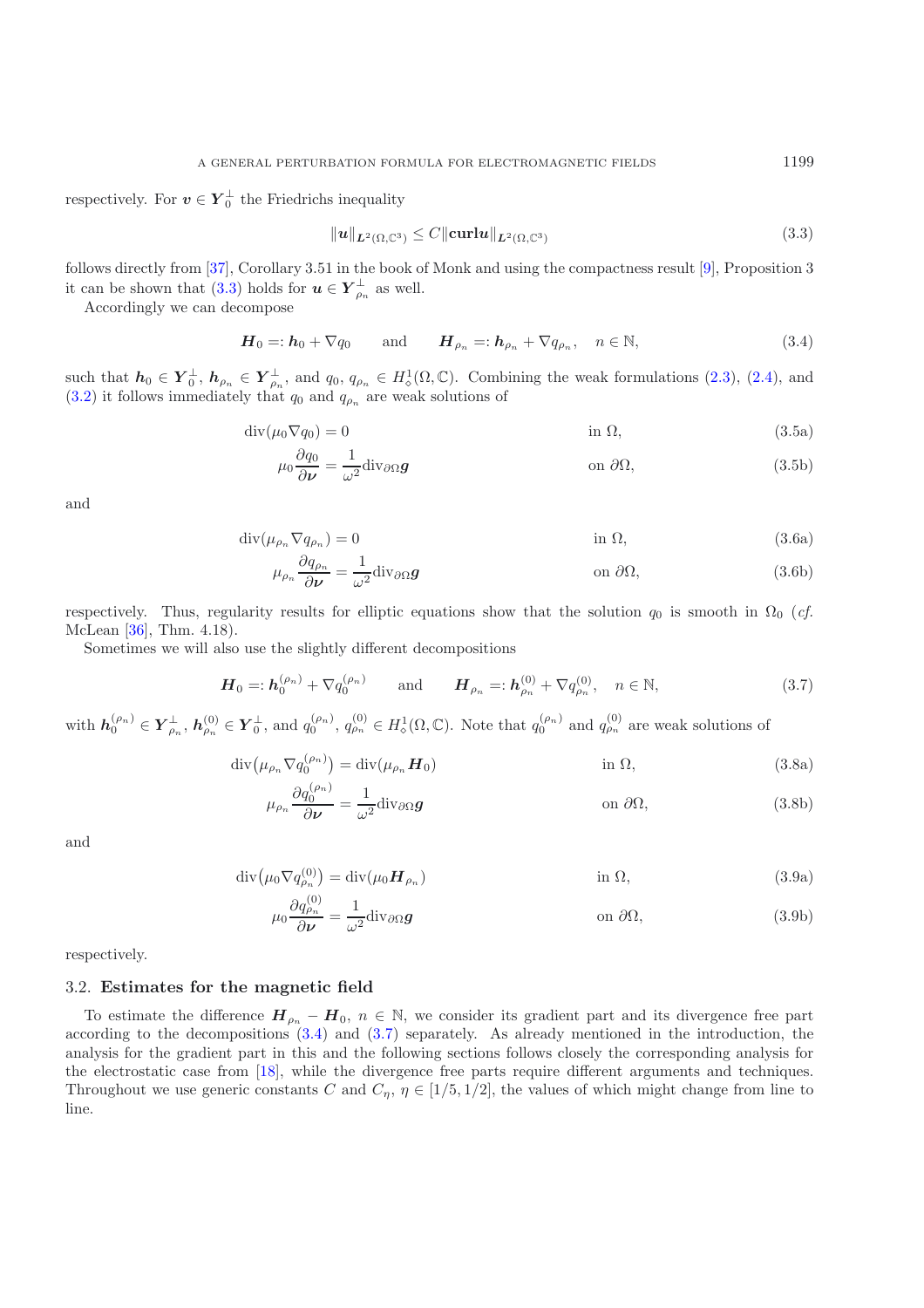**Lemma 3.1.** *Let*  $q_0$  *and*  $q_{\rho_n}$  *be as in* [\(3.4\)](#page-6-1)*. Then, there exists a constant* C *such that for any*  $n \in \mathbb{N}$ *,* 

<span id="page-7-4"></span>
$$
||q_{\rho_n} - q_0||_{H^1(\Omega, \mathbb{C})} \le C|D_{\rho_n}|^{1/2} ||g||_{H^{-1/2}_{\text{div}}(\partial \Omega)},
$$
\n(3.10)

*and for any*  $\eta \in [1/5, 1/2]$  *there exists a constant*  $C_{\eta}$  *such that* 

$$
||q_{\rho_n} - q_0||_{L^2(\Omega, \mathbb{C})} \le C_{\eta} |D_{\rho_n}|^{1 - \eta} ||g||_{H_{\text{div}}^{-1/2}(\partial \Omega)}.
$$
\n(3.11)

*Proof.* Since  $q_0$  and  $q_{\rho_n}$  satisfy [\(3.5\)](#page-6-3) and [\(3.6\)](#page-6-4), respectively, this lemma is a special case of [\[18\]](#page-24-4), Lemma 1.  $\Box$ 

<span id="page-7-6"></span>**Lemma 3.2.** *Let*  $h_0, h_0^{(\rho_n)}, h_{\rho_n}$ , and  $h_{\rho_n}^{(0)}$  be as in [\(3.4\)](#page-6-1) and [\(3.7\)](#page-6-2), respectively. Then, there exists a constant C such that for any  $n \in \mathbb{N}$ ,

$$
\|\mathbf{h}_{\rho_n} - \mathbf{h}_0^{(\rho_n)}\|_{\mathbf{H}(\mathbf{curl},\Omega)} \le C|D_{\rho_n}|^{1/2} \|\mathbf{g}\|_{\mathbf{H}_{\mathrm{div}}^{-1/2}(\partial\Omega)},\tag{3.12a}
$$

<span id="page-7-2"></span><span id="page-7-0"></span>
$$
\|\mathbf{h}_0 - \mathbf{h}_0^{(\rho_n)}\|_{\mathbf{H}(\text{curl},\Omega)} \le C|D_{\rho_n}|^{1/2} \|\mathbf{g}\|_{\mathbf{H}_{\text{div}}^{-1/2}(\partial\Omega)},
$$
\n(3.12b)

<span id="page-7-5"></span>
$$
\|\mathbf{h}_{\rho_n} - \mathbf{h}_{\rho_n}^{(0)}\|_{\mathbf{H}(\mathbf{curl},\Omega)} \le C|D_{\rho_n}|^{1/2} \|\mathbf{g}\|_{\mathbf{H}_{\mathrm{div}}^{-1/2}(\partial\Omega)}.
$$
\n(3.12c)

<span id="page-7-3"></span>*Furthermore, for any*  $\eta \in [1/5, 1/2]$  *there exists a constant*  $C_{\eta}$  *such that* 

$$
\|\boldsymbol{h}_{\rho_n}^{(0)} - \boldsymbol{h}_0\|_{\boldsymbol{L}^2(\Omega,\mathbb{C}^3)} \le C_\eta |D_{\rho_n}|^{1-\eta} \|\boldsymbol{g}\|_{\boldsymbol{H}_{\mathrm{div}}^{-1/2}(\partial\Omega)}.
$$
\n(3.13)

*Proof. Step 1* (*proof of* [\(3.12a\)](#page-7-0)). From the weak formulations [\(2.3\)](#page-3-0) and [\(2.4\)](#page-3-1) we find that  $H_0 = h_0^{(\rho_n)} + \nabla q_0^{(\rho_n)}$ and  $\boldsymbol{H}_{\rho_n} = \boldsymbol{h}_{\rho_n} + \nabla q_{\rho_n}$  satisfy

$$
\int_{\Omega} \frac{1}{\tilde{\varepsilon}_{\rho_n}} \mathbf{curl} (\boldsymbol{H}_{\rho_n} - \boldsymbol{H}_0) \cdot \overline{\mathbf{curl}} \boldsymbol{u} \, \mathrm{d} \boldsymbol{x} - \omega^2 \int_{\Omega} \mu_{\rho_n} (\boldsymbol{H}_{\rho_n} - \boldsymbol{H}_0) \cdot \overline{\boldsymbol{u}} \, \mathrm{d} \boldsymbol{x} \n= \int_{\Omega} \left( \frac{1}{\tilde{\varepsilon}_0} - \frac{1}{\tilde{\varepsilon}_{\rho_n}} \right) \mathbf{curl} \boldsymbol{H}_0 \cdot \overline{\mathbf{curl}} \boldsymbol{u} \, \mathrm{d} \boldsymbol{x} - \omega^2 \int_{\Omega} (\mu_0 - \mu_{\rho_n}) \boldsymbol{H}_0 \cdot \overline{\boldsymbol{u}} \, \mathrm{d} \boldsymbol{x}
$$

for all  $u \in H(\text{curl}, \Omega)$ . The regularity results for weak solutions of Maxwell's equations mentioned before show that  $||H_0||_{W^{1,\infty}(\Omega_0,\mathbb{C}^3)} \leq C||g||_{H^{-1/2}_{\text{div}}(\partial\Omega)},$  and we may estimate

$$
\begin{aligned}\n&\left|\int_{\Omega}\left(\frac{1}{\tilde{\varepsilon}_{0}}-\frac{1}{\tilde{\varepsilon}_{\rho_{n}}}\right)\operatorname{\mathbf{curl}}\boldsymbol{H}_{0}\cdot\overline{\operatorname{\mathbf{curl}}\boldsymbol{u}}\operatorname{d}\boldsymbol{x}-\omega^{2}\int_{\Omega}(\mu_{0}-\mu_{\rho_{n}})\boldsymbol{H}_{0}\cdot\overline{\boldsymbol{u}}\operatorname{d}\boldsymbol{x}\right| \\
&\leq C|D_{\rho_{n}}|^{1/2}\big(\|\operatorname{\mathbf{curl}}\boldsymbol{H}_{0}\|_{\boldsymbol{L}^{\infty}(\Omega_{0},\mathbb{C}^{3})}\|\operatorname{\mathbf{curl}}\boldsymbol{u}\|_{\boldsymbol{L}^{2}(\Omega,\mathbb{C}^{3})}+\|\boldsymbol{H}_{0}\|_{\boldsymbol{L}^{\infty}(\Omega_{0},\mathbb{C}^{3})}\|u\|_{\boldsymbol{L}^{2}(\Omega,\mathbb{C}^{3})}\big) \\
&\leq C|D_{\rho_{n}}|^{1/2}\|\boldsymbol{g}\|_{\boldsymbol{H}_{\operatorname{div}}^{-1/2}(\partial\Omega)}\|\boldsymbol{u}\|_{\boldsymbol{H}(\operatorname{\mathbf{curl}},\Omega)}.\n\end{aligned}
$$

So, using orthogonality we obtain that  $h_{\rho_n} - h_0^{(\rho_n)}$  satisfies

$$
a_{\rho_n}(\boldsymbol{h}_{\rho_n}-\boldsymbol{h}_0^{(\rho_n)},\boldsymbol{v})=l_{\rho_n}(\boldsymbol{v})\qquad\text{for all }\boldsymbol{v}\in\boldsymbol{Y}_{\rho_n}^{\perp},\qquad(3.14)
$$

<span id="page-7-1"></span>where  $l_{\rho_n}$  is a bounded conjugate linear form on  $\mathbf{Y}_{\rho_n}^{\perp}$  such that

$$
\sup_{\|\mathbf{v}\|_{\mathbf{H}(\text{curl},\Omega)}=1} |l_{\rho_n}(\mathbf{v})| \leq C|D_{\rho_n}|^{1/2} \|\mathbf{g}\|_{\mathbf{H}_{\text{div}}^{-1/2}(\partial\Omega)}.
$$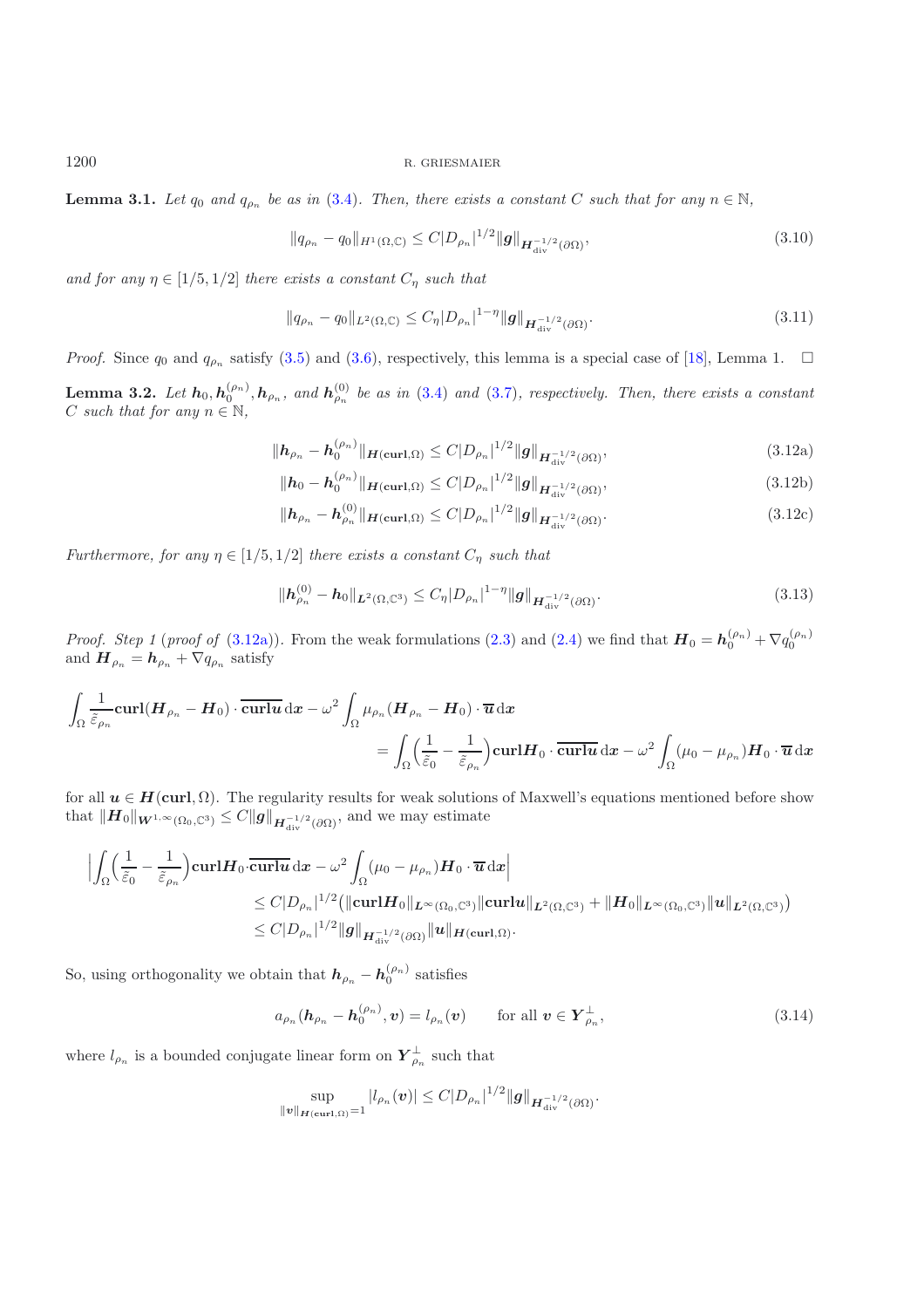Hence,  $(3.12a)$  is a consequence of the well-posedness of  $(3.14)$ , which follows directly from the proof of [\[9\]](#page-24-0), Lemma 1 recalling that we assumed  $|D_{\rho_n}| \leq R$ .

*Step 2* (*proof of* [\(3.12b\)](#page-7-2)). Since  $\text{div}(\mu_0 \mathbf{h}_0) = 0$  in  $\Omega$  and  $\mu_0 \mathbf{v} \cdot \mathbf{h}_0 = 0$  on  $\partial \Omega$  there exists a vector potential  $z_0 \in \Omega$  $H_0(\text{curl}, \Omega)$  satisfying div $(\mu_0 z_0) = 0$  in  $\Omega$  such that  $\mu_0 h_0 = \text{curl} z_0$  (*cf.* [\[37](#page-25-8)], Thm. 3.41). Moreover (see [\[37\]](#page-25-8), Thm. 3.38),  $z_0 = \text{curl}(A)$  for some  $A \in H(\text{curl}, \Omega)$ , which means  $z_0 \in \text{curl}(H(\text{curl}, \Omega))$ . Analogously, we<br>can find  $x^{(\rho_n)}_{\text{cut}} \in \text{curl}(H(\text{curl}, \Omega))$  and  $y^{(\rho_n)}_{\text{cut}}$ . More following an idea and in [27], a 173 can find  $z_0^{(\rho_n)} \in \text{curl}(H(\text{curl}, \Omega))$  such that  $\mu_{\rho_n} h_0^{(\rho_n)} = \text{curl} z_0^{(\rho_n)}$ . Now, following an idea used in [\[37\]](#page-25-8), p. 173, where it was attributed to Arnold *et al.* [12] we introduce sescuilingar forms  $\alpha$  on  $H(\text{curl } \Omega$ where it was attributed to Arnold *et al.* [\[12\]](#page-24-22), we introduce sesquilinear forms  $\alpha$  on  $H(\text{curl}, \Omega) \times H(\text{curl}, \Omega)$ <br>and  $\beta$  on  $\text{curl}(H(\text{curl}, \Omega)) \times H(\text{curl}, \Omega)$  by and  $\beta$  on **curl**( $H$ (**curl**,  $\Omega$ )) ×  $H$ (**curl**,  $\Omega$ ) by

$$
\alpha(\boldsymbol{u},\boldsymbol{v}) := \int_{\Omega} \mu_{\rho_n} \boldsymbol{u} \cdot \overline{\boldsymbol{v}} \, \mathrm{d} \boldsymbol{x} \quad \text{and} \quad \beta(\boldsymbol{w},\boldsymbol{v}) := -\int_{\Omega} \boldsymbol{w} \cdot \overline{\textbf{curl} \boldsymbol{v}} \, \mathrm{d} \boldsymbol{x},
$$

respectively, and observe that  $(h_0 - h_0^{(\rho_n)}, z_0 - z_0^{(\rho_n)})$  solves the mixed variational problem

$$
\alpha(\mathbf{h}_0 - \mathbf{h}_0^{(\rho_n)}, \mathbf{v}) + \beta(\mathbf{z}_0 - \mathbf{z}_0^{(\rho_n)}, \mathbf{v}) = \int_{\Omega} (\mu_{\rho_n} - \mu_0) \mathbf{h}_0 \cdot \overline{\mathbf{v}} \, \mathrm{d}\mathbf{x},\tag{3.15a}
$$

<span id="page-8-0"></span>
$$
\beta(\boldsymbol{w}, \boldsymbol{h}_0 - \boldsymbol{h}_0^{(\rho_n)}) = 0 \tag{3.15b}
$$

for all  $v \in H(\text{curl}, \Omega)$  and  $w \in \text{curl}(H(\text{curl}, \Omega))$ . Note that  $\alpha$  and  $\beta$  are bounded,  $\alpha$  is coercive, and  $\beta$  satisfies the Babuška-Brezzi condition

$$
\sup_{\mathbf{v}\in\mathcal{H}(\mathbf{curl},\Omega)}\frac{|\beta(\mathbf{w},\mathbf{v})|}{\|\mathbf{v}\|_{\mathcal{H}(\mathbf{curl},\Omega)}}=\sup_{\mathbf{v}\in\mathcal{H}(\mathbf{curl},\Omega)}\frac{|\int_{\Omega}\mathbf{w}\cdot\overline{\mathbf{curl}\mathbf{v}}\,\mathrm{d}\mathbf{x}|}{\|\mathbf{v}\|_{\mathcal{H}(\mathbf{curl},\Omega)}}\geq\frac{\|\mathbf{w}\|_{\mathbf{L}^{2}(\Omega,\mathbb{C}^{3})}^{2}}{\|\mathbf{u}\|_{\mathcal{H}(\mathbf{curl},\Omega)}}\geq C\|\mathbf{w}\|_{\mathbf{L}^{2}(\Omega,\mathbb{C}^{3})}
$$

for all  $w \in \text{curl}(H(\text{curl}, \Omega))$ , where  $u \in Y_0^{\perp} \subset H(\text{curl}, \Omega)$  has been chosen such that  $w = \text{curl}u$ , and we used  $(3, 3)$  to estimate  $||u||_{\text{max}} \leq C ||w||_{\text{max}}$  and  $\sum_{n=1}^{\infty} \text{Trunc}(\text{det}(H_0, \Omega))$  and  $\sum_{n=1}^{\infty} \text{det}(H_1, \Omega$ [\(3.3\)](#page-6-0) to estimate  $\|\mathbf{u}\|_{\mathbf{L}^2(\Omega,\mathbb{C}^3)} \leq C \|\mathbf{w}\|_{\mathbf{L}^2(\Omega,\mathbb{C}^3)}$ . Therefore (*cf.* [\[37](#page-25-8)], Thm. 2.25), solutions to [\(3.15\)](#page-8-0) are unique and  $(h_0 - h_0^{(\rho_n)}, z_0 - z_0^{(\rho_n)})$  satisfies

$$
\begin{aligned}\n\|h_0 - \bm{h}_0^{(\rho_n)}\|_{\bm{H}(\bm{{\rm curl}},\Omega)} + \|z_0 - z_0^{(\rho_n)}\|_{\bm{L}^2(\Omega,\mathbb{C}^3)} &\leq \sup_{\bm{u}\in \bm{H}(\bm{{\rm curl}},\Omega)} \frac{\left|\int_{\Omega} (\mu_{\rho_n} - \mu_0)\bm{h}_0\cdot \overline{\bm{u}} \, \mathrm{d} \bm{x}\right|}{\|\bm{u}\|_{\bm{H}(\bm{{\rm curl}},\Omega)}} \\
&\leq C|D_{\rho_n}|^{1/2} \|h_0\|_{\bm{L}^\infty(\Omega_0,\mathbb{C}^3)} \leq C|D_{\rho_n}|^{1/2} \|g\|_{\bm{H}_{\mathrm{div}}^{-1/2}(\partial\Omega)}.\n\end{aligned}
$$

The last inequality follows from the definition of  $h_0 = H_0 - \nabla q_0$  and the interior regularity of  $q_0$  and  $H_0$ mentioned before.

*Step 3 (proof of* [\(3.13\)](#page-7-3)*).* Similar to Step 1 we find by subtracting the weak formulations [\(2.3\)](#page-3-0) and [\(2.4\)](#page-3-1) that for all  $u \in H(\text{curl}, \Omega)$ ,

$$
\int_{\Omega} \frac{1}{\tilde{\varepsilon}_0} \operatorname{curl}(\boldsymbol{H}_{\rho_n} - \boldsymbol{H}_0) \cdot \overline{\operatorname{curl} \boldsymbol{u}} \, \mathrm{d} \boldsymbol{x} - \omega^2 \int_{\Omega} \mu_0 (\boldsymbol{H}_{\rho_n} - \boldsymbol{H}_0) \cdot \overline{\boldsymbol{u}} \, \mathrm{d} \boldsymbol{x} \n= \int_{\Omega} \left( \frac{1}{\tilde{\varepsilon}_0} - \frac{1}{\tilde{\varepsilon}_{\rho_n}} \right) \operatorname{curl} \boldsymbol{H}_{\rho_n} \cdot \overline{\operatorname{curl} \boldsymbol{u}} \, \mathrm{d} \boldsymbol{x} - \omega^2 \int_{\Omega} (\mu_0 - \mu_{\rho_n}) \boldsymbol{H}_{\rho_n} \cdot \overline{\boldsymbol{u}} \, \mathrm{d} \boldsymbol{x}.
$$
\n(3.16)

Using a duality argument inspired by the proof of [\[18\]](#page-24-4), Lemma 1 we denote by  $z \in Y_0^{\perp}$  the solution of the solution of the adjoint problem

$$
\int_{\Omega} \frac{1}{\tilde{\varepsilon}_0} \mathbf{curl} \mathbf{z} \cdot \overline{\mathbf{curl} \mathbf{u}} \, \mathrm{d}\mathbf{x} - \omega^2 \int_{\Omega} \mu_0 \mathbf{z} \cdot \overline{\mathbf{u}} \, \mathrm{d}\mathbf{x} = \int_{\Omega} \mu_0 (\mathbf{h}_{\rho_n}^{(0)} - \mathbf{h}_0) \cdot \overline{\mathbf{u}} \, \mathrm{d}\mathbf{x}
$$
\n(3.17)

<span id="page-8-1"></span>for all  $u \in Y_0^{\perp}$ . Uniqueness of solutions to [\(2.3\)](#page-3-0) implies existence and uniqueness of a solution to [\(3.17\)](#page-8-1) with

<span id="page-8-2"></span>
$$
||z||_{H(\text{curl},\Omega)} \leq C||h_{\rho_n}^{(0)} - h_0||_{L^2(\Omega,\mathbb{C}^3)}.
$$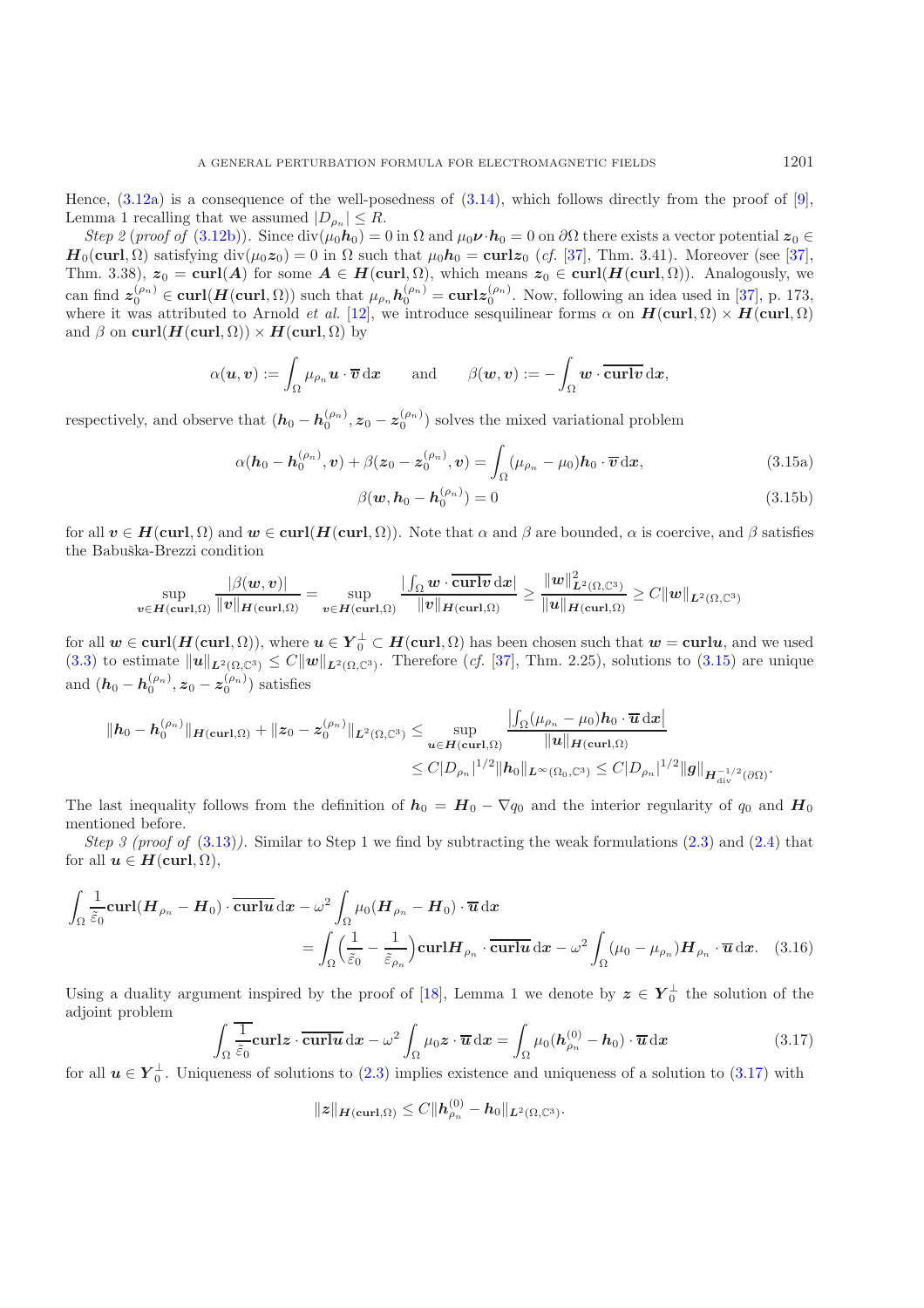Recalling that in  $Y_0^{\perp}$  the norm  $\|\cdot\|_{H^1(\Omega,\mathbb{C}^3)}$  is equivalent to  $\|\cdot\|_{H(\text{curl},\Omega)}$  (*cf.* Dautray and Lions [\[25](#page-24-23)], Thm. 3, p. 209), this shows that  $\|\mathbf{z}\|_{\mathbf{H}^1(\Omega,\mathbb{C}^3)} \leq C \|\mathbf{h}_{\rho_n}^{(0)} - \mathbf{h}_0\|_{\mathbf{L}^2(\Omega,\mathbb{C}^3)}$ . Similarly, since **curlz** satisfies  $\text{curl}((\overline{1/\tilde{\varepsilon}_0})\text{curl}\mathbf{z}) =$  $\mu_0(\omega^2 z + h_{\rho_n} - h_0^{(\rho_n)})$ , *i.e.*, **curlz** ∈ *H*(**curl**, Ω), div(**curl**(*z*)) = 0 in Ω, and  $\nu \times \text{curl}z = 0$  on ∂Ω, we find that curl $z \in H^1(\Omega, \mathbb{C}^3)$  and  $||\text{curl}z||_{H^1(\Omega, \mathbb{C}^3)} \leq C ||h_{\rho_n}^{(0)} - h_0||_{L^2(\Omega, \mathbb{C}^3)}$  as well. Substituting this  $z$  into [\(3.16\)](#page-8-2), using orthogonality, [\(3.17\)](#page-8-1), and Hölder's inequality we obtain that

$$
\int_{\Omega} |\boldsymbol{h}_{\rho_n}^{(0)} - \boldsymbol{h}_0|^2 \, \mathrm{d} \boldsymbol{x} = \Big| \int_{\Omega} \frac{1}{\tilde{\varepsilon}_0} \mathbf{curl} (\boldsymbol{h}_{\rho_n}^{(0)} - \boldsymbol{h}_0) \cdot \overline{\mathbf{curl}} \, \mathrm{d} \boldsymbol{x} - \omega^2 \int_{\Omega} \mu_0 (\boldsymbol{h}_{\rho_n}^{(0)} - \boldsymbol{h}_0) \cdot \overline{\boldsymbol{x}} \, \mathrm{d} \boldsymbol{x} \Big|
$$
\n
$$
= \Big| \int_{\Omega} \Big( \frac{1}{\tilde{\varepsilon}_0} - \frac{1}{\varepsilon_{\rho_n}} \Big) \mathbf{curl} \boldsymbol{H}_{\rho_n} \cdot \overline{\mathbf{curl}} \, \boldsymbol{x} \, \mathrm{d} \boldsymbol{x} - \omega^2 \int_{\Omega} (\mu_0 - \mu_{\rho_n}) \boldsymbol{H}_{\rho_n} \cdot \overline{\boldsymbol{x}} \, \mathrm{d} \boldsymbol{x} \Big|
$$
\n
$$
\leq C \big( \| \mathbf{curl} \boldsymbol{H}_{\rho_n} \|_{\mathbf{L}^q(D_{\rho_n}, \mathbb{C}^3)} \| \mathbf{curl} \boldsymbol{x} \|_{\boldsymbol{L}^p(D_{\rho_n}, \mathbb{C}^3)} + \| \boldsymbol{H}_{\rho_n} \|_{\mathbf{L}^q(D_{\rho_n}, \mathbb{C}^3)} \| \boldsymbol{z} \|_{\boldsymbol{L}^p(D_{\rho_n}, \mathbb{C}^3)} \big),
$$

where  $1 \leq p, q \leq \infty$  are such that  $1/p + 1/q = 1$ . Assuming that  $2 \leq p \leq 6$ , *i.e.*,  $6/5 \leq q \leq 2$ , the boundedness of the embedding of  $H^1(\Omega, \mathbb{C}^3)$  into  $L^p(\Omega, \mathbb{C}^3)$  (*cf.* Adams [\[1\]](#page-23-3), Thm. 5.4) implies that

$$
\|\mathbf{curl} \mathbf{z}\|_{\mathbf{L}^p(D_{\rho_n},\mathbb{C}^3)} \leq C \|\mathbf{curl} \mathbf{z}\|_{\mathbf{H}^1(\Omega,\mathbb{C}^3)} \quad \text{and} \quad \|z\|_{\mathbf{L}^p(D_{\rho_n},\mathbb{C}^3)} \leq C \|z\|_{\mathbf{H}^1(\Omega,\mathbb{C}^3)}.
$$

<span id="page-9-1"></span>Thus,

$$
\|\boldsymbol{h}_{\rho_n}^{(0)} - \boldsymbol{h}_0\|_{\boldsymbol{L}^2(\Omega,\mathbb{C}^3)} \le C \big( \|\mathbf{curl} \boldsymbol{H}_{\rho_n}\|_{\boldsymbol{L}^q(D_{\rho_n},\mathbb{C}^3)} + \|\boldsymbol{H}_{\rho_n}\|_{\boldsymbol{L}^q(D_{\rho_n},\mathbb{C}^3)} \big). \tag{3.18}
$$

Since  $6/5 \le q \le 2$ , we can use the triangle inequality and embed  $L^2(D_{\rho_n}, \mathbb{C}^3)$  and  $L^{\infty}(D_{\rho_n}, \mathbb{C}^3)$  into  $L^q(D_{\rho_n}, \mathbb{C}^3)$ applying Hölder's inequality  $(cf.$  Gilbarg and Trudinger  $[27]$ , Eq.  $(7.8)$ , p. 146) to see that

$$
\|H_{\rho_n}\|_{L^q(D_{\rho_n},\mathbb{C}^3)} + \|\mathrm{curl} H_{\rho_n}\|_{L^q(D_{\rho_n},\mathbb{C}^3)} \le |D_{\rho_n}|^{1/q - 1/2} \|H_{\rho_n} - H_0\|_{H(\mathrm{curl},\Omega)} + |D_{\rho_n}|^{1/q} \|H_0\|_{W^{1,\infty}(\Omega_0,\mathbb{C}^3)}.
$$
\n(3.19)

<span id="page-9-0"></span>Recalling that  $||H_0||_{W^{1,\infty}(\Omega_0,\mathbb{C}^3)} \leq C ||g||_{H^{-1/2}_{\text{div}}(\partial\Omega)},$  we use [\(3.4\)](#page-6-1) to obtain

$$
\|\mathbf{H}_{\rho_n}-\mathbf{H}_0\|_{\mathbf{H}(\mathbf{curl},\Omega)} \leq \|\mathbf{h}_{\rho_n}-\mathbf{h}_0\|_{\mathbf{H}(\mathbf{curl},\Omega)} + \|q_{\rho_n}-q_0\|_{H^1(\Omega,\mathbb{C})},
$$

which together with  $(3.10)$ ,  $(3.12a)$ , and  $(3.12b)$  gives

$$
\|\bm{H}_{\rho_n} - \bm{H}_0\|_{\bm{H}(\mathbf{curl},\Omega)} \leq C|D_{\rho_n}|^{1/2} \|\bm{g}\|_{\bm{H}_{\mathrm{div}}^{-1/2}(\partial\Omega)}.
$$

Therefore, combining  $(3.19)$  and  $(3.18)$  we find that

$$
\|\mathbf{h}_{\rho_n}^{(0)} - \mathbf{h}_0\|_{\mathbf{L}^2(\Omega,\mathbb{C}^3)} \leq C|D_{\rho_n}|^{1/q} \|\mathbf{g}\|_{\mathbf{H}_{\mathrm{div}}^{-1/2}(\partial\Omega)}
$$

and writing  $\eta := 1 - 1/q$  yields [\(3.13\)](#page-7-3).

*Step 4 (proof of* [\(3.12c\)](#page-7-5)). As in Step 2 we can find  $\mathbf{z}_{\rho_n}$ ,  $\mathbf{z}_{\rho_n}^{(0)} \in \text{curl}(\mathbf{H}(\text{curl}, \Omega))$  such that  $\mu_{\rho_n} \mathbf{h}_{\rho_n} = \text{curl} \mathbf{z}_{\rho_n}$ and  $\mu_0 h_{\rho_n}^{(0)} = \text{curl} z_{\rho_n}^{(0)}$ . Then  $(h_{\rho_n} - h_{\rho_n}^{(0)}, z_{\rho_n} - z_{\rho_n}^{(0)})$  satisfies

$$
\alpha(\boldsymbol{h}_{\rho_n}-\boldsymbol{h}^{(0)}_{\rho_n}, \boldsymbol{v})+\beta(\boldsymbol{z}_{\rho_n}-\boldsymbol{z}^{(0)}_{\rho_n}, \boldsymbol{v})=\int_{\Omega}(\mu_0-\mu_{\rho_n})\boldsymbol{h}^{(0)}_{\rho_n}\cdot \overline{\boldsymbol{v}}\,\mathrm{d}\boldsymbol{x},\\\beta(\boldsymbol{w},\boldsymbol{h}_{\rho_n}-\boldsymbol{h}^{(0)}_{\rho_n})=0
$$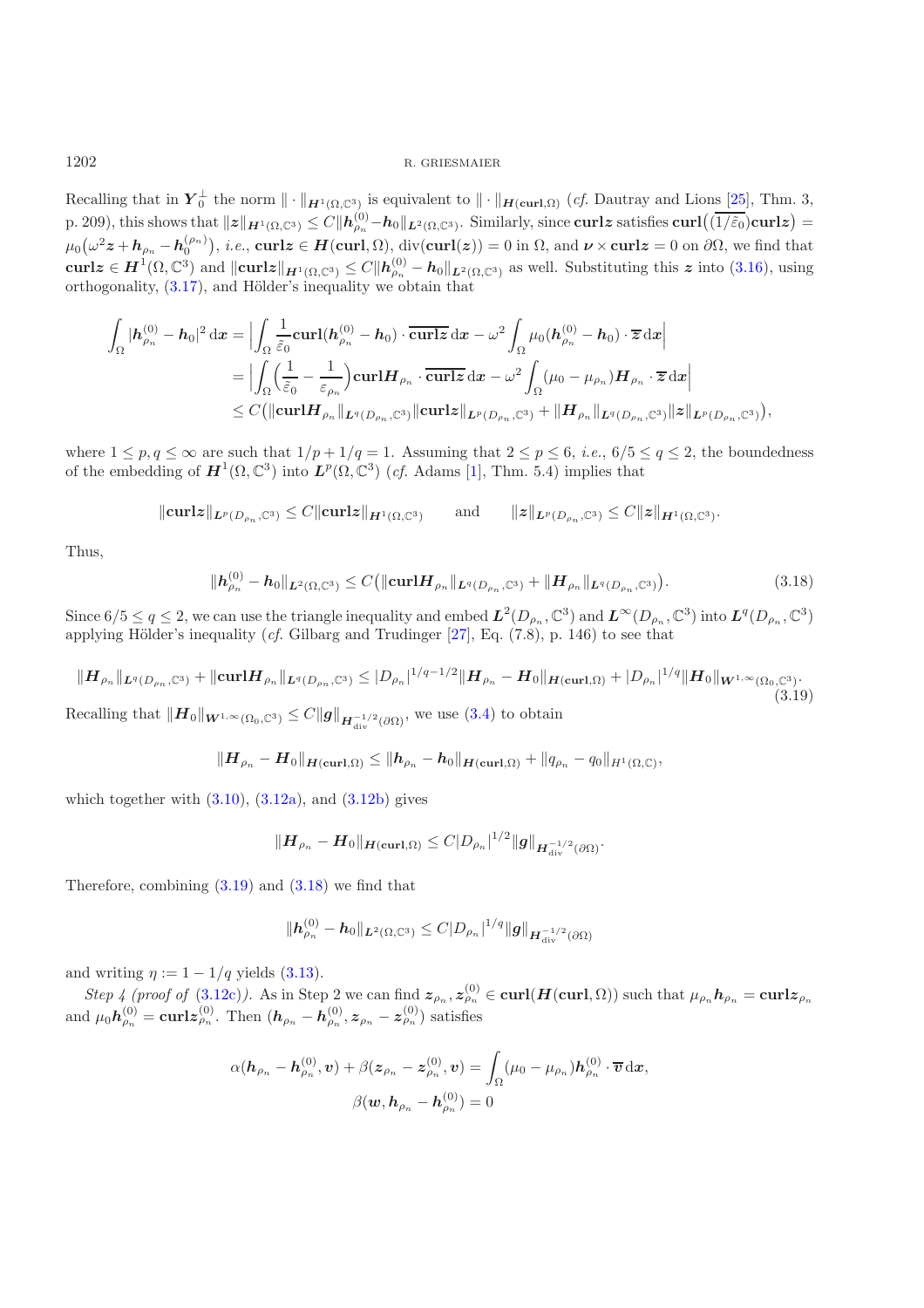for all  $v \in H(\text{curl}, \Omega)$  and  $w \in \text{curl}(H(\text{curl}, \Omega))$ , where  $\alpha$  and  $\beta$  are the sesquilinear forms introduced in the second step. Therefore, using [\(3.13\)](#page-7-3) we obtain that

$$
\begin{aligned}\n\|h_{\rho_n} - h_{\rho_n}^{(0)}\|_{\mathbf{H}(\operatorname{curl},\Omega)} + \|z_{\rho_n} - z_{\rho_n}^{(0)}\|_{L^2(\Omega,\mathbb{C}^3)} &\leq \|(\mu_0 - \mu_{\rho_n})h_{\rho_n}^{(0)}\|_{L^2(\Omega,\mathbb{C}^3)} \\
&\leq \|(\mu_0 - \mu_{\rho_n})h_0\|_{L^2(\Omega,\mathbb{C}^3)} + \|(\mu_0 - \mu_{\rho_n})(h_0 - h_{\rho_n}^{(0)})\|_{L^2(\Omega,\mathbb{C}^3)} \\
&\leq C|D_{\rho_n}|^{1/2} \|h_0\|_{L^\infty(\Omega_0,\mathbb{C}^3)} + C_{\eta}|D_{\rho_n}|^{1-\eta} \|g\|_{\mathbf{H}_{\operatorname{div}}^{-1/2}(\partial\Omega)} \\
&\leq C|D_{\rho_n}|^{1/2} \|g\|_{\mathbf{H}_{\operatorname{div}}^{-1/2}(\partial\Omega)}. \n\end{aligned}
$$

**Lemma 3.3.** Let  $q_0, q_0^{(\rho_n)}, q_{\rho_n}$ , and  $q_{\rho_n}^{(0)}$  be as in [\(3.4\)](#page-6-1) and [\(3.7\)](#page-6-2), respectively. Then, there exists a constant C *such that for any*  $n \in \mathbb{N}$ ,

<span id="page-10-0"></span> $||q_0 - q_0^{(\rho_n)}||_{H^1(\Omega,\mathbb{C})} \leq C|D_{\rho_n}|^{1/2} ||g||_{H_{\text{div}}^{-1/2}(\partial\Omega)},$  (3.20a)

<span id="page-10-1"></span>
$$
||q_{\rho_n} - q_{\rho_n}^{(0)}||_{H^1(\Omega, \mathbb{C})} \le C|D_{\rho_n}|^{1/2} ||g||_{H^{-1/2}_{\text{div}}(\partial \Omega)}.
$$
\n(3.20b)

*Furthermore, for any*  $\eta \in [1/5, 1/2]$  *there exists a constant*  $C_{\eta}$  *such that* 

 $\overline{\phantom{a}}$ 

<span id="page-10-2"></span>
$$
||q_0 - q_0^{(\rho_n)}||_{L^2(\Omega, \mathbb{C})} \le C_\eta |D_{\rho_n}|^{1-\eta} ||g||_{\mathbf{H}_{\text{div}}^{-1/2}(\partial \Omega)},
$$
\n(3.21a)

<span id="page-10-4"></span><span id="page-10-3"></span>
$$
||q_{\rho_n} - q_{\rho_n}^{(0)}||_{L^2(\Omega, \mathbb{C})} \le C_{\eta} |D_{\rho_n}|^{1-\eta} ||g||_{\mathbf{H}_{\text{div}}^{-1/2}(\partial \Omega)}.
$$
\n(3.21b)

*Proof.* These estimates are no direct consequences of [\[18\]](#page-24-4), Lemma 1 because the source terms in  $(3.8)$  and  $(3.9)$ are discontinuous and do not agree with the source terms in  $(3.5)$  and  $(3.6)$ , respectively. However, the lemma can be shown following the same strategy as used in the proof of [\[18](#page-24-4)], Lemma 1. Therefore, we comment on differences to this proof only, without including all details.

*Step 1* (*proof of* [\(3.20a\)](#page-10-0)). From the weak formulations of  $(3.5)$  and  $(3.8)$  we find that

$$
\int_{\Omega} \mu_0 \nabla q_0 \cdot \overline{\nabla \phi} \, dx = \int_{\Omega} \mu_0 H_0 \cdot \overline{\nabla \phi} \, dx \qquad \text{for all } \phi \in H^1(\Omega, \mathbb{C}), \tag{3.22a}
$$

$$
\int_{\Omega} \mu_{\rho_n} \nabla q_0^{(\rho_n)} \cdot \overline{\nabla \phi} \, \mathrm{d} \boldsymbol{x} = \int_{\Omega} \mu_{\rho_n} \boldsymbol{H}_0 \cdot \overline{\nabla \phi} \, \mathrm{d} \boldsymbol{x} \qquad \text{for all } \phi \in H^1(\Omega, \mathbb{C}), \qquad (3.22b)
$$

and therefore

<span id="page-10-5"></span>
$$
\int_{\Omega} \mu_{\rho_n} \nabla (q_0 - q_0^{(\rho_n)}) \cdot \overline{\nabla \phi} \, dx = \int_{\Omega} (\mu_0 - \mu_{\rho_n}) \mathbf{h}_0 \cdot \overline{\nabla \phi} \, dx
$$

for all  $\phi \in H^1(\Omega, \mathbb{C})$ . Using the smoothness of  $h_0$  in  $\Omega_0$ , which follows from the smoothness of  $H_0$  and  $q_0$ , we can proceed as in the proof of [\[18](#page-24-4)], Lemma 1 to obtain [\(3.20a\)](#page-10-0).

*Step 2* (*proof of* [\(3.20b\)](#page-10-1)). Similar to the first step we find from  $(3.6)$  and  $(3.9)$  that

$$
\int_{\Omega} \mu_{\rho_n} \nabla q_{\rho_n} \cdot \overline{\nabla \phi} \, dx = \int_{\Omega} \mu_{\rho_n} \mathbf{H}_{\rho_n} \cdot \overline{\nabla \phi} \, dx \qquad \text{for all } \phi \in H^1(\Omega, \mathbb{C}), \tag{3.23a}
$$
\n
$$
\int_{\Omega} \mu_{\rho} \nabla q^{(0)} \cdot \overline{\nabla \phi} \, dx = \int_{\Omega} \mu_{\rho} \mathbf{H} \cdot \overline{\nabla \phi} \, dx \qquad \text{for all } \phi \in H^1(\Omega, \mathbb{C}) \tag{3.23b}
$$

$$
\int_{\Omega} \mu_0 \nabla q_{\rho_n}^{(0)} \cdot \overline{\nabla \phi} \, \mathrm{d} \boldsymbol{x} = \int_{\Omega} \mu_0 \boldsymbol{H}_{\rho_n} \cdot \overline{\nabla \phi} \, \mathrm{d} \boldsymbol{x} \qquad \text{for all } \phi \in H^1(\Omega, \mathbb{C}), \qquad (3.23b)
$$

and thus

$$
\int_{\Omega} \mu_{\rho_n} \nabla (q_{\rho_n} - q_{\rho_n}^{(0)}) \cdot \overline{\nabla \phi} \, dx = \int_{\Omega} (\mu_{\rho_n} - \mu_0) \boldsymbol{h}_{\rho_n}^{(0)} \cdot \overline{\nabla \phi} \, dx \n= \int_{\Omega} (\mu_{\rho_n} - \mu_0) (\boldsymbol{h}_{\rho_n}^{(0)} - \boldsymbol{h}_0) \cdot \overline{\nabla \phi} \, dx + \int_{\Omega} (\mu_{\rho_n} - \mu_0) \boldsymbol{h}_0 \cdot \overline{\nabla \phi} \, dx
$$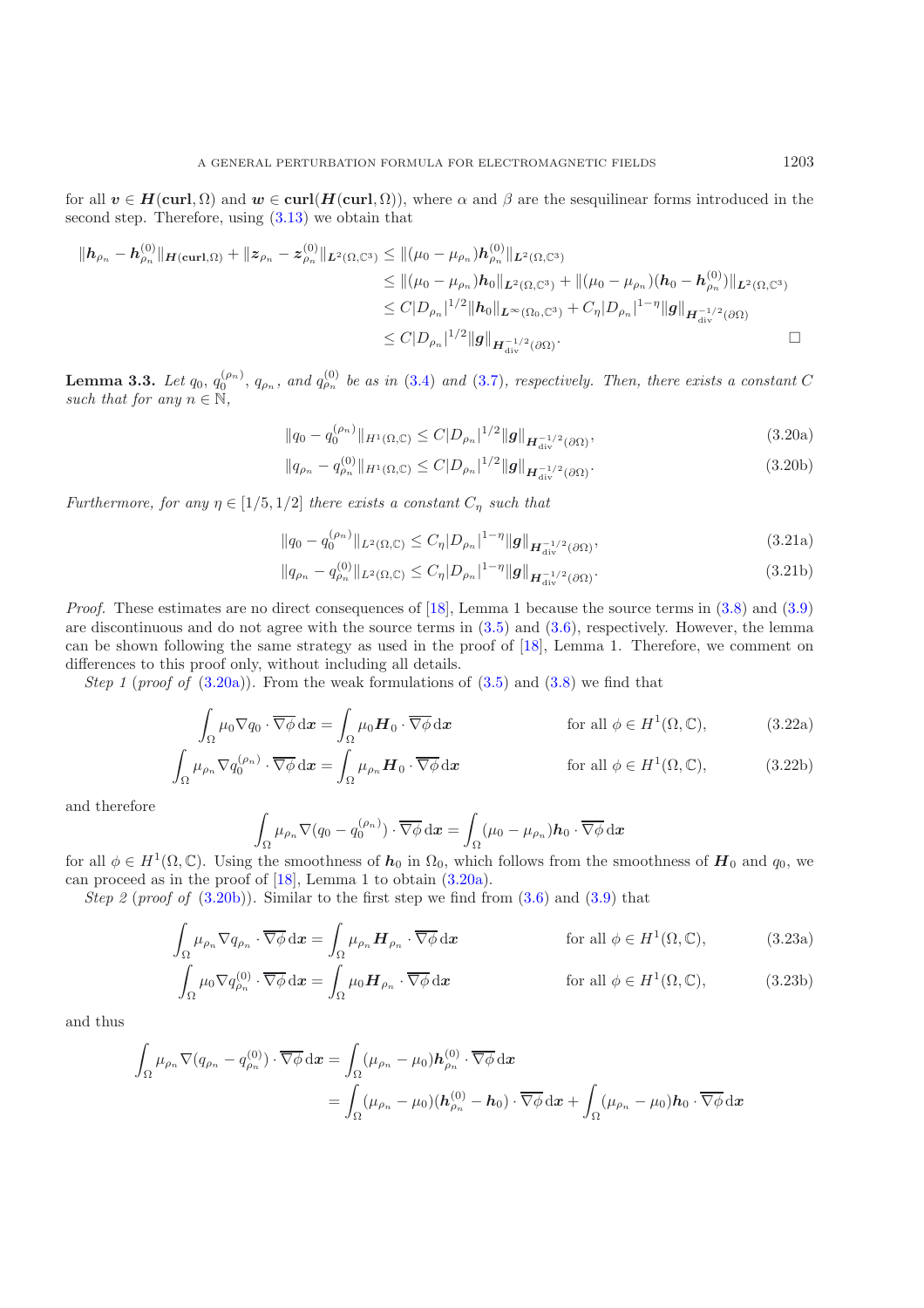for all  $\phi \in H^1(\Omega, \mathbb{C})$ . Using [\(3.13\)](#page-7-3) and the smoothness of  $h_0$  in  $\Omega_0$  mentioned before we estimate

$$
\left| \int_{\Omega} (\mu_{\rho_n} - \mu_0)(\boldsymbol{h}_{\rho_n}^{(0)} - \boldsymbol{h}_0) \cdot \overline{\nabla \phi} \, dx + \int_{\Omega} (\mu_{\rho_n} - \mu_0) \boldsymbol{h}_0 \cdot \overline{\nabla \phi} \, dx \right|
$$
  
\n
$$
\leq C \|\boldsymbol{h}_{\rho_n}^{(0)} - \boldsymbol{h}_0\|_{L^2(\Omega, \mathbb{C}^3)} \|\phi\|_{H^1(\Omega, \mathbb{C})} + C|D_{\rho_n}|^{1/2} \|\boldsymbol{h}_0\|_{L^{\infty}(\Omega_0, \mathbb{C}^3)} \|\phi\|_{H^1(\Omega, \mathbb{C})}
$$
  
\n
$$
\leq C|D_{\rho_n}|^{1/2} \|g\|_{H_{\text{div}}^{-1/2}(\partial \Omega)} \|\phi\|_{H^1(\Omega, \mathbb{C})}.
$$

Therefore,  $q_{\rho_n} - q_{\rho_n}^{(0)} \in H^1_{\diamond}(\Omega, \mathbb{C})$  satisfies

$$
\operatorname{div}(\mu_{\rho_n} \nabla (q_{\rho_n} - q_{\rho_n}^{(0)})) = G_{\rho_n} \quad \text{in } \Omega, \qquad \mu_{\rho_n} \frac{\partial (q_{\rho_n} - q_{\rho_n}^{(0)})}{\partial \nu} = 0 \quad \text{on } \partial \Omega,
$$

for some  $G_{\rho_n} \in H^{-1}(\Omega, \mathbb{C})$  with  $||G_{\rho_n}||_{H^{-1}(\Omega, \mathbb{C})} \leq C|D_{\rho_n}|^{1/2}||g||_{H^{-1/2}_{div}(\partial \Omega)}$ . This implies [\(3.20b\)](#page-10-1). *Step 3* (*proof of* [\(3.21a\)](#page-10-2))*.* From [\(3.22\)](#page-10-3) we obtain that

$$
\int_{\Omega} \mu_0 \nabla (q_0 - q_0^{(\rho_n)}) \cdot \overline{\nabla \phi} \, \mathrm{d} \boldsymbol{x} = \int_{\Omega} (\mu_0 - \mu_{\rho_n}) \boldsymbol{h}_0^{(\rho_n)} \cdot \overline{\nabla \phi} \, \mathrm{d} \boldsymbol{x}.
$$

Therewith [\(3.21a\)](#page-10-2) follows using a duality argument as in the second part of the proof of [\[18\]](#page-24-4), Lemma 1. *Step 4* (*proof of* [\(3.21b\)](#page-10-4))*.* Using [\(3.23\)](#page-10-5) we find that

$$
\int_{\Omega} \mu_0 \nabla (q_{\rho_n} - q_{\rho_n}^{(0)}) \cdot \overline{\nabla \phi} \, \mathrm{d} \boldsymbol{x} = \int_{\Omega} (\mu_{\rho_n} - \mu_0) \boldsymbol{h}_{\rho_n} \cdot \overline{\nabla \phi} \, \mathrm{d} \boldsymbol{x}.
$$

Therewith [\(3.21b\)](#page-10-4) can be shown using a duality argument as in the second part of the proof of [\[18\]](#page-24-4), Lemma 1.  $\Box$ 

## <span id="page-11-0"></span>3.3. **Asymptotic correctors and polarization tensors**

In this section we introduce scalar-valued functions  $v_{\mu_0}^{(j)}$ ,  $v_{\mu_{\rho_n}}^{(j)}$ ,  $1 \leq j \leq 3$ , vector-valued functions  $\mathbf{w}_{\tilde{\varepsilon}_0}^{(j)}$ ,  $\mathbf{w}_{\tilde{\varepsilon}_{\rho_n}}^{(j)}$ ,  $\mathbf{w}_{\tilde{\varepsilon}_{\rho_n}}^{(j)}$ ,  $\mathbf{w}_{\tilde{\varepsilon}_{\rho_n}}^{(j$  $1 \leq j \leq 3$ , and the so-called electric and magnetic polarization tensors that will be used to derive the asymptotic perturbation formula in Section [4.](#page-15-0)

For  $1 \leq j \leq 3$ , denote by  $v_{\mu_0}^{(j)}$ ,  $v_{\mu_{\rho_n}}^{(j)} \in H^1_{\phi}(\Omega, \mathbb{C})$  the weak solutions of

$$
\operatorname{div}(\mu_0 \nabla v_{\mu_0}^{(j)}) = \operatorname{div}(\mu_0 \mathbf{e}_j) \qquad \text{in } \Omega,\tag{3.24a}
$$

<span id="page-11-1"></span>
$$
\mu_0 \frac{\partial v_{\mu_0}^{(j)}}{\partial \nu} = \mu_0 \nu_j \qquad \text{on } \partial \Omega,
$$
\n(3.24b)

<span id="page-11-2"></span>and

$$
\operatorname{div}(\mu_{\rho_n} \nabla v_{\mu_{\rho_n}}^{(j)}) = \operatorname{div}(\mu_0 \mathbf{e}_j) \qquad \text{in } \Omega,
$$
\n
$$
\frac{\partial v_{\rho_n}^{(j)}}{\partial n_{\rho_n}} = \operatorname{div}(\mu_0 \mathbf{e}_j) \qquad \text{in } \Omega,
$$
\n
$$
(3.25a)
$$

$$
\mu_{\rho_n} \frac{\partial v_{\mu_{\rho_n}}^{(j)}}{\partial \nu} = \mu_0 \nu_j \qquad \text{on } \partial \Omega,
$$
\n(3.25b)

in  $H_0^1(\Omega, \mathbb{C})$ , respectively, where  $(e_1, e_2, e_3)$  is the standard basis of  $\mathbb{R}^3$  and  $\nu_j := \nu \cdot e_j$  denotes the *j*th component of the unit outward normal vector on  $\partial \Omega$ . Observe that  $v_{\mu_0}^{(j)}$  is given by the explicit formula

<span id="page-11-3"></span>
$$
v_{\mu_0}^{(j)} = x_j - \frac{1}{|\partial \Omega|} \int_{\Omega} x_j \, \mathrm{d}s(\boldsymbol{x}). \tag{3.26}
$$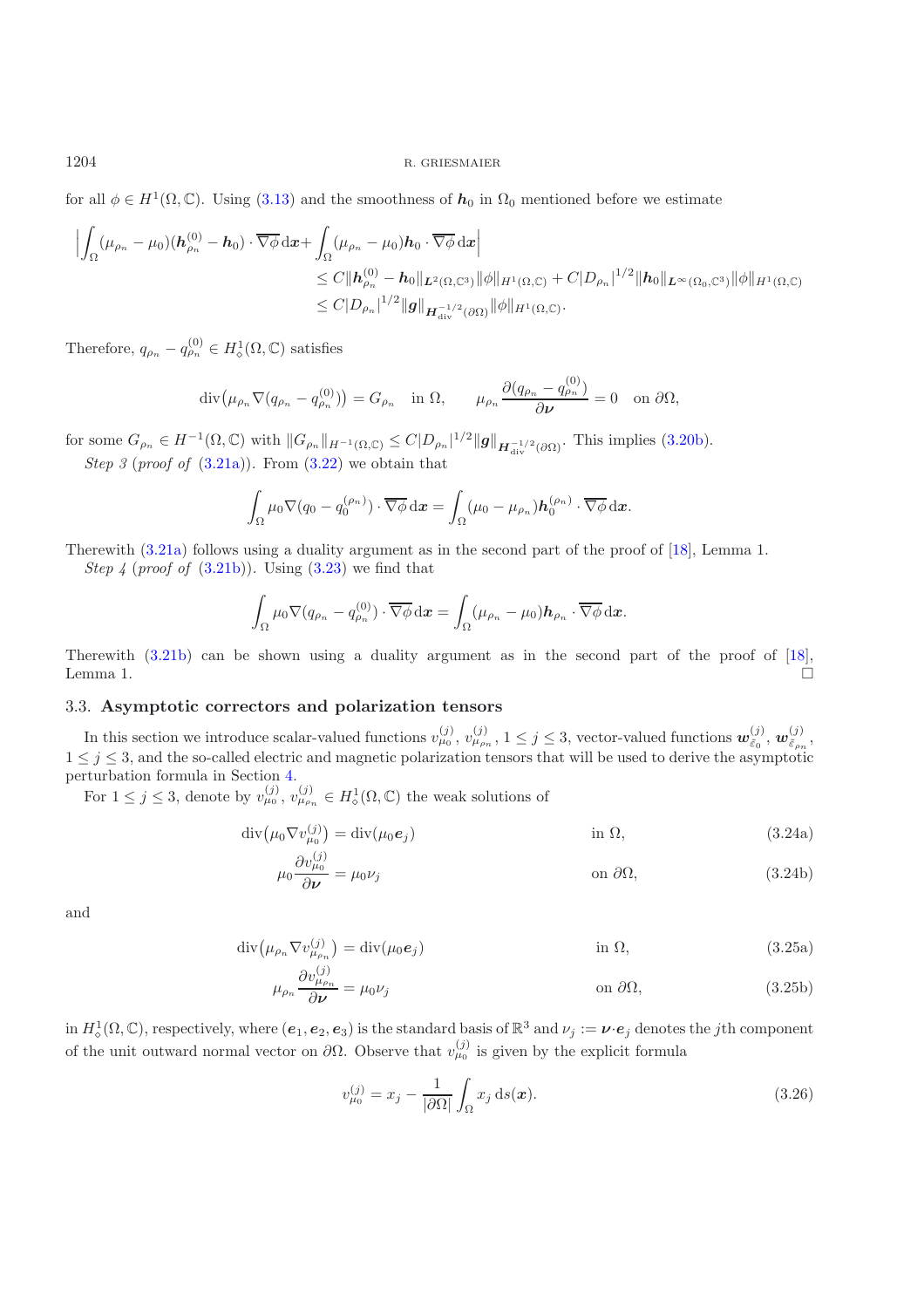**Lemma 3.4.** Let  $v_{\mu_0}^{(j)}$  and  $v_{\mu_{\rho_n}}^{(j)}$ ,  $1 \leq j \leq 3$ , be the solutions of [\(3.24\)](#page-11-1) and [\(3.25\)](#page-11-2), respectively. Then, there *exists a constant*  $C$  *such that for all*  $n \in \mathbb{N}$ *,* 

<span id="page-12-3"></span>
$$
||v_{\mu_{\rho_n}}^{(j)} - v_{\mu_0}^{(j)}||_{H^1(\Omega, \mathbb{C})} \le C|D_{\rho_n}|^{1/2},
$$
\n(3.27a)

*and for any*  $\eta \in [1/5, 1/2]$  *there exists a constant*  $C_{\eta}$  *such that* 

<span id="page-12-4"></span>
$$
||v_{\mu_{\rho_n}}^{(j)} - v_{\mu_0}^{(j)}||_{L^2(\Omega, \mathbb{C})} \le C_{\eta} |D_{\rho_n}|^{1-\eta}.
$$
\n(3.27b)

*Proof.* This lemma is a direct consequence of [\[18](#page-24-4)], Lemma 1.  $\Box$ 

**Lemma 3.5.** For  $1 \leq j \leq 3$  denote by  $v_{\mu_{\rho_n}}^{(j)}$ ,  $n \in \mathbb{N}$ , the solution to [\(3.25\)](#page-11-2). Then, there exists a subsequence, *also denoted by*  $(D_{\rho_n})_{n \in \mathbb{N}}$ *, and a matrix-valued function*  $\mathbb{M}^{\mu} := (M_{ij}^{\mu})_{1 \leq i,j \leq 3} \in L^2(\Omega,\mathbb{R}^{3\times3};\mu)$ *, called* magnetic polarization tonsor, each that for  $1 \leq i, i \leq 3$  and all  $\phi \in C_1(\Omega,\mathbb{C})$ polarization tensor, such that for  $1 \leq i, j \leq 3$  and all  $\phi \in C_0(\Omega, \mathbb{C}),$ 

$$
\int_{\Omega} \phi \frac{\partial v_{\mu_{\rho_n}}^{(j)}}{\partial x_i} |D_{\rho_n}|^{-1} \chi_{D_{\rho_n}} \, \mathrm{d}\mathbf{x} \to \int_{\Omega} \phi M_{ij}^{\mu} \, \mathrm{d}\mu \qquad \text{as } n \to \infty. \tag{3.28}
$$

<span id="page-12-0"></span>*Proof.* This lemma has been shown in  $[18]$  $[18]$ , pp. 165–166.

<span id="page-12-5"></span>**Remark 3.6.** The definition of the magnetic polarization tensor  $\mathbb{M}^{\mu}$  in [\(3.28\)](#page-12-0) is equivalent to the definition of the polarization tensor appearing in the general perturbation formula for steady state voltage potentials established in [\[18](#page-24-4)]. This means that all results for polarization tensors obtained in [\[18](#page-24-4)[,19](#page-24-5)[,21\]](#page-24-6) remain valid for the magnetic polarization tensor  $\mathbb{M}^{\mu}$ ; in particular [\(2.8a\)](#page-4-2) and [\(2.8b\)](#page-4-3) hold.

Next, for  $1 \leq j \leq 3$  denote by  $\mathbf{w}_{\tilde{\varepsilon}_0}^{(j)} \in \mathbf{Y}_0^{\perp}$  and  $\mathbf{w}_{\tilde{\varepsilon}_{\rho_n}}^{(j)} \in \mathbf{Y}_{\rho_n}^{\perp}$  the weak solutions of

$$
\operatorname{curl}\left(\frac{1}{\tilde{\varepsilon}_0}\operatorname{curl}w_{\tilde{\varepsilon}_0}^{(j)}\right) = \operatorname{curl}\left(\frac{1}{\tilde{\varepsilon}_0}e_j\right) \qquad \text{in } \Omega,\tag{3.29a}
$$

<span id="page-12-1"></span>
$$
\frac{1}{\tilde{\varepsilon}_0} \mathbf{curl} \mathbf{w}_{\tilde{\varepsilon}_0}^{(j)} \times \mathbf{\nu} = \frac{1}{\tilde{\varepsilon}_0} \mathbf{e}_j \times \mathbf{\nu} \qquad \text{on } \partial \Omega,
$$
\n(3.29b)

<span id="page-12-2"></span>and

$$
\operatorname{curl}\left(\frac{1}{\tilde{\varepsilon}_{\rho_n}}\operatorname{curl}w_{\tilde{\varepsilon}_{\rho_n}}^{(j)}\right) = \operatorname{curl}\left(\frac{1}{\tilde{\varepsilon}_0}e_j\right) \qquad \text{in } \Omega,\tag{3.30a}
$$

$$
\frac{1}{\tilde{\varepsilon}_{\rho_n}}\mathbf{curl}w_{\tilde{\varepsilon}_{\rho_n}}^{(j)}\times\nu=\frac{1}{\tilde{\varepsilon}_0}e_j\times\nu\qquad\text{on }\partial\Omega,
$$
\n(3.30b)

respectively. Introducing the sesquilinear forms

$$
a_0^{stat}(u, v) := \int_{\Omega} \frac{1}{\tilde{\varepsilon}_0} \mathbf{curl} u \cdot \overline{\mathbf{curl} v} \, \mathrm{d}x, \qquad u, v \in H(\mathbf{curl}, \Omega),
$$
  

$$
a_{\rho_n}^{stat}(u, v) := \int_{\Omega} \frac{1}{\tilde{\varepsilon}_{\rho_n}} \mathbf{curl} u \cdot \overline{\mathbf{curl} v} \, \mathrm{d}x, \qquad u, v \in H(\mathbf{curl}, \Omega),
$$

and the conjugate linear form

$$
l_w(\boldsymbol{v}) := \int_{\partial\Omega} \frac{1}{\tilde{\varepsilon}_0} (\boldsymbol{e}_j \times \boldsymbol{\nu}) \cdot \overline{\boldsymbol{v}} \, ds, \qquad \boldsymbol{v} \in \boldsymbol{H}(\boldsymbol{\operatorname{curl}}, \Omega),
$$

 $\Box$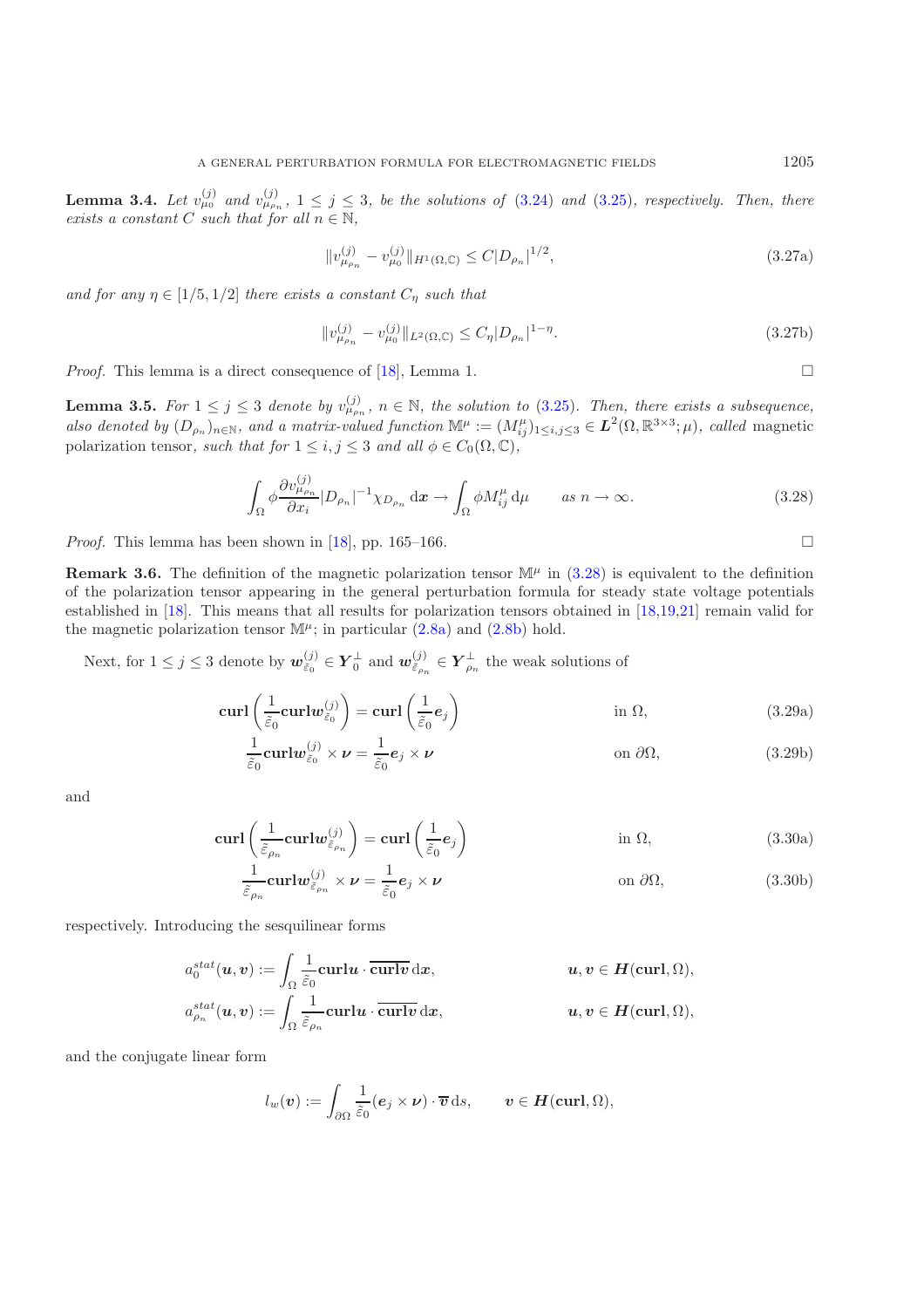the weak formulations of [\(3.29\)](#page-12-1) and [\(3.30\)](#page-12-2) ask to find  $w_{\tilde{\varepsilon}_0}^{(j)} \in Y_0^{\perp}$  and  $w_{\tilde{\varepsilon}_{\rho_n}}^{(j)} \in Y_{\rho_n}^{\perp}$  such that

<span id="page-13-0"></span>
$$
a_0^{stat}(\boldsymbol{w}_{\tilde{\varepsilon}_0}^{(j)},\boldsymbol{v})=l_w(\boldsymbol{v})
$$
 for all  $\boldsymbol{v}\in \boldsymbol{Y}_0^{\perp}$ , (3.32a)

$$
a_{\rho_n}^{stat}(\boldsymbol{w}_{\tilde{\varepsilon}_{\rho_n}}^{(j)},\boldsymbol{v})=l_w(\boldsymbol{v})
$$
 for all  $\boldsymbol{v}\in\boldsymbol{Y}_{\rho_n}^{\perp}.$  (3.32b)

Note that both equations are trivially fulfilled for any  $v \in Y$ . The sesquilinear forms  $a_0^{stat}$  and  $a_{\rho_n}^{stat}$  are bounded and recalling [\(3.3\)](#page-6-0) we find that they are also coercive on  $Y_0^{\perp}$  as well as on  $Y_{\rho_n}^{\perp}$ . Thus we obtain existence and uniqueness of solutions  $w_0^{(j)} \in Y_0^{\perp}$  and  $w_{\rho_n}^{(j)} \in Y_{\rho_n}^{\perp}$  from the Lax-Milgram Lemma and these solutions satisfy

<span id="page-13-1"></span>
$$
\|\mathbf{w}_{\tilde{\varepsilon}_0}^{(j)}\|_{\mathbf{H}(\mathbf{curl},\Omega)} \leq C \quad \text{and} \quad \|\mathbf{w}_{\tilde{\varepsilon}_{\rho_n}}^{(j)}\|_{\mathbf{H}(\mathbf{curl},\Omega)} \leq C,
$$

where C is independent of  $\rho_n$ . In addition we define

$$
\mathbf{w}^{(j,\rho_n)}_{\tilde{\varepsilon}_0}:=P_{\rho_n}\mathbf{w}^{(j)}_{\tilde{\varepsilon}_0}\in \pmb{Y}_{\rho_n}^\perp\qquad\text{and}\qquad \mathbf{w}^{(j,0)}_{\tilde{\varepsilon}_{\rho_n}}:=P_0\mathbf{w}^{(j)}_{\tilde{\varepsilon}_{\rho_n}}\in \pmb{Y}_0^\perp,
$$

where  $P_{\rho_n}$  and  $P_0$  are the projection operators from [\(3.1\)](#page-5-2). Observe that these function solve

$$
a_0^{stat}(\mathbf{w}_{\tilde{\varepsilon}_0}^{(j,\rho_n)}, \mathbf{v}) = l_w(\mathbf{v})
$$
 for all  $\mathbf{v} \in \mathbf{Y}_{\rho_n}^{\perp}$ , (3.33a)  
\n
$$
a_{\rho_n}^{stat}(\mathbf{w}_{\tilde{\varepsilon}_{\rho_n}}^{(j,0)}, \mathbf{v}) = l_w(\mathbf{v})
$$
 for all  $\mathbf{v} \in \mathbf{Y}_0^{\perp}$ , (3.33b)

respectively, and therefore,

$$
\|\mathbf{w}_{\tilde{\varepsilon}_0}^{(j,\rho_n)}\|_{\mathbf{H}(\mathbf{curl},\Omega)} \leq C \quad \text{and} \quad \|\mathbf{w}_{\tilde{\varepsilon}_{\rho_n}}^{(j,0)}\|_{\mathbf{H}(\mathbf{curl},\Omega)} \leq C,
$$

where C is again independent of  $\rho_n$ .

**Lemma 3.7.** *Let*  $w_{\tilde{\varepsilon}_0}^{(j)}$ ,  $w_{\tilde{\varepsilon}_p}^{(j,\rho_n)}$ ,  $w_{\tilde{\varepsilon}_{\rho_n}}^{(j)}$ , and  $w_{\tilde{\varepsilon}_{\rho_n}}^{(j,0)}$  denote the solutions of [\(3.32\)](#page-13-0) and [\(3.33\)](#page-13-1), respectively. Then, there exists a constant C such that for any  $n \$ *there exists a constant* C *such that for any*  $n \in \mathbb{N}$ ,

<span id="page-13-2"></span>
$$
\|\mathbf{w}_{\tilde{\varepsilon}_{\rho_n}}^{(j)} - \mathbf{w}_{\tilde{\varepsilon}_0}^{(j,\rho_n)}\|_{\mathbf{H}(\mathrm{curl},\Omega)} \le C|D_{\rho_n}|^{1/2},\tag{3.34a}
$$

$$
\|\mathbf{w}_{\tilde{\varepsilon}_0}^{(j)} - \mathbf{w}_{\tilde{\varepsilon}_0}^{(j,\rho_n)}\|_{\mathbf{H}(\mathbf{curl},\Omega)} \le C|D_{\rho_n}|^{1/2},\tag{3.34b}
$$

$$
\|\mathbf{w}_{\tilde{\varepsilon}_{\rho_n}}^{(j)} - \mathbf{w}_{\tilde{\varepsilon}_{\rho_n}}^{(j,0)}\|_{\mathbf{H}(\mathbf{curl},\Omega)} \le C|D_{\rho_n}|^{1/2}.
$$
\n(3.34c)

*Furthermore, for any*  $\eta \in [1/5, 1/2]$  *there exists a constant*  $C_{\eta}$  *such that* 

<span id="page-13-4"></span>
$$
\|\mathbf{w}_{\tilde{\varepsilon}_{\rho_n}}^{(j,0)} - \mathbf{w}_{\tilde{\varepsilon}_0}^{(j)}\|_{\mathbf{L}^2(\Omega,\mathbb{C}^3)} \le C_\eta |D_{\rho_n}|^{1-\eta}.
$$
\n(3.35)

*Proof.* This lemma can be shown using similar arguments as in the proof of Lemma [3.2.](#page-4-0)  $\Box$ 

To construct an explicit expression for **curl***w*(*j*)</sub> similar to [\(3.26\)](#page-11-3) we observe that div $e_j = 0$  in  $\Omega$  and thus there exists a function  $z^{(j)} \in H(\text{curl}, \Omega)$  such that  $\text{curl}z^{(j)} = e_j$  (*cf.* [\[37\]](#page-25-8), Thm. 3.38). The projection  $P_0z^{(j)}$ of this function onto  $Y_0^{\perp}$  satisfies [\(3.29\)](#page-12-1), which means that  $w_{\tilde{\varepsilon}_0}^{(j)} = P_0 \mathbf{z}^{(j)}$  and consequently

<span id="page-13-3"></span>
$$
\operatorname{curl} \boldsymbol{w}_{\tilde{\varepsilon}_0}^{(j)} = \boldsymbol{e}_j. \tag{3.36}
$$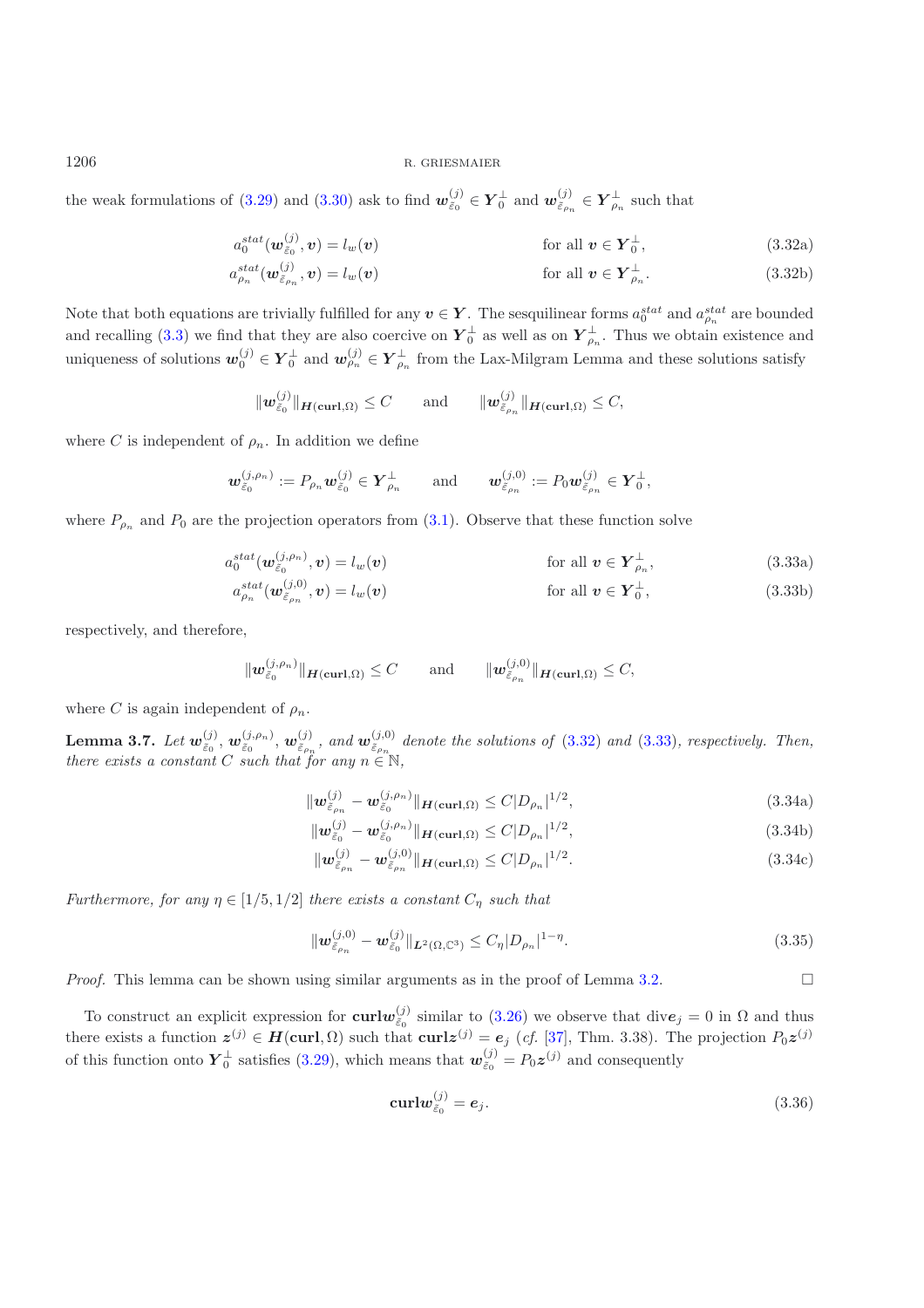**Lemma 3.8.** For  $1 \leq j \leq 3$  denote by  $w_{\tilde{\varepsilon}_{\rho_n}}^{(j)}$ ,  $n \in \mathbb{N}$ , the solution to [\(3.30\)](#page-12-2). Then, there exists a subsequence, *also denoted by*  $(D_{\rho_n})_{n\in\mathbb{N}}$  *and a matrix-valued function*  $\mathbb{M}^{\tilde{\varepsilon}} := (M_{ij}^{\tilde{\varepsilon}})_{1\leq i,j\leq 3} \in L^2(\Omega, \mathbb{C}^{3\times 3}; \mu)$ , called electric polarization tonsor, each that for  $1 \leq i, i \leq 3$  and all  $\phi \in C_$ polarization tensor, such that for  $1 \leq i, j \leq 3$  and all  $\phi \in C_0(\Omega, \mathbb{C})$ ,

$$
\int_{\Omega} \phi \frac{\tilde{\varepsilon}_0}{\tilde{\varepsilon}_1} \mathbf{curl} \mathbf{w}_{\tilde{\varepsilon}_{\rho_n}}^{(j)} \cdot \mathbf{e}_i |D_{\rho_n}|^{-1} \chi_{D_{\rho_n}} \, \mathrm{d}\mathbf{x} \to \int_{\Omega} \phi M_{ij}^{\tilde{\varepsilon}} \, \mathrm{d}\mu \qquad \text{as } n \to \infty. \tag{3.37}
$$

<span id="page-14-0"></span>*Proof.* Proceeding as in [\[18](#page-24-4)], pp. 165–166, we use  $(3.34)$  and  $(3.36)$  to obtain

$$
\| |D_{\rho_n}|^{-1}\chi_{D_{\rho_n}}\frac{\tilde{\varepsilon}_0}{\tilde{\varepsilon}_1}\mathbf{curl} \mathbf{w}_{\tilde{\varepsilon}_{\rho_n}}^{(j)}\|_{\mathbf{L}^1(\Omega,\mathbb{C}^3)} \leq C|D_{\rho_n}|^{-1} \Big( \|\mathbf{curl} \mathbf{w}_{\tilde{\varepsilon}_{\rho_n}}^{(j)} - \mathbf{curl} \mathbf{w}_{\tilde{\varepsilon}_0}^{(j)}\|_{\mathbf{L}^1(D_{\rho_n},\mathbb{C}^3)} + \|\mathbf{curl} \mathbf{w}_{\tilde{\varepsilon}_0}^{(j)}\|_{\mathbf{L}^1(D_{\rho_n},\mathbb{C}^3)} \Big) \\ \leq C|D_{\rho_n}|^{-1} \Big( \|1\|_{L^2(D_{\rho_n},\mathbb{C})} \|\mathbf{curl} \mathbf{w}_{\tilde{\varepsilon}_{\rho_n}}^{(j)} - \mathbf{curl} \mathbf{w}_{\tilde{\varepsilon}_0}^{(j)}\|_{\mathbf{L}^2(\Omega,\mathbb{C}^3)} + |D_{\rho_n}| \Big) \leq C.
$$

Therefore the Banach-Alaoglu Theorem yields a complex regular Borel measure  $\mathcal{M}^{\tilde{\varepsilon}}_{ij}$  and a subsequence, again denoted by  $(D_{\rho_n})_{n\in\mathbb{N}}$ , such that for all  $\phi \in C_0(\Omega,\mathbb{C}),$ 

$$
\lim_{n\to\infty}\int_{\Omega}\phi\frac{\tilde{\varepsilon}_0}{\tilde{\varepsilon}_1}\mathbf{curl}\boldsymbol{w}_{\tilde{\varepsilon}_{\rho_n}}^{(j)}\cdot\boldsymbol{e}_i|D_{\rho_n}|^{-1}\chi_{D_{\rho_n}}\,\mathrm{d}\boldsymbol{x}=\int_{\Omega}\phi\,\mathrm{d}\mathcal{M}_{ij}^{\tilde{\varepsilon}}.
$$

Applying [\(3.34\)](#page-13-2) and [\(3.36\)](#page-13-3) once more we estimate

$$
\left| \int_{\Omega} \phi \, d\mathcal{M}_{ij}^{\tilde{\varepsilon}} \right| \leq C \bigg( \liminf_{n \to \infty} \int_{\Omega} |\phi| \big| (\operatorname{\mathbf{curl}} \boldsymbol{w}_{\tilde{\varepsilon}_{\rho_n}}^{(j)} - \operatorname{\mathbf{curl}} \boldsymbol{w}_{\tilde{\varepsilon}_0}^{(j)}) \cdot e_i ||D_{\rho_n}|^{-1} \chi_{D_{\rho_n}} \, dx \n+ \lim_{n \to \infty} \int_{\Omega} |\phi| |\operatorname{\mathbf{curl}} \boldsymbol{w}_{\tilde{\varepsilon}_0}^{(j)} \cdot e_i ||D_{\rho_n}|^{-1} \chi_{D_{\rho_n}} \, dx \bigg) \n\leq C \bigg( \liminf_{n \to \infty} \bigg( |D_{\rho_n}|^{-1/2} \big| \big( \operatorname{\mathbf{curl}} \boldsymbol{w}_{\tilde{\varepsilon}_{\rho_n}}^{(j)} - \operatorname{\mathbf{curl}} \boldsymbol{w}_{\tilde{\varepsilon}_0}^{(j)} \big) \cdot e_i \big|_{L^2(\Omega, \mathbb{C})} \bigg( \int_{\Omega} |\phi|^2 |D_{\rho_n}|^{-1} \chi_{D_{\rho_n}} \, dx \bigg)^{1/2} \bigg) \n+ \int_{\Omega} |\operatorname{\mathbf{curl}} \boldsymbol{w}_{\tilde{\varepsilon}_0}^{(j)} \cdot e_i ||\phi| \, d\mu \bigg) \n\leq C ||\phi||_{L^2(\Omega, \mathbb{C}; \mu)},
$$

where  $L^2(\Omega,\mathbb{C};\mu)$  denotes the space of complex-valued square integrable functions on  $\Omega$  with respect to the measure  $\mu$ . Therefore,  $\phi \mapsto \int_{\Omega} \phi \, d\mathcal{M}_{ij}^{\tilde{\varepsilon}}$  can be extended to a bounded linear functional on  $L^2(\Omega,\mathbb{C};\mu)$  and from the Riesz Representation Theorem (*cf.*, *e.g.*, [\[36\]](#page-25-9), Thm. 2.30) we obtain a unique  $M_{ij}^{\tilde{\varepsilon}} \in L^2(\Omega, \mathbb{C}; \mu)$  such that for all  $\phi \in C_0(\Omega, \mathbb{C}),$ 

$$
\int_{\Omega} \phi \, \mathrm{d} \mathcal{M}_{ij}^{\tilde{\varepsilon}} = \int_{\Omega} \phi M_{ij}^{\tilde{\varepsilon}} \, \mathrm{d} \mu. \qquad \qquad \Box
$$

<span id="page-14-1"></span>**Remark 3.9.** For constant background permittivities  $\tilde{\epsilon}_0$  as considered in this work the definition of the electric polarization tensor  $\mathbb{M}^{\tilde{\varepsilon}}$  from [\(3.37\)](#page-14-0) is equivalent to the definition of the magnetic polarization tensor  $\mathbb{M}^{\mu}$  from [\(3.28\)](#page-12-0) with  $\mu_{\rho_n}$  replaced by  $\tilde{\epsilon}_{\rho_n}$  in the following sense: From [\(3.30\)](#page-12-2) we find that

$$
\boldsymbol{F}:=\frac{1}{\tilde{\varepsilon}_{\rho_n}}\text{curl} \boldsymbol{w}_{\tilde{\varepsilon}_{\rho_n}}^{(j)}-\frac{1}{\tilde{\varepsilon}_0}\boldsymbol{e}_j\in \boldsymbol{H}(\text{curl},\Omega)
$$

satisfies **curl***F* = 0 and  $\nu \times F|_{\partial\Omega} = 0$ . Therefore,  $F = \nabla p$  for some  $p \in H_0^1(\Omega, \mathbb{C}) := \{ f \in H^1(\Omega, \mathbb{C}) \mid f|_{\partial\Omega} = 0 \}$ (*cf.* [\[37\]](#page-25-8), Thm. 3.41), and accordingly

$$
\tilde{v}_{\tilde{\varepsilon}_{\rho_n}}^{(j)} := \tilde{\varepsilon}_0 \left( p + \frac{1}{\tilde{\varepsilon}_0} x_j \right)
$$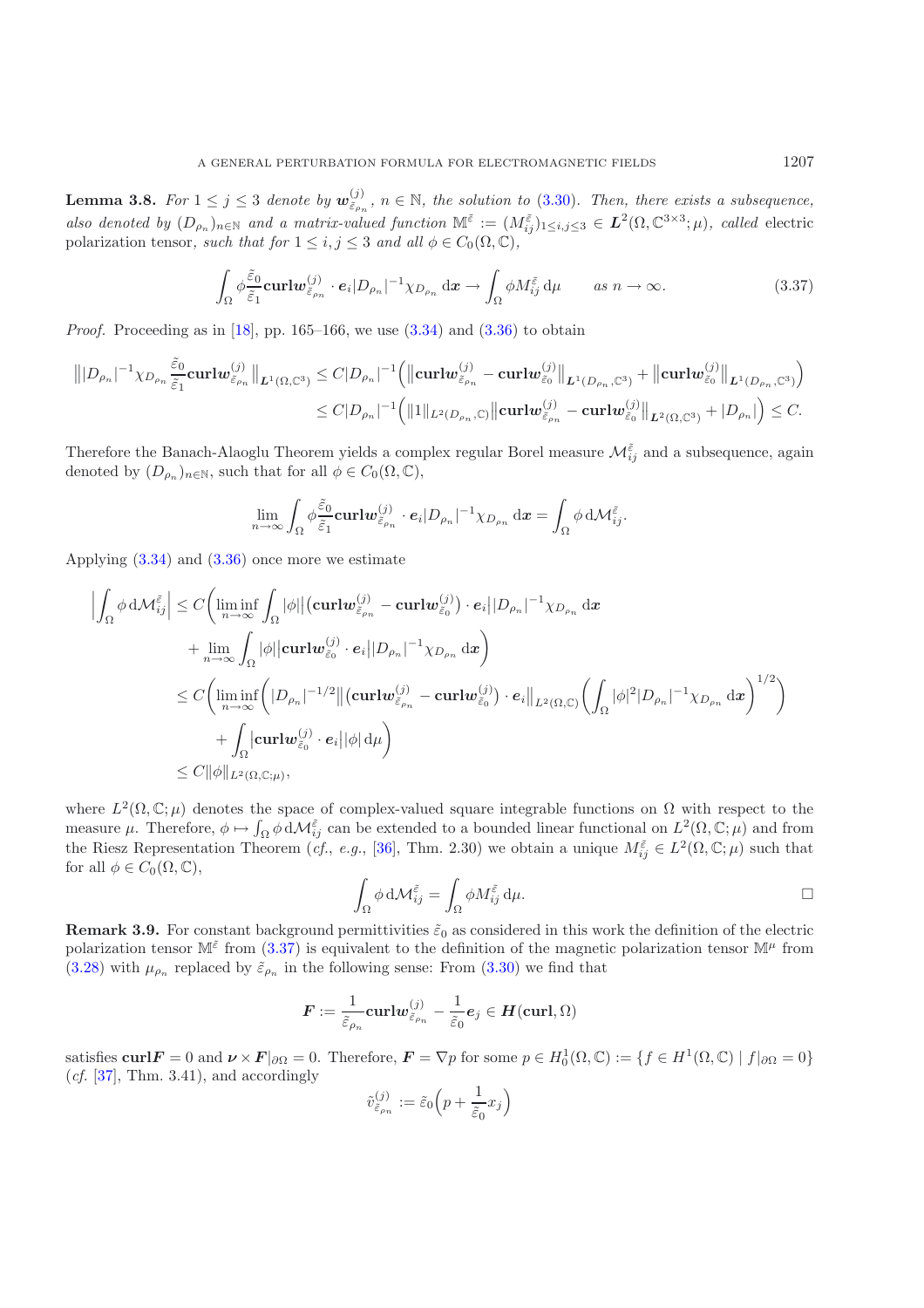satisfies

$$
\operatorname{div} \left( \tilde{\varepsilon}_{\rho_n} \nabla \tilde{v}_{\tilde{\varepsilon}_{\rho_n}}^{(j)} \right) = 0 \quad \text{in } \Omega, \qquad \tilde{v}_{\tilde{\varepsilon}_{\rho_n}}^{(j)} = x_j \quad \text{on } \partial \Omega,
$$

which is of the same structure as  $(3.25)$  except for the boundary condition. Therewith,

$$
\frac{\widetilde{\varepsilon}_0}{\widetilde{\varepsilon}_{\rho_n}}\mathbf{curl} \boldsymbol{w}_{\widetilde{\varepsilon}_{\rho_n}}^{(j)}=\nabla \widetilde{v}_{\widetilde{\varepsilon}_{\rho_n}}^{(j)}
$$

and for any  $\phi \in C_0(\Omega, \mathbb{C})$  [\(3.37\)](#page-14-0) reduces to

$$
\int_{\Omega} \phi \frac{\partial \tilde{v}_{\tilde{\varepsilon}_{p_n}}^{(j)}}{\partial x_i} |D_{\rho_n}|^{-1} \chi_{D_{\rho_n}} \, \mathrm{d}\mathbf{x} \to \int_{\Omega} \phi M_{ij}^{\tilde{\varepsilon}} \, \mathrm{d}\mu \qquad \text{as } n \to \infty. \tag{3.38}
$$

<span id="page-15-1"></span>It has been shown in [\[21\]](#page-24-6), Lemma 1, that [\(3.38\)](#page-15-1) (and therefore also [\(3.37\)](#page-14-0)) yields the same polarization tensor as [\(3.28\)](#page-12-0) with  $v_{\mu_{\rho_n}}^{(j)}$  replaced by  $v_{\tilde{\varepsilon}_{\rho_n}}^{(j)}$ , where  $v_{\tilde{\varepsilon}_{\rho_n}}^{(j)}$  denotes the solution to [\(3.25\)](#page-11-2) with  $\mu_{\rho_n}$  replaced by  $\tilde{\varepsilon}_{\rho_n}$ .

## <span id="page-15-2"></span>4. The perturbation formula

<span id="page-15-0"></span>In this section we give the proof of Theorem [2.2.](#page-4-0) Throughout we assume that  $(D_{\rho_n})_{n\in\mathbb{N}}$  is a sequence of measurable subsets of  $\Omega_0 \subset\subset \Omega$  as in Section [2](#page-2-2) such that  $|D_{\rho_n}| \leq R$ , where R is the upper bound from Proposition [2.1,](#page-3-2) and [\(2.6\)](#page-3-3), [\(3.28\)](#page-12-0), and [\(3.37\)](#page-14-0) are satisfied. We start by proving an integral representation for the trace of  $\boldsymbol{H}_{\rho_n} - \boldsymbol{H}_0$  on  $\partial\Omega$ .

**Lemma 4.1.** *Let*  $H_0$  *and*  $H_{\rho_n}$ *,*  $n \in \mathbb{N}$ *, be the solutions of* [\(2.3\)](#page-3-0) *and* [\(2.4\)](#page-3-1)*, respectively. Then, for any*  $y \in \partial\Omega$ *,* 

$$
\nu(y) \times (H_{\rho_n} - H_0)(y) - 2 \int_{\partial \Omega} (\nu(y) \times \operatorname{curl}_x \mathbb{G}(\cdot, y)) (\nu \times (H_{\rho_n} - H_0)) ds
$$
  
=  $2\tilde{\varepsilon}_0 \left( - \int_{\Omega} \left( \frac{1}{\tilde{\varepsilon}_0} - \frac{1}{\tilde{\varepsilon}_{\rho_n}} \right) (\nu(y) \times \operatorname{curl}_x \mathbb{G}(\cdot, y)) \operatorname{curl} H_{\rho_n} dx + \omega^2 \int_{\Omega} (\mu_0 - \mu_{\rho_n}) (\nu(y) \times \mathbb{G}(\cdot, y)) H_{\rho_n} dx \right). \tag{4.1}$ 

*Proof.* First let  $y \in \Omega \setminus \overline{\Omega_0}$  be a point close to the boundary  $\partial\Omega$  and choose  $r > 0$  small enough such that  $B_r(\mathbf{y}) \subset \Omega \setminus \overline{\Omega_0}$ . Using integration by parts we find that

$$
0 = \int_{\Omega \setminus \overline{B_r(y)}} \left( \mathbf{curl} \left( \frac{1}{\tilde{\varepsilon}_0} \mathbf{curl} \mathbf{H}_0 \right) - \omega^2 \mu_0 \mathbf{H}_0 \right) \cdot \mathbb{G}(\cdot, \mathbf{y}) \, \mathrm{d}\mathbf{x}
$$
  
= 
$$
\int_{\Omega \setminus \overline{B_r(y)}} \left( \frac{1}{\tilde{\varepsilon}_0} \mathbf{curl} \mathbf{H}_0 \cdot \mathbf{curl}_x \mathbb{G}(\cdot, \mathbf{y}) - \omega^2 \mu_0 \mathbf{H}_0 \cdot \mathbb{G}(\cdot, \mathbf{y}) \right) \mathrm{d}\mathbf{x}
$$

$$
- \int_{\partial \Omega} \mathbf{g} \cdot \mathbb{G}(\cdot, \mathbf{y}) \, \mathrm{d}s + \int_{\partial B_r(\mathbf{y})} \left( \frac{1}{\tilde{\varepsilon}_0} \mathbf{curl} \mathbf{H}_0 \times \mathbf{\nu} \right) \cdot \mathbb{G}(\cdot, \mathbf{y}) \mathrm{d}s
$$

and similarly

$$
0 = \int_{\Omega \setminus \overline{B_r(y)}} \left( \frac{1}{\tilde{\varepsilon}_{\rho_n}} \mathbf{curl} \mathbf{H}_{\rho_n} \cdot \mathbf{curl}_x \mathbb{G}(\cdot, y) - \omega^2 \mu_{\rho_n} \mathbf{H}_{\rho_n} \cdot \mathbb{G}(\cdot, y) \right) dx
$$

$$
- \int_{\partial \Omega} \mathbf{g} \cdot \mathbb{G}(\cdot, y) ds + \int_{\partial B_r(y)} \left( \frac{1}{\tilde{\varepsilon}_{\rho_n}} \mathbf{curl} \mathbf{H}_{\rho_n} \times \mathbf{\nu} \right) \cdot \mathbb{G}(\cdot, y) ds.
$$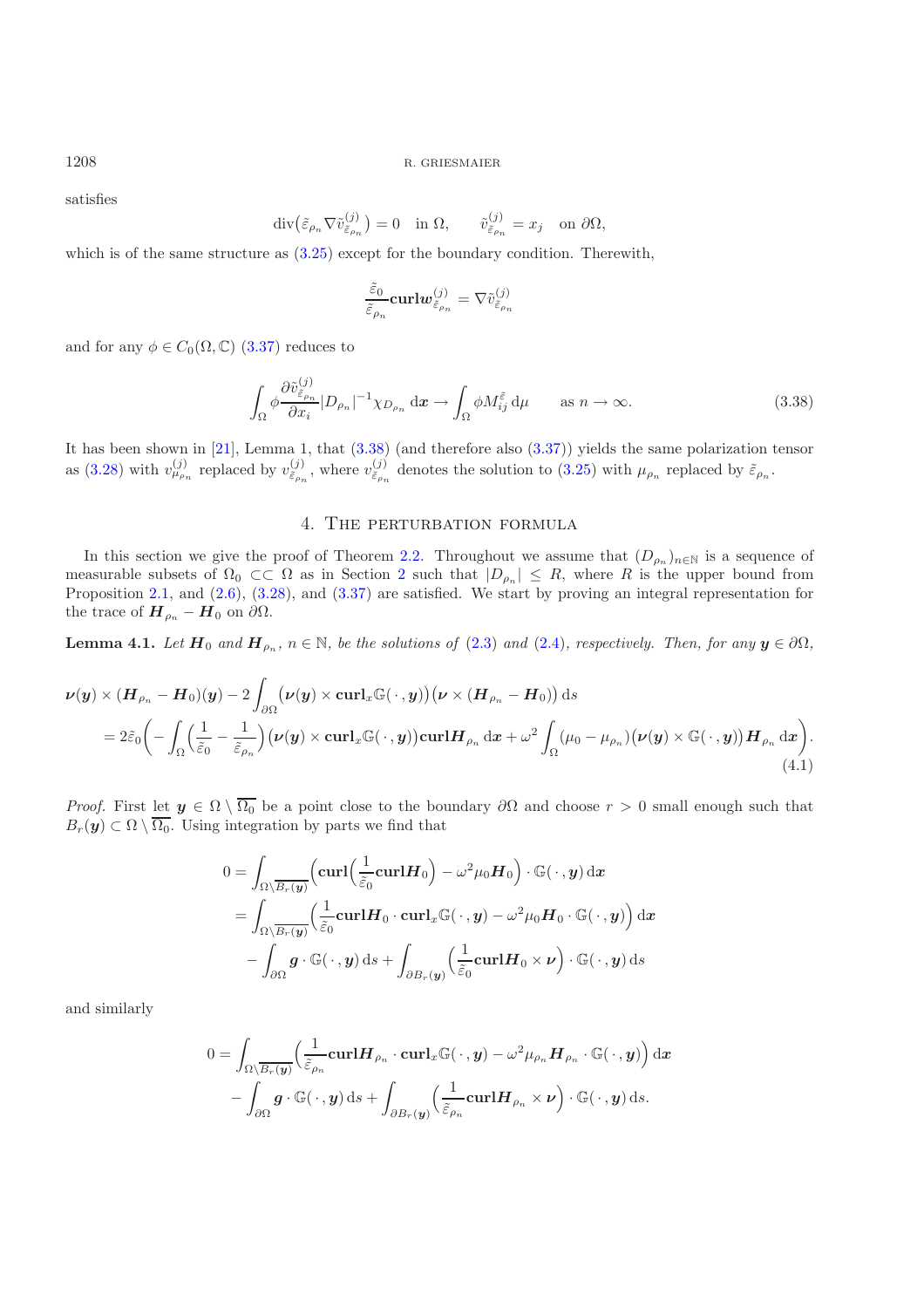<span id="page-16-0"></span>Subtracting these formulas we obtain

$$
\int_{\Omega\setminus\overline{B_r(y)}}\left(\frac{1}{\tilde{\varepsilon}_0}\operatorname{curl}(H_{\rho_n}-H_0)\cdot\operatorname{curl}_x\mathbb{G}(\cdot,y)-\omega^2\mu_0(H_{\rho_n}-H_0)\cdot\mathbb{G}(\cdot,y)\right)\mathrm{d}x
$$
\n
$$
=\int_{\Omega\setminus\overline{B_r(y)}}\left(\left(\frac{1}{\tilde{\varepsilon}_0}-\frac{1}{\tilde{\varepsilon}_{\rho_n}}\right)\operatorname{curl}H_{\rho_n}\cdot\operatorname{curl}_x\mathbb{G}(\cdot,y)-\omega^2(\mu_0-\mu_{\rho_n})H_{\rho_n}\cdot\mathbb{G}(\cdot,y)\right)\mathrm{d}x
$$
\n
$$
+\int_{\partial B_r(y)}\frac{1}{\tilde{\varepsilon}_0}(\operatorname{curl}H_0\times\nu)\cdot\mathbb{G}(\cdot,y)\mathrm{d}s-\int_{\partial B_r(y)}\frac{1}{\tilde{\varepsilon}_{\rho_n}}(\operatorname{curl}H_{\rho_n}\times\nu)\cdot\mathbb{G}(\cdot,y)\mathrm{d}s.\tag{4.2}
$$

Integrating by parts once more the left hand side of [\(4.2\)](#page-16-0) can be rewritten as

$$
\int_{\Omega\setminus\overline{B_r(\boldsymbol{y})}}\left(\frac{1}{\tilde{\varepsilon}_0}\mathbf{curl}(\boldsymbol{H}_{\rho_n}-\boldsymbol{H}_0)\cdot\mathbf{curl}_x\mathbb{G}(\cdot,\boldsymbol{y})-\omega^2\mu_0(\boldsymbol{H}_{\rho_n}-\boldsymbol{H}_0)\cdot\mathbb{G}(\cdot,\boldsymbol{y})\right)\mathrm{d}\boldsymbol{x}
$$
\n
$$
=-\int_{\partial\Omega}\frac{1}{\tilde{\varepsilon}_0}\big((\boldsymbol{H}_{\rho_n}-\boldsymbol{H}_0)\times\boldsymbol{\nu}\big)\cdot\mathbf{curl}_x\mathbb{G}(\cdot,\boldsymbol{y})\mathrm{d}s+\int_{\partial B_r(\boldsymbol{y})}\frac{1}{\tilde{\varepsilon}_0}\big((\boldsymbol{H}_{\rho_n}-\boldsymbol{H}_0)\times\boldsymbol{\nu}\big)\cdot\mathbf{curl}_x\mathbb{G}(\cdot,\boldsymbol{y})\mathrm{d}s.\qquad(4.3)
$$

<span id="page-16-1"></span>Combining [\(4.2\)](#page-16-0) and [\(4.3\)](#page-16-1), observing that  $\tilde{\varepsilon}_0$  and  $\tilde{\varepsilon}_{\rho_n}$  as well as  $\mu_0$  and  $\mu_{\rho_n}$  coincide on  $\overline{B_r(\mathbf{y})}$ , and applying the Stratton-Chu Formula (see, *e.g.*, [\[37\]](#page-25-8), Thm. 9.2) we find that

$$
\begin{split} \int_{\Omega} \Bigl( \Bigl( \frac{1}{\tilde{\varepsilon}_{0}} - \frac{1}{\tilde{\varepsilon}_{\rho_{n}}} \Bigr) {\bf curl} H_{\rho_{n}} \cdot {\bf curl}_{x} \mathbb{G}(\,\cdot\,,y) - \omega^{2}(\mu_{0} - \mu_{\rho_{n}}) H_{\rho_{n}} \cdot \mathbb{G}(\,\cdot\,,y) \Bigr) \, \mathrm{d}x \\ & = \frac{1}{\tilde{\varepsilon}_{0}} \int_{\partial B_{r}(y)} \Bigl( \bigl( {\bf curl}( \boldsymbol{H}_{\rho_{n}} - \boldsymbol{H}_{0} ) \bigr) \times \boldsymbol{\nu} \Bigr) \cdot \mathbb{G}(\,\cdot\,,y) + \bigl( (\boldsymbol{H}_{\rho_{n}} - \boldsymbol{H}_{0} ) \times \boldsymbol{\nu} \bigr) \cdot {\bf curl}_{x} \mathbb{G}(\,\cdot\,,y) \Bigr) \, \mathrm{d}s \\ & - \frac{1}{\tilde{\varepsilon}_{0}} \int_{\partial \Omega} \bigl( (\boldsymbol{H}_{\rho_{n}} - \boldsymbol{H}_{0} ) \times \boldsymbol{\nu} \bigr) \cdot {\bf curl}_{x} \mathbb{G}(\,\cdot\,,y) \, \mathrm{d}s \\ & = \frac{1}{\tilde{\varepsilon}_{0}} (\boldsymbol{H}_{\rho_{n}} - \boldsymbol{H}_{0} )^{\top} (y) - \frac{1}{\tilde{\varepsilon}_{0}} \int_{\partial \Omega} \bigl( (\boldsymbol{H}_{\rho_{n}} - \boldsymbol{H}_{0} ) \times \boldsymbol{\nu} \bigr) \cdot {\bf curl}_{x} \mathbb{G}(\,\cdot\,,y) \, \mathrm{d}s. \end{split}
$$

Now letting *y* <sup>→</sup> <sup>∂</sup>Ω, using the trace formula for curls of vector potentials (see Colton and Kress [\[24](#page-24-25)], Thm. 2.26), and recalling that  $\mathbb{G}(\cdot, \mathbf{y})$  is symmetric while  $\text{curl}_x\mathbb{G}(\cdot, \mathbf{y})$  is skew symmetric yields [\(4.1\)](#page-15-2).  $\Box$ 

Next, inspired by the proof of [\[18\]](#page-24-4), Lemma 2, we use an integration by parts technique to decompose the influence of the boundary data and of the geometry of the scatterer on the magnetic field  $H_{\rho_n}$  as  $n \to \infty$ .

**Lemma 4.2.** Let  $H_0$  and  $H_{\rho_n}$  be the solutions of [\(2.3\)](#page-3-0) and [\(2.4\)](#page-3-1), respectively. Then, for  $1 \leq j \leq 3$  and all  $\phi \in C_0(\Omega, \mathbb{C}),$ 

<span id="page-16-2"></span>
$$
\lim_{n \to \infty} \left( \int_{\Omega} \phi \left( \frac{1}{\tilde{\varepsilon}_0} - \frac{1}{\tilde{\varepsilon}_1} \right) \mathbf{curl} \mathbf{H}_{\rho_n} \cdot \mathbf{e}_j |D_{\rho_n}|^{-1} \chi_{D_{\rho_n}} \, \mathrm{d}\mathbf{x} - \omega^2 \int_{\Omega} \phi(\mu_0 - \mu_1) \mathbf{H}_{\rho_n} \cdot \mathbf{e}_j |D_{\rho_n}|^{-1} \chi_{D_{\rho_n}} \, \mathrm{d}\mathbf{x} \right)
$$
\n
$$
= \int_{\Omega} \phi \frac{\tilde{\varepsilon}_1}{\tilde{\varepsilon}_0} \left( \frac{1}{\tilde{\varepsilon}_0} - \frac{1}{\tilde{\varepsilon}_1} \right) \mathbf{curl} \mathbf{H}_0 \cdot \mathbb{M}^{\tilde{\varepsilon}}_{-j} \, \mathrm{d}\mu - \omega^2 \int_{\Omega} \phi(\mu_0 - \mu_1) \mathbf{H}_0 \cdot \mathbb{M}^{\mu}_{-j} \, \mathrm{d}\mu, \quad (4.4)
$$

 $where \mathbb{M}_{-j}^{\tilde{\varepsilon}}$  and  $\mathbb{M}_{-j}^{\mu}$  denote the jth column of the electric and magnetic polarization tensor, respectively.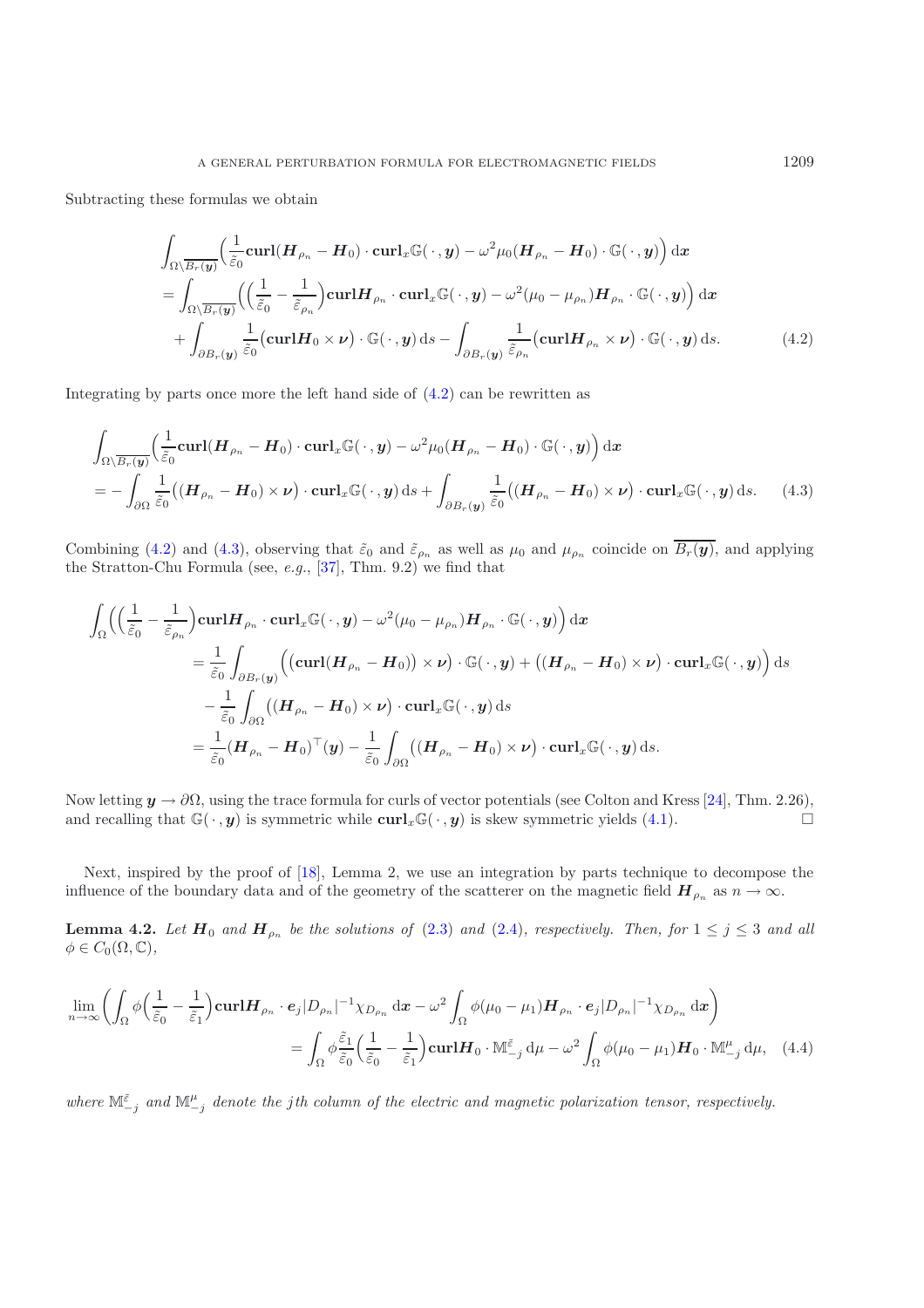*Proof.* Subtracting the weak formulations [\(2.3\)](#page-3-0) and [\(2.4\)](#page-3-1) with test function  $\mathbf{v} = \overline{\mathbf{w}_{\tilde{\varepsilon}_0}^{(j)} \phi}$  and applying [\(3.4\)](#page-6-1) and (3.7) gives [\(3.7\)](#page-6-2) gives

$$
\int_{\Omega} \left( \frac{1}{\tilde{\varepsilon}_0} - \frac{1}{\tilde{\varepsilon}_{\rho_n}} \right) \operatorname{curl} \boldsymbol{H}_{\rho_n} \cdot \operatorname{curl}(\boldsymbol{w}_{\tilde{\varepsilon}_0}^{(j)} \phi) \, \mathrm{d}\boldsymbol{x} - \omega^2 \int_{\Omega} (\mu_0 - \mu_{\rho_n}) \boldsymbol{H}_{\rho_n} \cdot \boldsymbol{w}_{\tilde{\varepsilon}_0}^{(j)} \phi \, \mathrm{d}\boldsymbol{x} \n= \int_{\Omega} \frac{1}{\tilde{\varepsilon}_0} \operatorname{curl}(\boldsymbol{H}_{\rho_n} - \boldsymbol{H}_0) \cdot \operatorname{curl}(\boldsymbol{w}_{\tilde{\varepsilon}_0}^{(j)} \phi) \, \mathrm{d}\boldsymbol{x} - \omega^2 \int_{\Omega} \mu_0 (\boldsymbol{H}_{\rho_n} - \boldsymbol{H}_0) \cdot \boldsymbol{w}_{\tilde{\varepsilon}_0}^{(j)} \phi \, \mathrm{d}\boldsymbol{x} \n= \int_{\Omega} \frac{1}{\tilde{\varepsilon}_0} \operatorname{curl}(\boldsymbol{h}_{\rho_n}^{(0)} - \boldsymbol{h}_0) \cdot \operatorname{curl}(\boldsymbol{w}_{\tilde{\varepsilon}_0}^{(j)} \phi) \, \mathrm{d}\boldsymbol{x} - \omega^2 \int_{\Omega} \mu_0 (\boldsymbol{H}_{\rho_n} - \boldsymbol{H}_0) \cdot \boldsymbol{w}_{\tilde{\varepsilon}_0}^{(j)} \phi \, \mathrm{d}\boldsymbol{x}
$$
\n(4.5)

<span id="page-17-1"></span>and similarly for  $\boldsymbol{v} = \overline{\boldsymbol{w}_{\tilde{\varepsilon}_{\rho_n}}^{(j,0)} \phi},$ 

$$
\int_{\Omega} \left( \frac{1}{\tilde{\varepsilon}_0} - \frac{1}{\tilde{\varepsilon}_{\rho_n}} \right) \operatorname{curl} H_0 \cdot \operatorname{curl}(\boldsymbol{w}_{\tilde{\varepsilon}_{\rho_n}}^{(j,0)} \phi) \, \mathrm{d}\boldsymbol{x} - \omega^2 \int_{\Omega} (\mu_0 - \mu_{\rho_n}) H_0 \cdot \boldsymbol{w}_{\tilde{\varepsilon}_{\rho_n}}^{(j,0)} \phi \, \mathrm{d}\boldsymbol{x} \n= \int_{\Omega} \frac{1}{\tilde{\varepsilon}_{\rho_n}} \operatorname{curl}(\boldsymbol{H}_{\rho_n} - \boldsymbol{H}_0) \cdot \operatorname{curl}(\boldsymbol{w}_{\tilde{\varepsilon}_{\rho_n}}^{(j,0)} \phi) \, \mathrm{d}\boldsymbol{x} - \omega^2 \int_{\Omega} \mu_{\rho_n} (\boldsymbol{H}_{\rho_n} - \boldsymbol{H}_0) \cdot \boldsymbol{w}_{\tilde{\varepsilon}_{\rho_n}}^{(j,0)} \phi \, \mathrm{d}\boldsymbol{x} \n= \int_{\Omega} \frac{1}{\tilde{\varepsilon}_{\rho_n}} \operatorname{curl}(\boldsymbol{h}_{\rho_n}^{(0)} - \boldsymbol{h}_0) \cdot \operatorname{curl}(\boldsymbol{w}_{\tilde{\varepsilon}_{\rho_n}}^{(j,0)} \phi) \, \mathrm{d}\boldsymbol{x} - \omega^2 \int_{\Omega} \mu_{\rho_n} (\boldsymbol{H}_{\rho_n} - \boldsymbol{H}_0) \cdot \boldsymbol{w}_{\tilde{\varepsilon}_{\rho_n}}^{(j,0)} \phi \, \mathrm{d}\boldsymbol{x}.
$$
\n(4.6)

<span id="page-17-0"></span>On the other hand, using the test function  $v = \overline{\nabla(v_{\mu_0}^{(j)}\phi)}$  we obtain that

$$
\int_{\Omega} (\mu_0 - \mu_{\rho_n}) \mathbf{H}_{\rho_n} \cdot \nabla (v_{\mu_0}^{(j)} \phi) dx = \int_{\Omega} \mu_0 (\mathbf{H}_{\rho_n} - \mathbf{H}_0) \cdot \nabla (v_{\mu_0}^{(j)} \phi) dx
$$
\n
$$
= \int_{\Omega} \mu_0 \nabla (q_{\rho_n}^{(0)} - q_0) \cdot \nabla (v_{\mu_0}^{(j)} \phi) dx \tag{4.7}
$$

<span id="page-17-3"></span>and similarly, applying [\(3.4\)](#page-6-1) and [\(3.7\)](#page-6-2) we find for  $v = \overline{\nabla(v_{\mu_{\rho_n}}^{(j)} \phi)}$  that

<span id="page-17-2"></span>
$$
\int_{\Omega} (\mu_0 - \mu_{\rho_n}) \mathbf{H}_0 \cdot \nabla (v_{\mu_{\rho_n}}^{(j)} \phi) dx = \int_{\Omega} \mu_{\rho_n} (\mathbf{H}_{\rho_n} - \mathbf{H}_0) \cdot \nabla (v_{\mu_{\rho_n}}^{(j)} \phi) dx \n= \int_{\Omega} \mu_{\rho_n} \nabla (q_{\rho_n}^{(0)} - q_0) \cdot \nabla (v_{\mu_{\rho_n}}^{(j)} \phi) dx + \int_{\Omega} (\mu_{\rho_n} - \mu_0) (\mathbf{h}_{\rho_n}^{(0)} - \mathbf{h}_0) \cdot \nabla (v_{\mu_0}^{(j)} \phi) dx \n+ \int_{\Omega} \mu_{\rho_n} (\mathbf{h}_{\rho_n}^{(0)} - \mathbf{h}_0) \cdot \nabla ((v_{\mu_{\rho_n}}^{(j)} - v_{\mu_0}^{(j)}) \phi) dx \n= \int_{\Omega} \mu_{\rho_n} \nabla (q_{\rho_n}^{(0)} - q_0) \cdot \nabla (v_{\mu_{\rho_n}}^{(j)} \phi) dx + o(|D_{\rho_n}|).
$$
\n(4.8)

Here we used orthogonality, [\(3.13\)](#page-7-3), [\(3.27a\)](#page-12-3), and the smoothness of  $v_{\mu_0}^{(j)}$  in  $\Omega_0$ .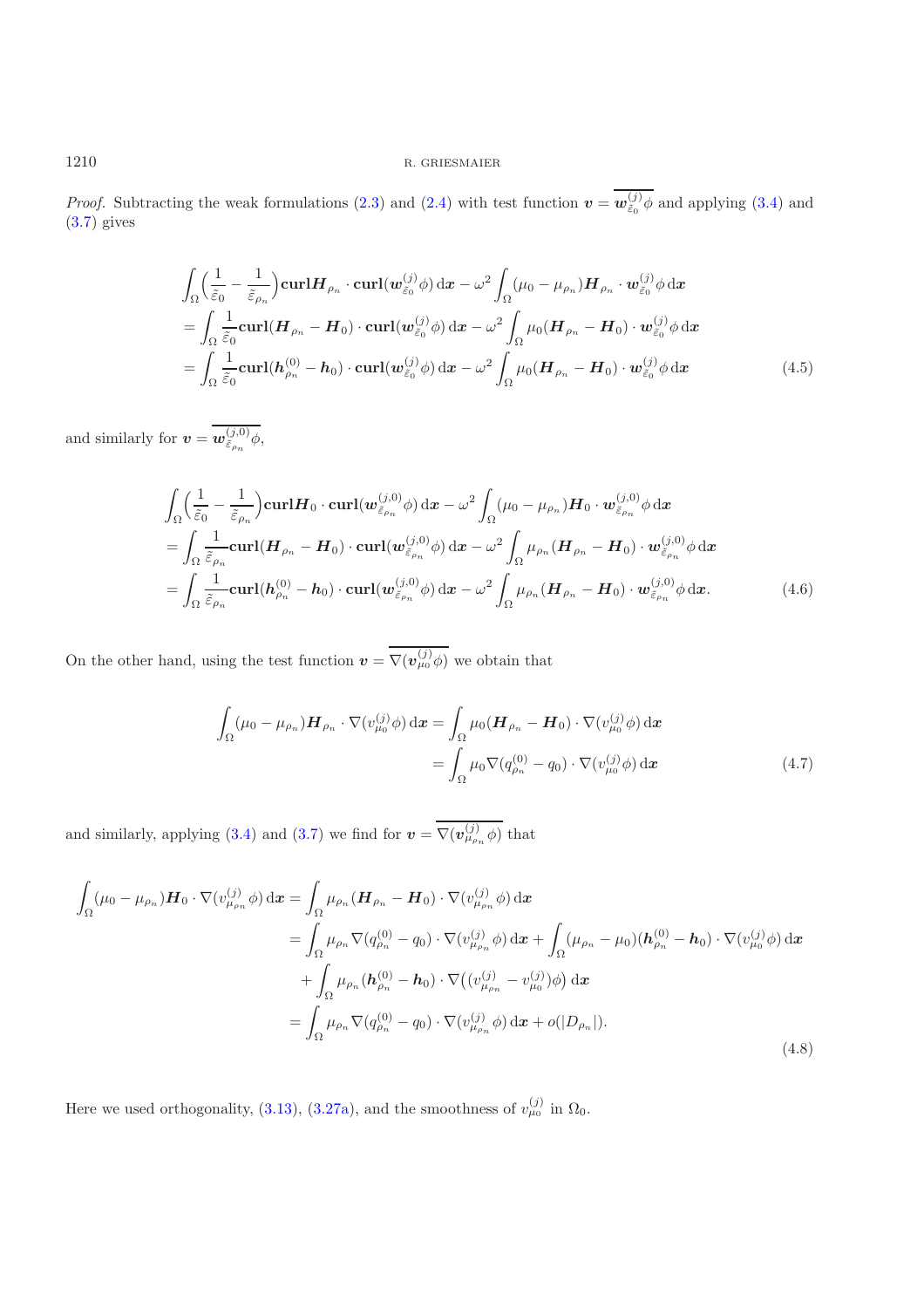Recalling  $(3.12)$  and  $(3.35)$  we can calculate

$$
\int_{\Omega} \frac{1}{\tilde{\varepsilon}_{\rho_n}} \mathbf{curl}(\mathbf{h}_{\rho_n}^{(0)} - \mathbf{h}_0) \cdot \mathbf{curl}(\mathbf{w}_{\tilde{\varepsilon}_{\rho_n}}^{(j,0)} \phi) d\mathbf{x} = \int_{\Omega} \frac{1}{\tilde{\varepsilon}_{\rho_n}} \mathbf{curl}(\mathbf{h}_{\rho_n}^{(0)} - \mathbf{h}_0) \cdot \mathbf{curl}(\mathbf{w}_{\tilde{\varepsilon}_{\rho_n}}^{(j)}) \phi d\mathbf{x} \n+ \int_{\Omega} \frac{1}{\tilde{\varepsilon}_{\rho_n}} \mathbf{curl}(\mathbf{h}_{\rho_n}^{(0)} - \mathbf{h}_0) \cdot (\nabla \phi \times \mathbf{w}_{\tilde{\varepsilon}_0}^{(j)}) d\mathbf{x} + o(|D_{\rho_n}|) \n= \int_{\Omega} \frac{1}{\tilde{\varepsilon}_{\rho_n}} \mathbf{curl}(\mathbf{h}_{\rho_n}^{(0)} - \mathbf{h}_0) \cdot \mathbf{curl}(\mathbf{w}_{\tilde{\varepsilon}_{\rho_n}}^{(j)}) \phi d\mathbf{x} + \int_{\Omega} \frac{1}{\tilde{\varepsilon}_0} \mathbf{curl}(\mathbf{h}_{\rho_n}^{(0)} - \mathbf{h}_0) \cdot (\nabla \phi \times \mathbf{w}_{\tilde{\varepsilon}_0}^{(j)}) d\mathbf{x} \n+ \int_{\Omega} \left( \frac{1}{\tilde{\varepsilon}_{\rho_n}} - \frac{1}{\tilde{\varepsilon}_0} \right) \mathbf{curl}(\mathbf{h}_{\rho_n}^{(0)} - \mathbf{h}_0) \cdot (\nabla \phi \times \mathbf{w}_{\tilde{\varepsilon}_0}^{(j)}) d\mathbf{x} + o(|D_{\rho_n}|).
$$

Integrating by parts and using [\(3.30\)](#page-12-2), [\(3.13\)](#page-7-3), and [\(3.34\)](#page-13-2) yields

$$
\int_{\Omega} \frac{1}{\tilde{\varepsilon}_{\rho_n}} \mathbf{curl}(\mathbf{h}_{\rho_n}^{(0)} - \mathbf{h}_0) \cdot \mathbf{curl}(\mathbf{w}_{\tilde{\varepsilon}_{\rho_n}}^{(j,0)} \phi) \, d\mathbf{x} \n= \int_{\Omega} (\mathbf{h}_{\rho_n}^{(0)} - \mathbf{h}_0) \cdot \mathbf{curl} \left( \frac{1}{\tilde{\varepsilon}_{\rho_n}} \mathbf{curl}(\mathbf{w}_{\tilde{\varepsilon}_{\rho_n}}^{(j)}) \phi \right) \, d\mathbf{x} + \int_{\partial\Omega} (\mathbf{h}_{\rho_n}^{(0)} - \mathbf{h}_0) \cdot \left( \frac{1}{\tilde{\varepsilon}_{\rho_n}} \left( \mathbf{curl}(\mathbf{w}_{\tilde{\varepsilon}_{\rho_n}}^{(j)}) \times \nu \phi \right) \, ds \n+ \int_{\Omega} \frac{1}{\tilde{\varepsilon}_0} \mathbf{curl}(\mathbf{h}_{\rho_n}^{(0)} - \mathbf{h}_0) \cdot (\nabla \phi \times \mathbf{w}_{\tilde{\varepsilon}_0}^{(j)}) \, d\mathbf{x} + \int_{\Omega} \left( \frac{1}{\tilde{\varepsilon}_{\rho_n}} - \frac{1}{\tilde{\varepsilon}_0} \right) \mathbf{curl}(\mathbf{h}_{\rho_n}^{(0)} - \mathbf{h}_0) \cdot (\nabla \phi \times \mathbf{w}_{\tilde{\varepsilon}_0}^{(j)}) \, d\mathbf{x} + o(|D_{\rho_n}|) \n= \int_{\Omega} \frac{1}{\tilde{\varepsilon}_{\rho_n}} (\mathbf{h}_{\rho_n}^{(0)} - \mathbf{h}_0) \cdot \left( \nabla \phi \times \mathbf{curl}(\mathbf{w}_{\tilde{\varepsilon}_{\rho_n}}^{(j)}) \, d\mathbf{x} + \int_{\partial\Omega} (\mathbf{h}_{\rho_n}^{(0)} - \mathbf{h}_0) \cdot \left( \frac{1}{\tilde{\varepsilon}_0} \mathbf{e}_j \times \nu \right) \phi \, ds \n+ \int_{\Omega} \frac{1}{\tilde{\varepsilon}_0} \mathbf{curl}(\mathbf{h}_{\rho_n}^{(0)} - \mathbf{h}_0) \cdot \left( \nabla \phi \times \mathbf{w}_{\tilde{\
$$

Analogously,

$$
\begin{split} \int_{\Omega}\frac{1}{\tilde{\varepsilon}_{0}}\mathbf{curl}(\bm{h}^{(0)}_{\rho_{n}}-\bm{h}_{0})\cdot\mathbf{curl}(\bm{w}^{(j)}_{\tilde{\varepsilon}_{0}}\phi)\,\mathrm{d}\bm{x}&=\int_{\Omega}\frac{1}{\tilde{\varepsilon}_{0}}(\bm{h}^{(0)}_{\rho_{n}}-\bm{h}_{0})\cdot\left(\nabla\phi\times\mathbf{curl} \bm{w}^{(j)}_{\tilde{\varepsilon}_{0}}\right)\,\mathrm{d}\bm{x}\\ &+\int_{\partial\Omega}(\bm{h}^{(0)}_{\rho_{n}}-\bm{h}_{0})\cdot\left(\frac{1}{\tilde{\varepsilon}_{0}}\bm{e}_{j}\times\bm{\nu}\right)\phi\,\mathrm{d}s+\int_{\Omega}\frac{1}{\tilde{\varepsilon}_{0}}\mathbf{curl}(\bm{h}^{(0)}_{\rho_{n}}-\bm{h}_{0})\cdot\left(\nabla\phi\times\bm{w}^{(j)}_{\tilde{\varepsilon}_{0}}\right)\,\mathrm{d}\bm{x}.\end{split}
$$

Combining these two equations we find that

<span id="page-18-0"></span>
$$
\int_{\Omega} \frac{1}{\tilde{\varepsilon}_{\rho_n}} \mathbf{curl}(\mathbf{h}_{\rho_n}^{(0)} - \mathbf{h}_0) \cdot \mathbf{curl}(\mathbf{w}_{\tilde{\varepsilon}_{\rho_n}}^{(j,0)} \phi) \, dx = \int_{\Omega} \frac{1}{\tilde{\varepsilon}_0} \mathbf{curl}(\mathbf{h}_{\rho_n}^{(0)} - \mathbf{h}_0) \cdot \mathbf{curl}(\mathbf{w}_{\tilde{\varepsilon}_0}^{(j)} \phi) \, dx + \int_{\Omega} \left( \frac{1}{\tilde{\varepsilon}_{\rho_n}} - \frac{1}{\tilde{\varepsilon}_0} \right) \mathbf{curl}(\mathbf{h}_{\rho_n}^{(0)} - \mathbf{h}_0) \cdot (\nabla \phi \times \mathbf{w}_{\tilde{\varepsilon}_0}^{(j)}) \, dx + o(|D_{\rho_n}|). \tag{4.9}
$$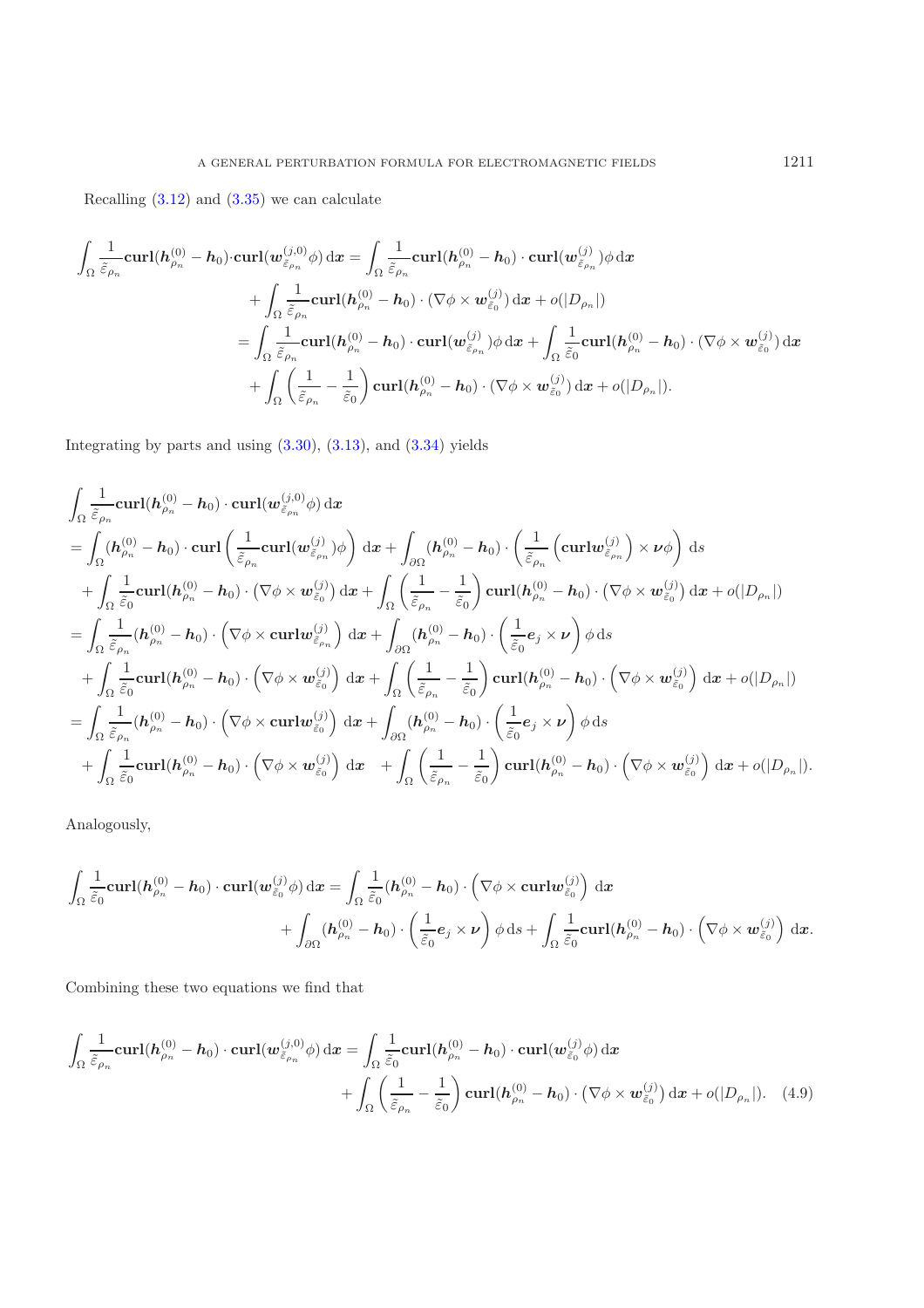Similar arguments give

$$
\int_{\Omega} \mu_{\rho_n} \nabla (q_{\rho_n}^{(0)} - q_0) \cdot \nabla (v_{\mu_{\rho_n}}^{(j)} \phi) dx = \int_{\Omega} \mu_0 \nabla (q_{\rho_n}^{(0)} - q_0) \cdot \nabla (v_{\mu_0}^{(j)} \phi) dx \n+ \int_{\Omega} (\mu_{\rho_n} - \mu_0) \nabla (q_{\rho_n}^{(0)} - q_0) \cdot (\nabla \phi) v_{\mu_0}^{(j)} dx + o(|D_{\rho_n}|), \quad (4.10)
$$

(see the proof of [\[18](#page-24-4)], Lem. 2 for details).

<span id="page-19-1"></span>Now substituting  $(4.9)$  into  $(4.6)$  and applying  $(4.5)$  we find that

<span id="page-19-0"></span>
$$
\int_{\Omega} \left( \frac{1}{\tilde{\varepsilon}_{0}} - \frac{1}{\tilde{\varepsilon}_{\rho_{n}}} \right) \mathbf{curl} \mathbf{H}_{0} \cdot \mathbf{curl} (\mathbf{w}_{\tilde{\varepsilon}_{\rho_{n}}}^{(j,0)} \phi) d\mathbf{x} - \omega^{2} \int_{\Omega} (\mu_{0} - \mu_{\rho_{n}}) \mathbf{H}_{0} \cdot \mathbf{w}_{\tilde{\varepsilon}_{\rho_{n}}}^{(j,0)} \phi d\mathbf{x} \n+ \omega^{2} \int_{\Omega} \mu_{\rho_{n}} (\mathbf{H}_{\rho_{n}} - \mathbf{H}_{0}) \cdot \mathbf{w}_{\tilde{\varepsilon}_{\rho_{n}}}^{(j,0)} \phi d\mathbf{x} \n= \int_{\Omega} \frac{1}{\tilde{\varepsilon}_{0}} \mathbf{curl} (\mathbf{h}_{\rho_{n}}^{(0)} - \mathbf{h}_{0}) \cdot \mathbf{curl} (\mathbf{w}_{\tilde{\varepsilon}_{0}}^{(j)} \phi) d\mathbf{x} + \int_{\Omega} \left( \frac{1}{\tilde{\varepsilon}_{\rho_{n}}} - \frac{1}{\tilde{\varepsilon}_{0}} \right) \mathbf{curl} (\mathbf{h}_{\rho_{n}}^{(0)} - \mathbf{h}_{0}) \cdot \left( \nabla \phi \times \mathbf{w}_{\tilde{\varepsilon}_{0}}^{(j)} \right) d\mathbf{x} + o(|D_{\rho_{n}}|)
$$
\n
$$
= \int_{\Omega} \left( \frac{1}{\tilde{\varepsilon}_{0}} - \frac{1}{\tilde{\varepsilon}_{\rho_{n}}} \right) \mathbf{curl} \mathbf{H}_{\rho_{n}} \cdot \mathbf{curl} (\mathbf{w}_{\tilde{\varepsilon}_{0}}^{(j)} \phi) d\mathbf{x} - \omega^{2} \int_{\Omega} (\mu_{0} - \mu_{\rho_{n}}) \mathbf{H}_{\rho_{n}} \cdot \mathbf{w}_{\tilde{\varepsilon}_{0}}^{(j)} \phi d\mathbf{x} \n+ \omega^{2} \int_{\Omega} \mu_{0} (\mathbf{H}_{\rho_{n}} - \mathbf{H}_{0}) \cdot \mathbf{w}_{\tilde{\varepsilon}_{0}}^{(j)} \phi d\mathbf{x} - \int_{\Omega} \left( \frac{1}{\tilde{\varepsilon}_{0}} - \frac{1}{\tilde{\v
$$

In the last step we used  $(3.35)$  to obtain

$$
\Big|\int_{\Omega}\left(\frac{1}{\tilde{\varepsilon}_0}-\frac{1}{\tilde{\varepsilon}_{\rho_n}}\right)\mathbf{curl}\boldsymbol{H}_0\cdot\left(\nabla\phi\times(\boldsymbol{w}_{\tilde{\varepsilon}_{\rho_n}}^{(j,0)}-\boldsymbol{w}_{\tilde{\varepsilon}_0}^{(j)})\right)\,\mathrm{d}\boldsymbol{x}\Big|\leq C_{\eta}|D_{\rho_n}|^{3/2-\eta}.
$$

Using  $(3.10)$ ,  $(3.12)$ , and  $(3.35)$  we can estimate

$$
\begin{split}\n&\left|-\omega^2\int_{\Omega}(\mu_0-\mu_{\rho_n})\boldsymbol{H}_0\cdot \boldsymbol{w}^{(j,0)}_{\tilde{\varepsilon}_{\rho_n}}\phi \,d\boldsymbol{x}+\omega^2\int_{\Omega}\mu_{\rho_n}(\boldsymbol{H}_{\rho_n}-\boldsymbol{H}_0)\cdot \boldsymbol{w}^{(j,0)}_{\tilde{\varepsilon}_{\rho_n}}\phi \,d\boldsymbol{x}\right. \\
&\left.+\omega^2\int_{\Omega}(\mu_0-\mu_{\rho_n})\boldsymbol{H}_{\rho_n}\cdot \boldsymbol{w}^{(j)}_{\tilde{\varepsilon}_0}\phi \,d\boldsymbol{x}-\omega^2\int_{\Omega}\mu_0(\boldsymbol{H}_{\rho_n}-\boldsymbol{H}_0)\cdot \boldsymbol{w}^{(j)}_{\tilde{\varepsilon}_0}\phi \,d\boldsymbol{x}\right| \\
&=\left|-\omega^2\int_{\Omega}(\mu_0-\mu_{\rho_n})\boldsymbol{H}_0\cdot (\boldsymbol{w}^{(j,0)}_{\tilde{\varepsilon}_{\rho_n}}-\boldsymbol{w}^{(j)}_{\tilde{\varepsilon}_0})\phi \,d\boldsymbol{x}-\omega^2\int_{\Omega}(\mu_0-\mu_{\rho_n})\boldsymbol{H}_0\cdot \boldsymbol{w}^{(j)}_{\tilde{\varepsilon}_0}\phi \,d\boldsymbol{x}\right. \\
&\left.+\omega^2\int_{\Omega}\mu_{\rho_n}(\boldsymbol{H}_{\rho_n}-\boldsymbol{H}_0)\cdot (\boldsymbol{w}^{(j,0)}_{\tilde{\varepsilon}_{\rho_n}}-\boldsymbol{w}^{(j)}_{\tilde{\varepsilon}_0})\phi \,d\boldsymbol{x}+\omega^2\int_{\Omega}\mu_{\rho_n}(\boldsymbol{H}_{\rho_n}-\boldsymbol{H}_0)\cdot \boldsymbol{w}^{(j)}_{\tilde{\varepsilon}_0}\phi \,d\boldsymbol{x}\right| \\
&=\left|\omega^2\int_{\Omega}(\mu_0-\mu_{\rho_n})\boldsymbol{H}_{\rho_n}\cdot \boldsymbol{w}^{(j)}_{\tilde{\varepsilon}_0}\phi \,d\boldsymbol{x}-\omega^2\int_{\Omega}\mu_0(\boldsymbol{H}_{\rho_n}-\boldsymbol{H}_0)\cdot \boldsymbol{w}^{(j)}_{\tilde{\varepsilon}_0}\phi \,d\boldsymbol{x}\right| \\
&=o(|D_{\rho_n}|).\n\end{split}
$$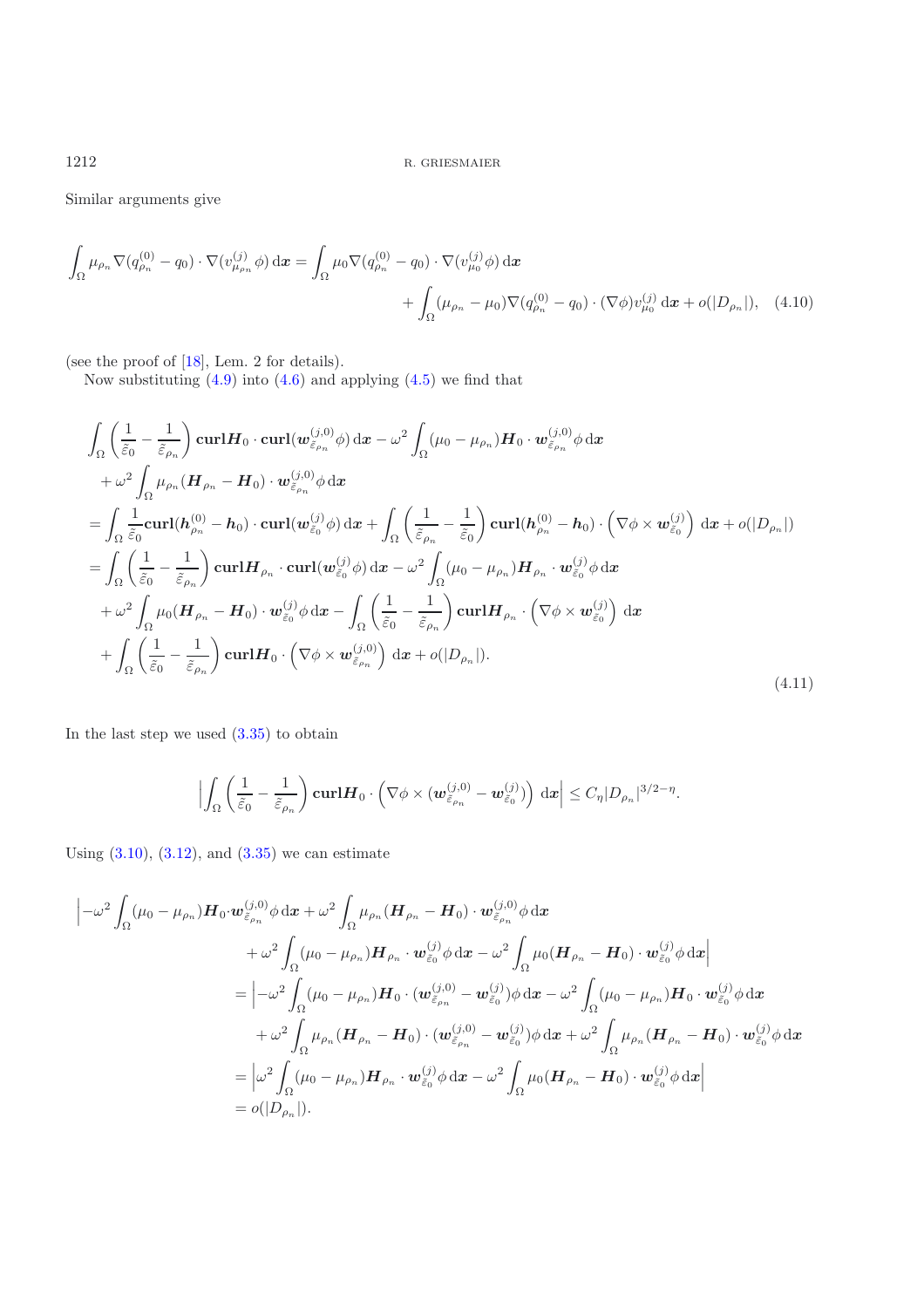Thus, after rearrangement and rescaling [\(4.11\)](#page-19-0) reduces to

$$
\int_{\Omega} \left( \frac{1}{\tilde{\varepsilon}_0} - \frac{1}{\tilde{\varepsilon}_1} \right) \mathbf{curl} \mathbf{H}_0 \cdot \mathbf{curl}(\mathbf{w}_{\tilde{\varepsilon}_{\rho_n}}^{(j)}) \phi |D_{\rho_n}|^{-1} \chi_{D_{\rho_n}} d\mathbf{x}
$$
\n
$$
= \int_{\Omega} \left( \frac{1}{\tilde{\varepsilon}_0} - \frac{1}{\tilde{\varepsilon}_1} \right) \mathbf{curl} \mathbf{H}_{\rho_n} \cdot \mathbf{curl}(\mathbf{w}_{\tilde{\varepsilon}_0}^{(j)}) \phi |D_{\rho_n}|^{-1} \chi_{D_{\rho_n}} d\mathbf{x} + o(1). \quad (4.12)
$$

Similarly, substituting [\(4.10\)](#page-19-1) into [\(4.8\)](#page-17-2) and applying [\(4.7\)](#page-17-3) yields

$$
\int_{\Omega} (\mu_0 - \mu_{\rho_n}) \mathbf{H}_0 \cdot \nabla (v_{\mu_{\rho_n}}^{(j)} \phi) \, d\mathbf{x}
$$
\n
$$
= \int_{\Omega} \mu_0 \nabla (q_{\rho_n}^{(0)} - q_0) \cdot \nabla (v_{\mu_0}^{(j)} \phi) \, d\mathbf{x} + \int_{\Omega} (\mu_{\rho_n} - \mu_0) \nabla (q_{\rho_n}^{(0)} - q_0) \cdot (\nabla \phi) v_{\mu_0}^{(j)} \, d\mathbf{x} + o(|D_{\rho_n}|)
$$
\n
$$
= \int_{\Omega} (\mu_0 - \mu_{\rho_n}) \mathbf{H}_{\rho_n} \cdot \nabla (v_{\mu_0}^{(j)} \phi) \, d\mathbf{x} - \int_{\Omega} (\mu_0 - \mu_{\rho_n}) \nabla (q_{\rho_n}^{(0)} - q_0) \cdot (\nabla \phi) v_{\mu_0}^{(j)} \, d\mathbf{x} + o(|D_{\rho_n}|).
$$

From [\(3.13\)](#page-7-3) we observe that

<span id="page-20-0"></span>
$$
\int_{\Omega} (\mu_0 - \mu_{\rho_n}) (\bm{h}^{(0)}_{\rho_n} - \bm{h}_0) \cdot (\nabla \phi) v^{(j)}_{\mu_0} \, \mathrm{d} \bm{x} = o(|D_{\rho_n}|)
$$

and use [\(3.27b\)](#page-12-4) to obtain

$$
\int_{\Omega} (\mu_0 - \mu_{\rho_n}) \mathbf{H}_0 \cdot \nabla (v_{\mu_{\rho_n}}^{(j)} \phi) dx = \int_{\Omega} (\mu_0 - \mu_{\rho_n}) \mathbf{H}_{\rho_n} \cdot \nabla (v_{\mu_0}^{(j)} \phi) dx - \int_{\Omega} (\mu_0 - \mu_{\rho_n}) \mathbf{H}_{\rho_n} \cdot (\nabla \phi) v_{\mu_0}^{(j)} dx
$$

$$
+ \int_{\Omega} (\mu_0 - \mu_{\rho_n}) \mathbf{H}_0 \cdot (\nabla \phi) v_{\mu_{\rho_n}}^{(j)} dx + o(|D_{\rho_n}|).
$$

Therefore, rearrangement and rescaling gives

$$
-\omega^2 \int_{\Omega} (\mu_0 - \mu_1) \mathbf{H}_0 \cdot (\nabla v_{\mu_{\rho_n}}^{(j)}) \phi \chi_{D_{\rho_n}} |D_{\rho_n}|^{-1} dx
$$
  
= 
$$
-\omega^2 \int_{\Omega} (\mu_0 - \mu_1) \mathbf{H}_{\rho_n} \cdot (\nabla v_{\mu_0}^{(j)}) \phi \chi_{D_{\rho_n}} |D_{\rho_n}|^{-1} dx + o(1).
$$
 (4.13)

Letting  $n \to \infty$  in [\(4.12\)](#page-20-0)–[\(4.4\)](#page-16-2) follows by applying [\(3.28\)](#page-12-0), [\(3.37\)](#page-14-0) and the formulas [\(3.26\)](#page-11-3) and [\(3.36\)](#page-13-3).  $\Box$ 

*Proof of Theorem [2.2.](#page-4-0)* Let  $(D_{\rho_n})_{n\in\mathbb{N}}$  be a sequence as in Theorem 2.2. Then we can extract a subsequence, also denoted by  $(D_{\rho_n})_{n\in\mathbb{N}}$ , for which [\(2.6\)](#page-3-3), [\(3.28\)](#page-12-0), and [\(3.37\)](#page-14-0) hold. Rescaling [\(4.1\)](#page-15-2) we find that for  $y \in \partial\Omega$  and any  $n \in \mathbb{N}$ ,

$$
\begin{aligned} \nu(y)\times (H_{\rho_n}-H_0)(y)-&\,2\int_{\partial\Omega}\left(\nu(y)\times \text{curl}_x\mathbb{G}(\,\cdot\,,y)\right)(\nu\times (H_{\rho_n}-H_0))\;\text{d} s\\ &=|D_{\rho_n}|2\tilde\varepsilon_0\bigg(-\int_\Omega\left(\frac{1}{\tilde\varepsilon_0}-\frac{1}{\tilde\varepsilon_1}\right)(\nu(y)\times\text{curl}_x\mathbb{G}(\,\cdot\,,y))\,\text{curl} H_{\rho_n}|D_{\rho_n}|^{-1}\chi_{D_{\rho_n}}\,\text{d} x\\ &\qquad\qquad +\omega^2\int_\Omega(\mu_0-\mu_1)\left(\nu(y)\times\mathbb{G}(\,\cdot\,,y)\right)H_{\rho_n}|D_{\rho_n}|^{-1}\chi_{D_{\rho_n}}\,\text{d} x\bigg). \end{aligned}
$$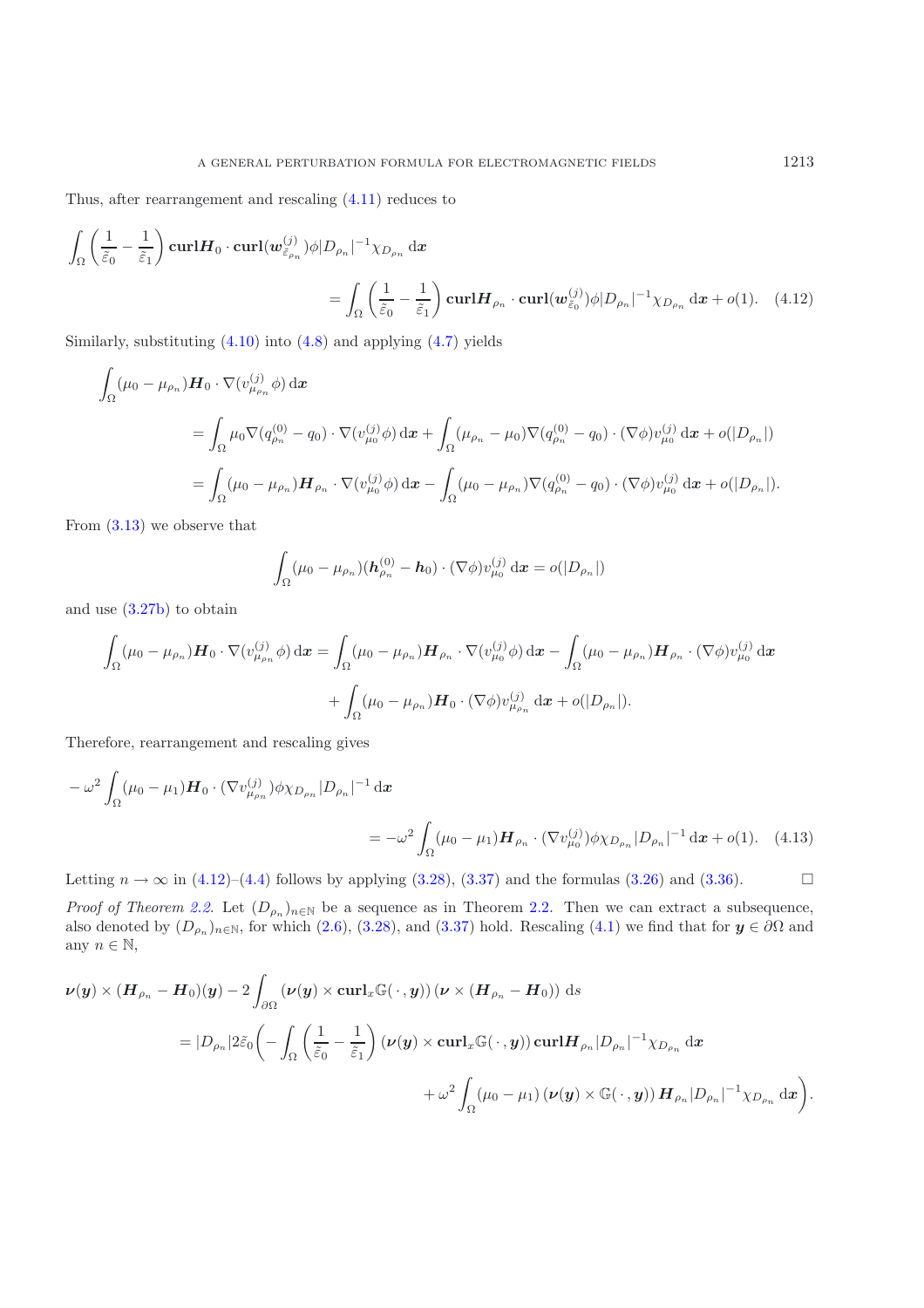Since  $\nu(y) \times \mathbb{G}(\cdot, y)$  and  $\nu(y) \times \text{curl}\mathbb{G}(\cdot, y)$  are smooth in  $\Omega_0$  for any  $y \in \partial\Omega$  and their restrictions to  $\Omega_0$  can be extended to continuous functions in  $C_0(\Omega)$  we can apply (4.4) to obtain (2.7) be extended to continuous functions in  $C_0(\Omega)$ , we can apply [\(4.4\)](#page-16-2) to obtain [\(2.7\)](#page-4-1).

# 5. Examples and applications

<span id="page-21-0"></span>Given an arbitrary sequence  $(D_{\rho_n})_{n\in\mathbb{N}}$  of low volume scatterers as introduced in Section [2,](#page-2-2) Theorem [2.2](#page-4-0) guarantees the existence of a limiting measure  $\mu$  and of polarization tensors  $\mathbb{M}^{\tilde{\varepsilon}}$  and  $\mathbb{M}^{\mu}$  corresponding to an appropriate subsequence such that the representation formula [\(2.7\)](#page-4-1) holds, but neither the limiting measure nor the polarization tensors are independent of the particular subsequence in general. However, as we discussed in Remarks [3.6](#page-12-5) and [3.9,](#page-14-1)  $\mu$  as well as  $\mathbb{M}^{\mu}$  and  $\mathbb{M}^{\tilde{\varepsilon}}$  are equivalent to the corresponding limiting measure and polarization tensor appearing in the representation formula for voltage perturbations caused by low volume conductivity inhomogeneities from [\[18](#page-24-4)]. These have been very well studied in the past twenty years and explicit characterizations of the limiting measure and of the polarization tensor are known for several practically interesting examples. In the following we consider three of them, show how these earlier results apply to our setting, and discuss how the corresponding asymptotic representation formulas have been used or can be used to solve inverse scattering problems. Throughout let  $(\rho_n)_{n\in\mathbb{N}}$  be a sequence of sufficiently small positive real numbers converging to zero.

**Example 5.1** (Point Scatterers)**.** In our first example we consider a collection of m diametrically small scatterers  $D_{\rho_n} := \bigcup_{l=1}^m (z_l + \rho_n B_l)$  that are well separated from each other and from the boundary of  $\Omega$ . Here  $B_1, \ldots, B_m \subset \mathbb{R}^3$  are bounded smooth domains containing the origin that determine the relative shape of the sc  $\mathbb{R}^3$  are bounded smooth domains containing the origin that determine the relative shape of the scatterers. The location of the scatterers is given by the points  $z_1, \ldots, z_m \in \Omega$ , and their diameter is specified by  $\rho_n$ .

As mentioned before, this particular example has already been studied for time-harmonic Maxwell's equa-tions in [\[9\]](#page-24-0). It follows straightforwardly from  $(2.6)$  that in this case the limiting measure  $\mu$  is given by  $\mu = \frac{1}{\sum_{l=1}^{m} |B_l|} \sum_{l=1}^{m} |B_l| \delta_{\mathbf{z}_l}$ , where  $\delta_{\mathbf{z}_l}$  denotes the Dirac measure with support in  $\mathbf{z}_l$ , and that it is not necessary to consider a particular subsequence. The asymptotic representation formula [\(2.7\)](#page-4-1) reduces for any  $y \in \partial \Omega$  to

$$
\nu(y) \times (H_{\rho_n} - H_0)(y) - 2 \int_{\partial \Omega} (\nu(y) \times \operatorname{curl}_x \mathbb{G}(\cdot, y)) (\nu \times (H_{\rho_n} - H_0)) ds
$$
  
\n
$$
= \rho_n^3 2 \tilde{\varepsilon}_0 \sum_{l=1}^m |B_l| \left( - \left( \frac{\tilde{\varepsilon}_1}{\tilde{\varepsilon}_0} \left( \frac{1}{\tilde{\varepsilon}_0} - \frac{1}{\tilde{\varepsilon}_1} \right) \right) (z_l) (\nu(y) \times \operatorname{curl}_x \mathbb{G}(z_l, y)) \mathbb{M}_l^{\tilde{\varepsilon}} \operatorname{curl} H_0(z_l)
$$
  
\n
$$
+ \omega^2 (\mu_0 - \mu_1)(z_l) (\nu(y) \times \mathbb{G}(z_l, y)) \mathbb{M}_l^{\mu} H_0(z_l) + o(\rho_n^3), \quad (5.1)
$$

<span id="page-21-1"></span>where  $\mathbb{M}_l^{\mu}$  and  $\mathbb{M}_l^{\tilde{\varepsilon}}$ ,  $1 \leq l \leq m$ , are the polarization tensors associated with the sequence of single scatterers  $(z_l + \rho_n B_l)_{n \in \mathbb{N}}$  defined similar to [\(3.28\)](#page-12-0) and [\(3.37\)](#page-14-0), respectively. The sequences (3.28) and (3.37) have been shown to converge without extracting a particular subsequence for this example (see, *e.g.*, [\[9](#page-24-0)[,22\]](#page-24-8)), *i.e.*, the asymptotic formula [\(5.1\)](#page-21-1) holds without extracting a subsequence. Explicit formulas for  $\mathbb{M}_{l}^{\mu}$  and  $\mathbb{M}_{l}^{\tilde{\varepsilon}}, 1 \leq l \leq m$ , are available if  $B_l$  is a ball or an ellipsoid (*cf.*, *e.g.*, [\[5](#page-24-21)]).

Extensions of this formula to unbounded domains have been considered in [\[11](#page-24-11)[,28](#page-24-1)], and reconstruction methods for the corresponding inverse scattering problem in unbounded domains have been studied in [\[2](#page-23-1)[,28](#page-24-1)[,29](#page-24-15)[,31](#page-24-16)[–33\]](#page-25-0). Assuming that the diameter of the scatterers described by  $\rho_n$  is small, these methods neglect the  $o(\rho_n^3)$  term in [\(5.1\)](#page-21-1) and describe the measured electromagnetic fields by the leading order term in this formula. Then, observing that the unique continuation of the leading order term to the interior of  $\Omega$  has singularities at the locations  $z_1, \ldots, z_m$  of the small scatterers, the inverse problem to reconstruct the positions of the scatterers reduces to the inverse problem to recover the singularities of this unique continuation from its boundary data. A popular method to do so is the so-called MUSIC algorithm (see, *e.g.*, Cheney [\[23](#page-24-26)]).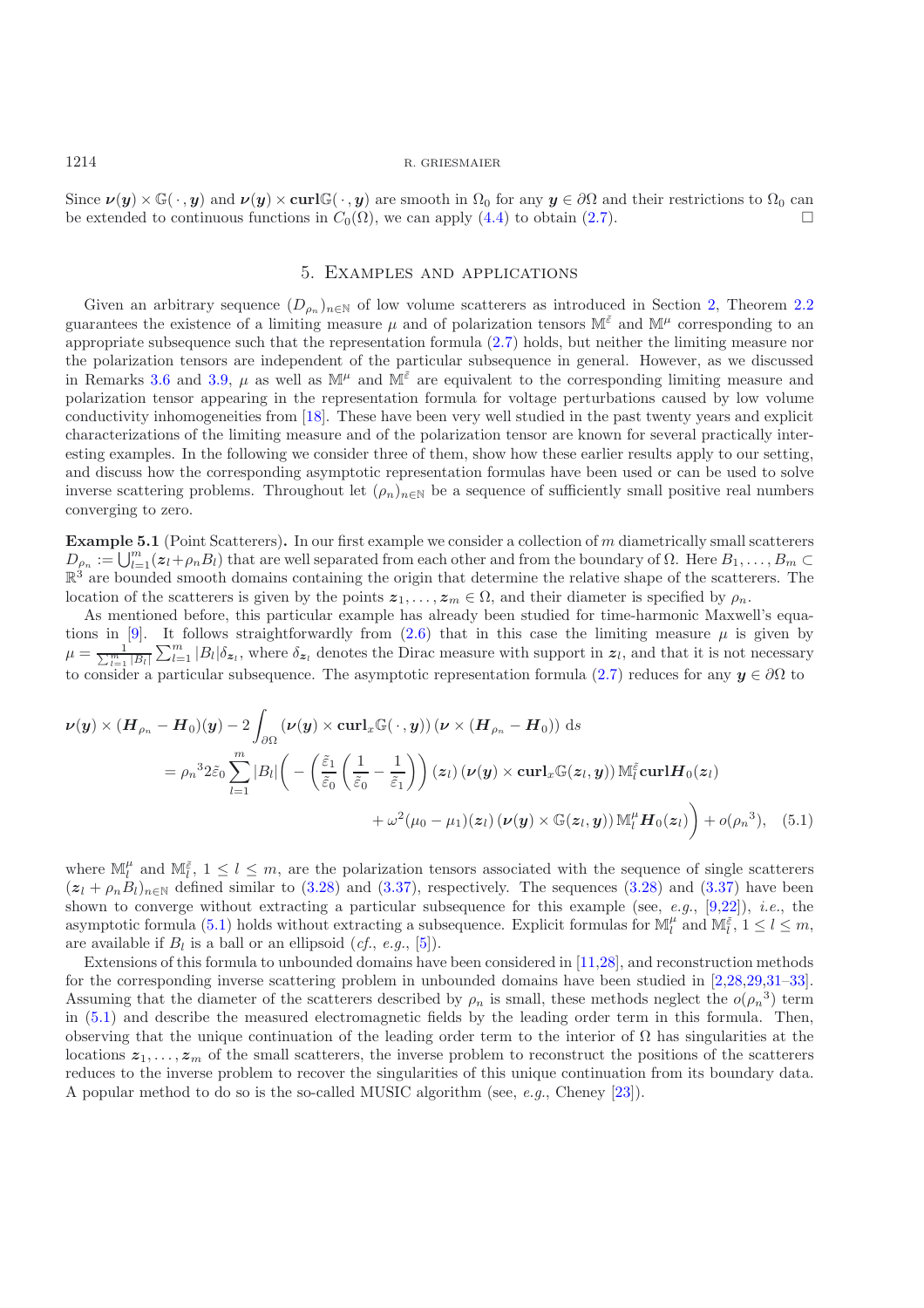**Example 5.2** (thin tubes). Let  $K_1, \ldots, K_m$  be a collection of m simple smooth curves in  $\Omega$  that are well separated from each other and from the boundary of  $\Omega$ . We consider a family of scatterers  $D_{\rho_n} := \bigcup_{l=1}^m D_{\rho_n,l}$  such that  $D_{\rho_n,l} := \{x \in \Omega \mid \text{dist}(x, K_l) < \rho_n/2\}$  is a tubular neighborhood around  $K_l$  and  $\rho_n$  determines its diameter. These thin tubular scatterers can be used to model the practically interesting problem of electromagnetic scattering from thin wires or pipes.

The limit measure  $\mu$  for this example has been derived in [\[13](#page-24-18)[,30\]](#page-24-19). Convergence takes place without extracting a particular subsequence and  $\mu = \frac{1}{\sum_{l=1}^{m} |K_l|} \sum_{l=1}^{m} \delta_{K_l}$ , where  $|K_l|$  denotes the length of the curve  $K_l$  and the measure  $\delta_{K_l}$  is defined by

<span id="page-22-0"></span>
$$
\int_{\Omega} \phi(\boldsymbol{x}) \, d\delta_{K_l}(\boldsymbol{x}) = \int_{K_l} \phi(\boldsymbol{x}) \, d\lambda(\boldsymbol{x}) \qquad \text{for all } \phi \in C_0(\Omega, \mathbb{C}).
$$

Here the right hand side has to be understood in the sense of curve integrals. So, for any  $y \in \partial \Omega$ , formula [\(2.7\)](#page-4-1) reduces to

$$
\nu(y) \times (H_{\rho_n} - H_0)(y) - 2 \int_{\partial \Omega} (\nu(y) \times \operatorname{curl}_x \mathbb{G}(\cdot, y)) (\nu \times (H_{\rho_n} - H_0)) ds
$$
  
\n
$$
= \rho_n^2 2 \tilde{\varepsilon}_0 \sum_{l=1}^m \int_{K_l} \left( -\frac{\tilde{\varepsilon}_1}{\tilde{\varepsilon}_0} \left( \frac{1}{\tilde{\varepsilon}_0} - \frac{1}{\tilde{\varepsilon}_1} \right) (\nu(y) \times \operatorname{curl}_x \mathbb{G}(\cdot, y)) M_l^{\tilde{\varepsilon}} \operatorname{curl} H_0
$$
  
\n
$$
+ \omega^2 (\mu_0 - \mu_1) (\nu(y) \times \mathbb{G}(\cdot, y)) M_l^{\mu} H_0 \right) d\lambda + o(\rho_n^2), \quad (5.2)
$$

where  $\mathbb{M}_l^{\mu}$  and  $\mathbb{M}_l^{\tilde{\varepsilon}}$ ,  $1 \leq l \leq m$ , are the polarization tensors associated with the sequence of single scatterers  $(D_{\rho_n,l})_{n\in\mathbb{N}}$  defined similar to [\(3.28\)](#page-12-0) and [\(3.37\)](#page-14-0), respectively.

For the special case when  $K_1, \ldots, K_m$  are straight line segments and the medium is non-conducting, the polarization tensors  $\mathbb{M}_{l}^{\mu}$  and  $\mathbb{M}_{l}^{\tilde{\epsilon}}$  have been characterized in [\[13](#page-24-18)]. For any  $\boldsymbol{x} \in K_{l}$ , the matrix  $\mathbb{M}_{l}^{\gamma}(\boldsymbol{x}), \gamma \in \{\mu, \tilde{\epsilon}\}\$ , is symmetric and positive definite with eigenvalue 1 of mult is symmetric and positive definite with eigenvalue 1 of multiplicity one and eigenvalue  $((2\gamma_0)/(\gamma_0 + \gamma_1))(\boldsymbol{x})$  of multiplicity two. The eigenvector corresponding to the eigenvalue 1 is tangential to K, in  $\boldsymbol{x}$ . In th multiplicity two. The eigenvector corresponding to the eigenvalue 1 is tangential to  $K_l$  in  $\boldsymbol{x}$ . In this special case the polarization tensors are independent of the particular subsequence, *i.e.*, [\(5.2\)](#page-22-0) holds without taking a subsequence.

First reconstruction methods for the corresponding inverse problem have recently been studied for the electrostatic case. In [\[13\]](#page-24-18) a collection of appropriately chosen input data has been used to recover the position and orientation of a single thin straight cylindrical conductivity inhomogeneity directly from the formula for the leading order term in the asymptotic expansion of the perturbation of electrostatic potentials similar to [\(5.2\)](#page-22-0). On the other hand in [\[30\]](#page-24-19) the position of multiple arbitrarily curved thin tubular conductivity inhomogeneities has been detected by reconstructing the singularities of the unique continuation of leading order term of the asymptotic formula to the interior of the domain. A variant of the factorization method (see, *e.g.*, Kirsch and Grinberg [\[35](#page-25-10)]) has been used to find these singularities. Based on [\(5.2\)](#page-22-0) a similar method can be developed for the corresponding fully three-dimensional inverse electromagnetic scattering problem.

**Example 5.3** (thin sheets). Let  $S_1, \ldots, S_m$  be a collection of m simple hypersurfaces in  $\Omega$  that are well separated from each other and from the boundary of  $\Omega$ . We consider a family of scatterers  $D_{\rho_n} := \bigcup_{l=1}^m D_{\rho_n,l}$ such that  $D_{\rho_n,l} := \{x \in \Omega \mid \text{dist}(x, S_l) < \rho_n/2\}$  is a neighborhood of the hypersurface  $S_l$  and  $\rho_n$  determines its thickness. These thin sheet-like scatterers can be used as a model for thin penetrable cracks in non-destructive testing.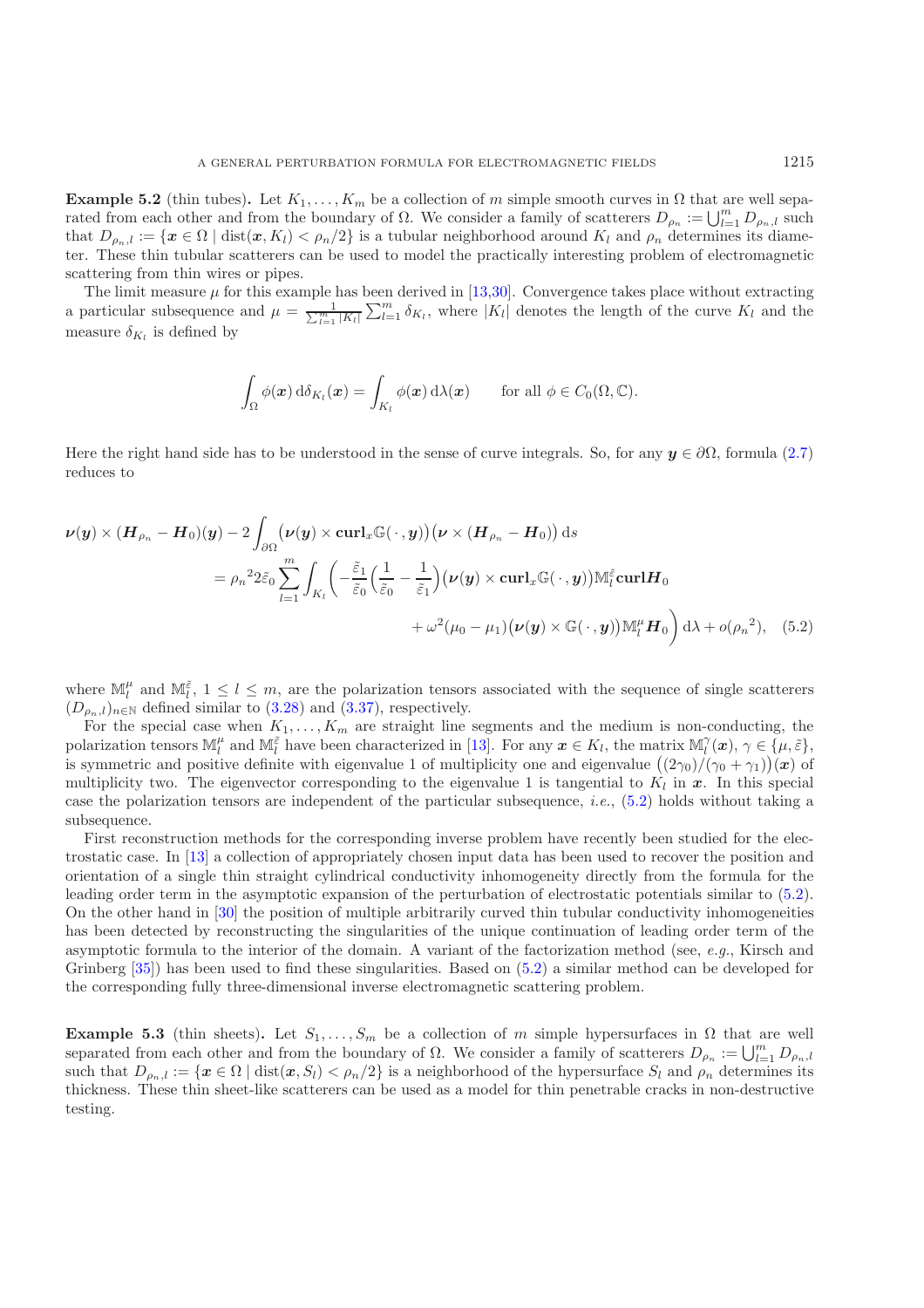The limiting measure  $\mu$  for this example has been derived in [\[15](#page-24-9)[,16](#page-24-10)[,21\]](#page-24-6), where a corresponding electrostatic problem has been considered (see also  $[14]$  $[14]$ ). The sequence of measures  $(2.5)$  converges without extracting a subsequence to  $\mu = \frac{1}{\sum_{l=1}^m |S_l|} \sum_{l=1}^m \delta_{S_l}$ , where  $|S_l|$  denotes the area of the surface  $S_l$  and the measure  $\delta_{S_l}$  is defined by

$$
\int_{\Omega} \phi(\boldsymbol{x}) \, d\delta_{S_l}(\boldsymbol{x}) = \int_{S_l} \phi(\boldsymbol{x}) \, ds(\boldsymbol{x}) \qquad \text{for all } \phi \in C_0(\Omega, \mathbb{C}).
$$

Here the right hand side has to be understood in the sense of surface integrals. So, formula [\(2.7\)](#page-4-1) reduces for any  $y \in \partial \Omega$  to

$$
\nu(\mathbf{y}) \times (\mathbf{H}_{\rho_n} - \mathbf{H}_0)(\mathbf{y}) - 2 \int_{\partial \Omega} (\nu(\mathbf{y}) \times \operatorname{curl}_x \mathbb{G}(\cdot, \mathbf{y})) (\nu \times (\mathbf{H}_{\rho_n} - \mathbf{H}_0)) \, \mathrm{d}s
$$
  
\n
$$
= \rho_n 2 \tilde{\varepsilon}_0 \sum_{l=1}^m \int_{S_l} \left( -\frac{\tilde{\varepsilon}_1}{\tilde{\varepsilon}_0} \left( \frac{1}{\tilde{\varepsilon}_0} - \frac{1}{\tilde{\varepsilon}_1} \right) (\nu(\mathbf{y}) \times \operatorname{curl}_x \mathbb{G}(\cdot, \mathbf{y})) \mathbb{M}_l^{\tilde{\varepsilon}} \operatorname{curl} \mathbf{H}_0 \right. \\ \left. + \omega^2 (\mu_0 - \mu_1) (\nu(\mathbf{y}) \times \mathbb{G}(\cdot, \mathbf{y})) \mathbb{M}_l^{\mu} \mathbf{H}_0 \right) \mathrm{d}s + o(\rho_n), \quad (5.3)
$$

where  $\mathbb{M}_l^{\mu}$  and  $\mathbb{M}_l^{\tilde{\varepsilon}}$ ,  $1 \leq l \leq m$ , are the polarization tensors associated with the sequence of single scatterers  $(D_{\rho_n,l})_{n\in\mathbb{N}}$  defined similar to [\(3.28\)](#page-12-0) and [\(3.37\)](#page-14-0), respectively.

For real-valued coefficients these tensors have been characterized in [\[15](#page-24-9)[,16](#page-24-10)[,21](#page-24-6)]. In this case, for any  $x \in S_l$  the matrix  $\mathbb{M}_{l}^{\gamma}(\boldsymbol{x}), \gamma \in \{\mu, \tilde{\varepsilon}\}\)$ , is symmetric and positive definite with a two-dimensional eigenspace corresponding to the eigenvalue to the eigenvalue 1 that is tangential to  $S_l$  in  $x$  and a one-dimensional eigenspace corresponding to the eigenvalue  $(\gamma_0/\gamma_1)(x)$ . In particular, the sequences [\(3.28\)](#page-12-0) and [\(3.37\)](#page-14-0) have been shown to converge without extracting a subsequence for this example and therefore the asymptotic formula [\(5.1\)](#page-21-1) holds without extracting a subsequence.

<span id="page-23-2"></span>Although no reconstruction methods for this inverse scattering problem have been considered so far, [\(5.3\)](#page-23-4) suggests a starting point to do so.

# <span id="page-23-4"></span>6. Concluding remarks

Throughout we restricted our attention to homogeneous background media with constant parameters  $\varepsilon_0$ .  $\sigma_0$ , and  $\mu_0$ . To extend our analysis to inhomogeneous background media with smoothly varying parameters  $\varepsilon_0$ ,  $\sigma_0$ ,  $\mu_0 \in C^\infty(\overline{\Omega}, \mathbb{R})$  that are uniformly bounded from above and below  $(i.e., 0 < c_{\mu_0} \leq \mu_0 \leq C_{\mu_0} < \infty$ ,  $0 < c_{\varepsilon_0} \leq \varepsilon_0 \leq C_{\varepsilon_0} < \infty$ , and  $0 \leq \sigma_0 \leq C_{\sigma_0} < \infty$  for some constants  $c_{\mu_0}, C_{\mu_0}, c_{\varepsilon_0}, C_{\varepsilon_0}$ , and  $C_{\sigma_0}$ ) only Lemma [4.1](#page-3-2) and its proof need to be modified. The estimates in Section [3](#page-5-0) and their proofs remain true without changes, and also the proof of Lemma [4.2](#page-4-0) carries over straightforwardly. However, if  $\tilde{\varepsilon}_0$  is non-constant, the arguments used in Remark [3.9](#page-14-1) to relate the definition of the electric polarization tensor  $\mathbb{M}^{\tilde{\varepsilon}}$  to the definition of the magnetic polarization tensor  $\mathbb{M}^{\mu}$  and the polarization tensor appearing in the electrostatic case fail.

A closely related open problem is to prove an asymptotic formula for perturbations in the eigenfrequencies of the Maxwell system [\(2.1\)](#page-2-0) caused by general low volume scatterers as considered in this work. Corresponding results for diametrically small scatterers as in Example [5.1](#page-3-2) have been established by Ammari and Volkov [\[10\]](#page-24-27).

*Acknowledgements*. The author is pleased to thank Prof. Peter Monk and Prof. Michael Vogelius for their support and for interesting discussions in the course of this project.

# **REFERENCES**

- <span id="page-23-3"></span>[1] R.A. Adams, Sobolev Spaces, Pure Appl. Math. **65**. Academic Press, New York (1975).
- <span id="page-23-1"></span>[2] H. Ammari, E. Iakovleva, D. Lesselier and G. Perrusson, MUSIC-type electromagnetic imaging of a collection of small threedimensional bounded inclusions. SIAM J. Sci. Comput. **29** (2007) 674–709.
- <span id="page-23-0"></span>[3] H. Ammari and H. Kang, High–order terms in the asymptotic expansions of the steady–state voltage potentials in the presence of conductivity inhomogeneities of small diameter. SIAM J. Math. Anal. **34** (2003) 1152–1166.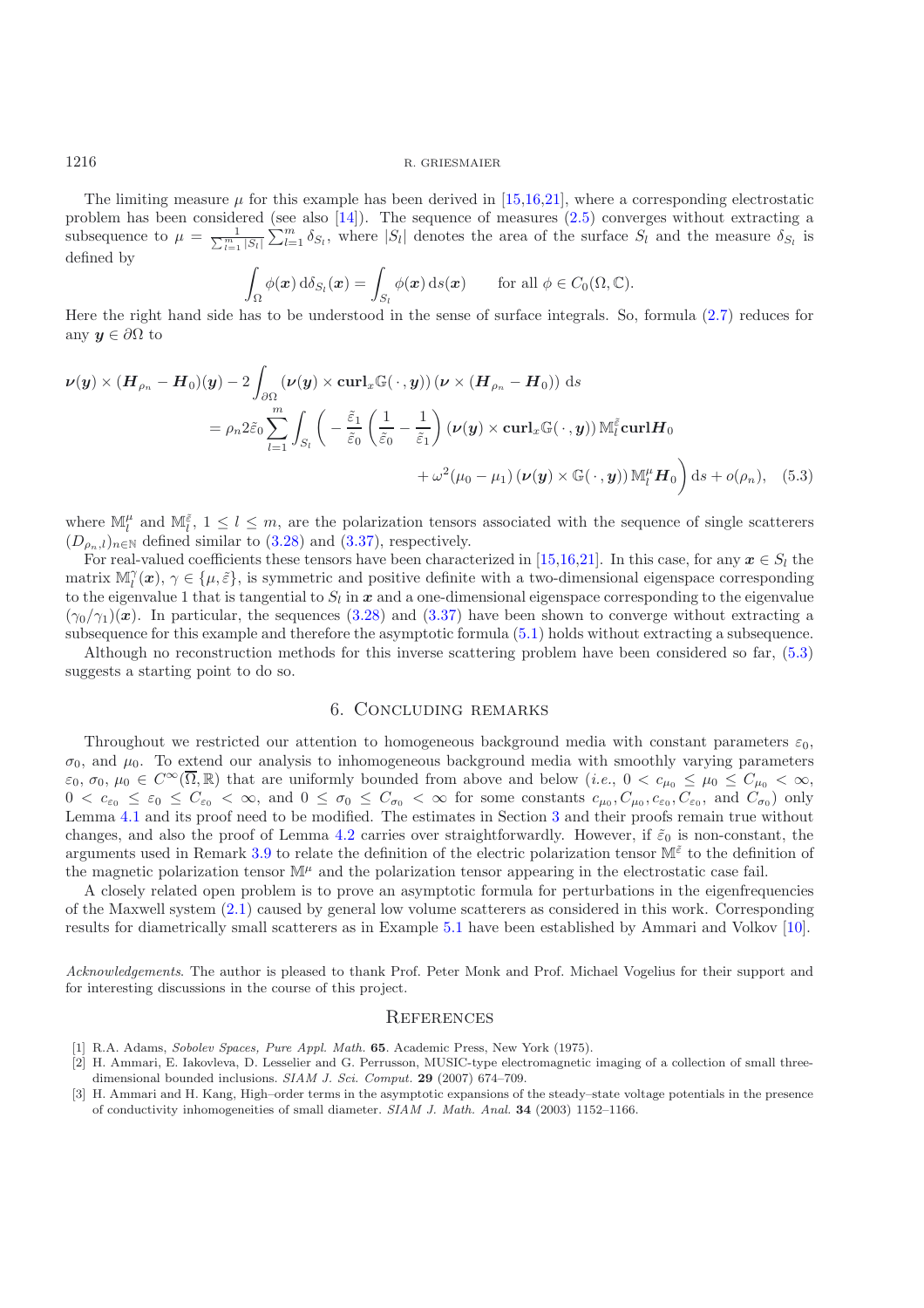- <span id="page-24-2"></span>[4] H. Ammari and H. Kang, Boundary layer techniques for solving the Helmholtz equation in the presence of small inhomogeneities. J. Math. Anal. Appl. **296** (2004) 190–208.
- <span id="page-24-21"></span>[5] H. Ammari and H. Kang, Polarization and Moment Tensors with Applications to Inverse Problems and Effective Medium Theory, Appl. Math. Sci. **162**. Springer-Verlag, Berlin (2007).
- <span id="page-24-3"></span>[6] H. Ammari and A. Khelifi, Electromagnetic scattering by small dielectric inhomogeneities. J. Math. Pures Appl. **82** (2003) 749–842.
- <span id="page-24-12"></span>[7] H. Ammari, S. Moskow and M.S. Vogelius, Boundary integral formulae for the reconstruction of electric and electromagnetic inhomogeneities of small volume. ESAIM: COCV **9** (2003) 49–66.
- <span id="page-24-13"></span>[8] H. Ammari and J.K. Seo, An accurate formula for the reconstruction of conductivity inhomogeneities. Adv. Appl. Math. **30** (2003) 679–705.
- [9] H. Ammari, M.S. Vogelius and D. Volkov, Asymptotic formulas for perturbations in the electromagnetic fields due to the presence of inhomogeneities of small diameter II. the full Maxwell equations. J. Math. Pures Appl. **80** (2001) 769–814.
- <span id="page-24-27"></span><span id="page-24-0"></span>[10] H. Ammari and D. Volkov, Asymptotic formulas for perturbations in the eigenfrequencies of the full maxwell equations due to the presence of imperfections of small diameter. Asympt. Anal. **30** (2002) 331–350.
- <span id="page-24-11"></span>[11] H. Ammari and D. Volkov, The leading order term in the asymptotic expansion of the scattering amplitude of a collection of finite number of dielectric inhomogeneities of small diameter. Int. J. Multiscale Comput. Engrg. **3** (2005) 149–160.
- [12] D.N. Arnold, R.S. Falk and R. Winther, Multigrid in *H*(div) and *H*(curl). Numer. Math. **85** (2000) 197–217.
- <span id="page-24-22"></span><span id="page-24-18"></span>[13] E. Beretta, Y. Capdeboscq, F. de Gournay and E. Francini, Thin cylindrical conductivity inclusions in a 3-dimensional domain: a polarization tensor and unique determination from boundary data. Inverse Problems **25** (2009) 065004.
- <span id="page-24-20"></span>[14] E. Beretta and E. Francini, Asymptotic formulas for perturbations in the electromagnetic fields due to the presence of thin inhomogeneities Contemp. Math. **333**, edited by G. Uhlmann and G. Alessandrini, Amer. Math. Soc., Providence (2003).
- <span id="page-24-9"></span>[15] E. Beretta, E. Francini and M.S. Vogelius, Asymptotic formulas for steady state voltage potentials in the presence of thin inhomogeneities. a rigorous error analysis. J. Math. Pures Appl. **82** (2003) 1277–1301.
- <span id="page-24-10"></span>[16] E. Beretta, A. Mukherjee and M.S. Vogelius, Asymptotic formulas for steady state voltage potentials in the presence of conductivity imperfections of small area. Z. Angew. Math. Phys. **52** (2001) 543–572.
- <span id="page-24-14"></span>[17] M. Brühl, M. Hanke and M.S. Vogelius, A direct impedance tomography algorithm for locating small inhomogeneities. Numer. Math. **93** (2003) 635–654.
- <span id="page-24-4"></span>[18] Y. Capdeboscq and M.S. Vogelius, A general representation formula for boundary voltage perturbations caused by internal conductivity inhomogeneities of low volume fraction. Math. Model. Numer. Anal. **37** (2003) 159–173.
- <span id="page-24-5"></span>[19] Y. Capdeboscq and M.S. Vogelius, Optimal asymptotic estimates for the volume of internal inhomogeneities in terms of multiple boundary measurements. Math. Model. Numer. Anal. **37** (2003) 227–240.
- [20] Y. Capdeboscq and M.S. Vogelius, A review of some recent work on impedance imaging for inhomogeneities of low volume fraction. Contemp. Math. **362**, edited by C. Conca, R. Manasevich, G. Uhlmann and M.S. Vogelius, Amer. Math. Soc., Providence (2004).
- <span id="page-24-6"></span>[21] Y. Capdeboscq and M.S. Vogelius, Pointwise polarization tensor bounds, and applications to voltage perturbations caused by thin inhomogeneities. Asymptot. Anal. **50** (2006) 175–204.
- <span id="page-24-8"></span>[22] D. Cedio-Fengya, S. Moskow and M.S. Vogelius, Identification of conductivity imperfections of small diameter by boundary measurements. Continuous dependence and computational reconstruction. Inverse Problems **14** (1998) 553–595.
- <span id="page-24-26"></span>[23] M. Cheney, The linear sampling method and the MUSIC algorithm. Inverse Problems **17** (2001) 591–595.
- <span id="page-24-25"></span>[24] D. Colton and R. Kress, Integral Equation Methods in Scattering Theory. John Wiley & Sons, New York (1983).
- <span id="page-24-23"></span>[25] R. Dautray and J.-L. Lions, Mathematical Analysis and Numerical Methods for Science and Technology. Spectral Theory and Applications **3**. Springer-Verlag, Berlin (1990).
- <span id="page-24-7"></span>[26] A. Friedman and M.S. Vogelius, Identification of small inhomogeneities of extreme conductivity by boundary measurements: a theorem on continuous dependence. Arch. Rational Mech. Anal. **105** (1989) 299–326.
- <span id="page-24-24"></span>[27] D. Gilbarg and N.S. Trudinger, Elliptic partial differential equations of second order, Grundlehren der Mathematischen Wissenschaften **224**. 2nd edition, Springer-Verlag, Berlin (1998).
- <span id="page-24-1"></span>[28] R. Griesmaier, An asymptotic factorization method for inverse electromagnetic scattering in layered media. SIAM J. Appl. Math. **68** (2008) 1378–1403.
- <span id="page-24-15"></span>[29] R. Griesmaier, Reciprocity gap music imaging for an inverse scattering problem in two-layered media. Inverse Probl. Imaging **3** (2009) 389–403.
- <span id="page-24-19"></span>[30] R. Griesmaier, Reconstruction of thin tubular inclusions in three-dimensional domains using electrical impedance tomography. SIAM J. Imaging Sci. **3** (2010) 340–362.
- <span id="page-24-16"></span>[31] R. Griesmaier and M. Hanke, An asymptotic factorization method for inverse electromagnetic scattering in layered media II: A numerical study. Contemp. Math. **494** (2008) 61–79.
- <span id="page-24-17"></span>[32] R. Griesmaier and M. Hanke, MUSIC-characterization of small scatterers for normal measurement data. Inverse Problems **25** (2009) 075012.